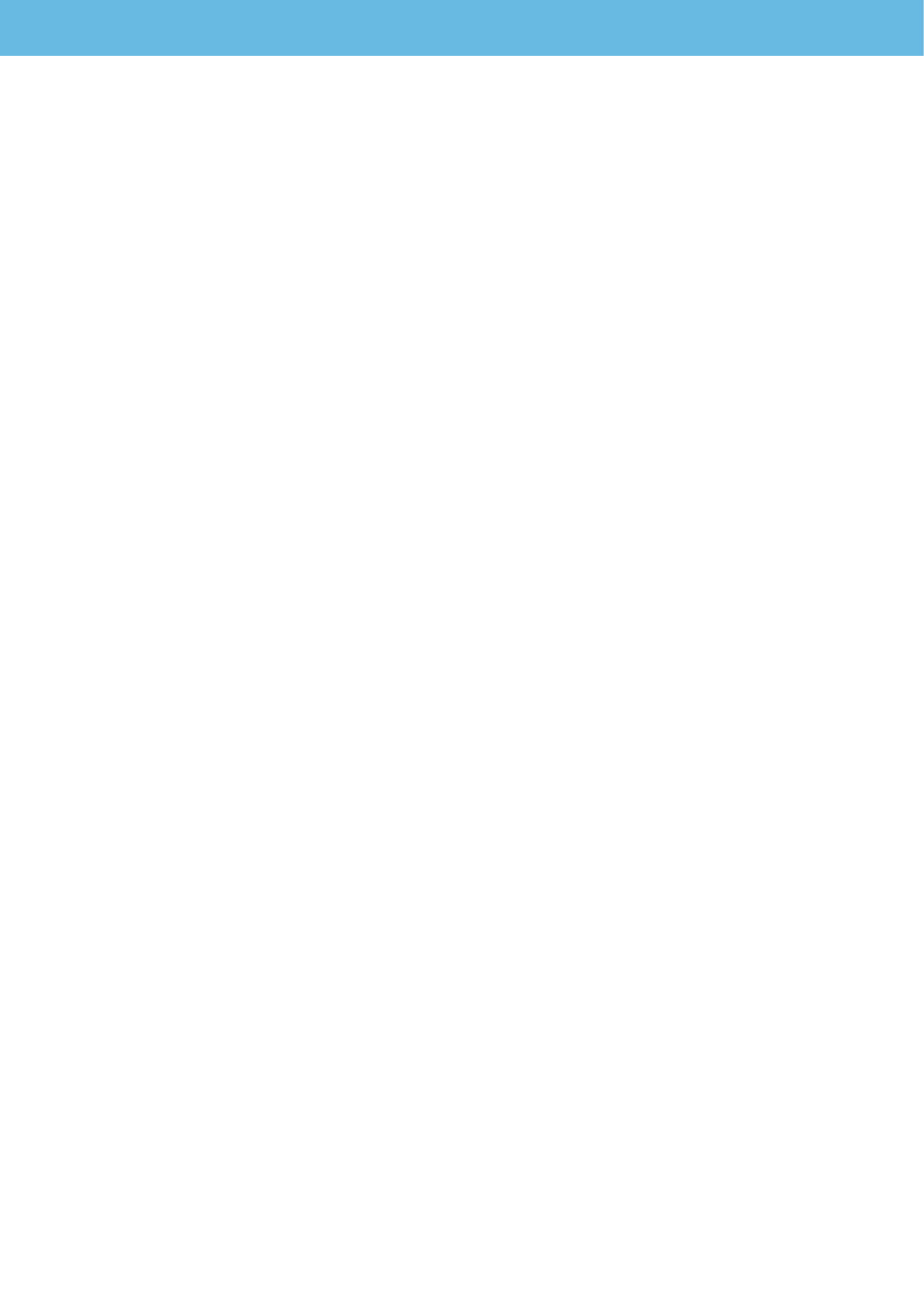### **TABLE OF CONTENTS**

| 10                                                                                             |  |
|------------------------------------------------------------------------------------------------|--|
|                                                                                                |  |
|                                                                                                |  |
|                                                                                                |  |
|                                                                                                |  |
|                                                                                                |  |
|                                                                                                |  |
|                                                                                                |  |
|                                                                                                |  |
|                                                                                                |  |
| 3.1.1 Political, Economic, Social, Technological, Environmental and Legal (PESTEL) Analysis 10 |  |
|                                                                                                |  |
|                                                                                                |  |
| In order to achieve its mission, the has identified the following interventions;  13           |  |
|                                                                                                |  |
|                                                                                                |  |
|                                                                                                |  |
|                                                                                                |  |
|                                                                                                |  |
|                                                                                                |  |
|                                                                                                |  |
|                                                                                                |  |
|                                                                                                |  |
|                                                                                                |  |
| APPENDIX A MATRIX ON OUTPUT, ACTIVITIES, PERFORMANCE INDICATORS,                               |  |
|                                                                                                |  |
|                                                                                                |  |
|                                                                                                |  |
|                                                                                                |  |
|                                                                                                |  |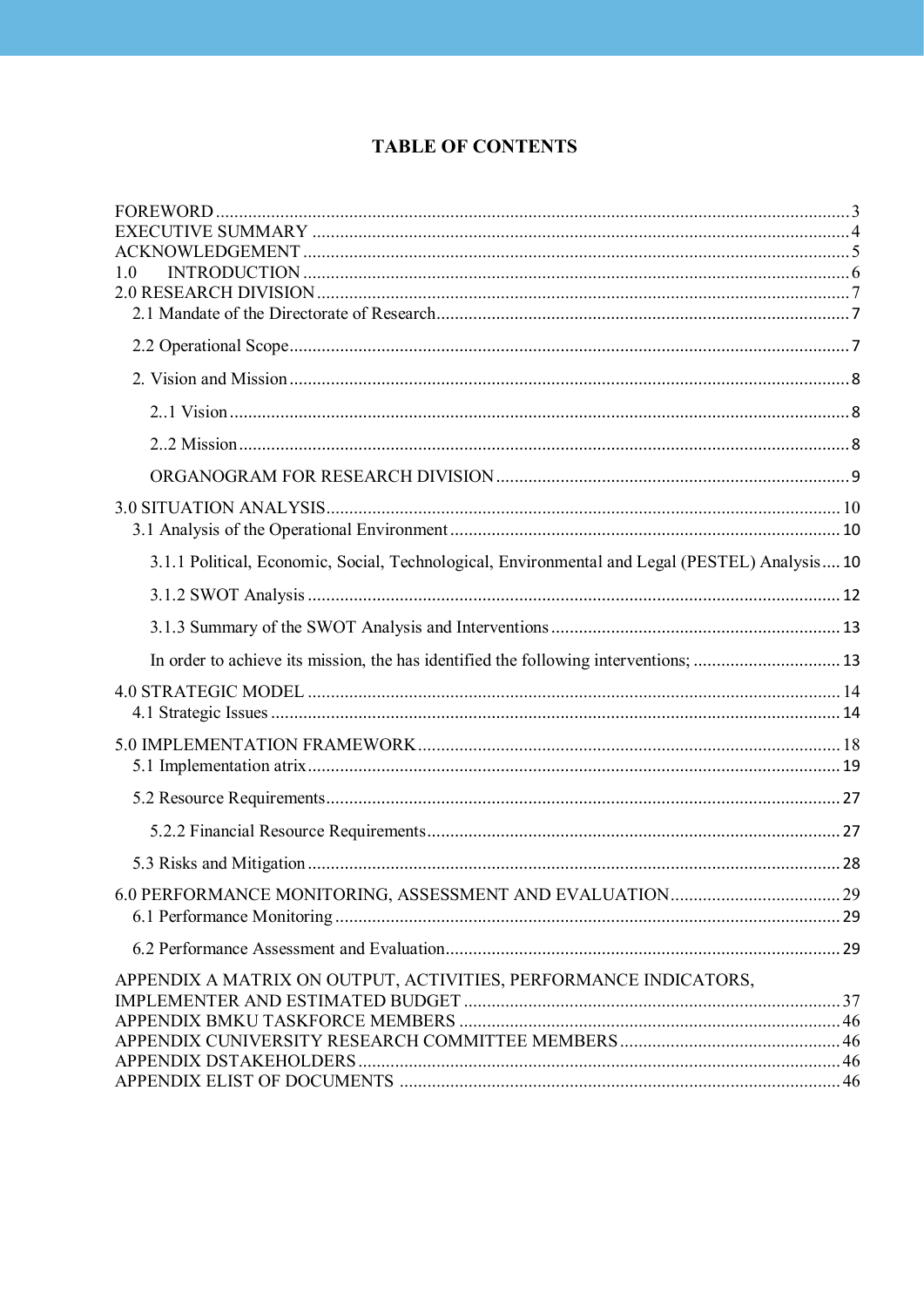#### **ForeWorD**

This seven-year (2012-2018) Strategic Plan of the Research Division of Mount Kenya University (MKU) is geared towards guiding the Division's activities in its earnest pursuit of the research mandate bestowed to it. Although the Division is only one year old, it has drawn important strategic objectives under the umbrella themes of Research, Institutional Linkages, Enterprise and Innovation and Community Outreach. Towards realizing these objectives, the Division has formulated several key guidelines and policy documents including the Research Policy, Enterprise and Institutional Linkages Policy, and Intellectual Property Policy. Furthermore, the Division has continued to establish collaboration with other institutions and industry. Thus, this Strategic Plan document will serve as an overarching framework for achieving not only the Division's goals but also that of the University, and will undoubtedly render a new impetus to the MKU in realizing its Vision and Mission. The Strategic Plan also addresses some of the pivotal issues that will drive research and innovation in a manner that all the stakeholders will find prudent.

MKU prides itself in being agile and able to respond to emerging issues in the field of science, technology and innovation. Thus, this Strategic Plan document will be a flexible one aimed at responding in a timely manner to the socio-economic needs of the Kenyan people, the continent and the world at large. It is therefore envisaged that this Strategic Plan will serve as a clear roadmap for the Research Division as it strives to fulfill its research mandate..

**Prof. stanley Waudo The Vice Chancellor, Mount Kenya University**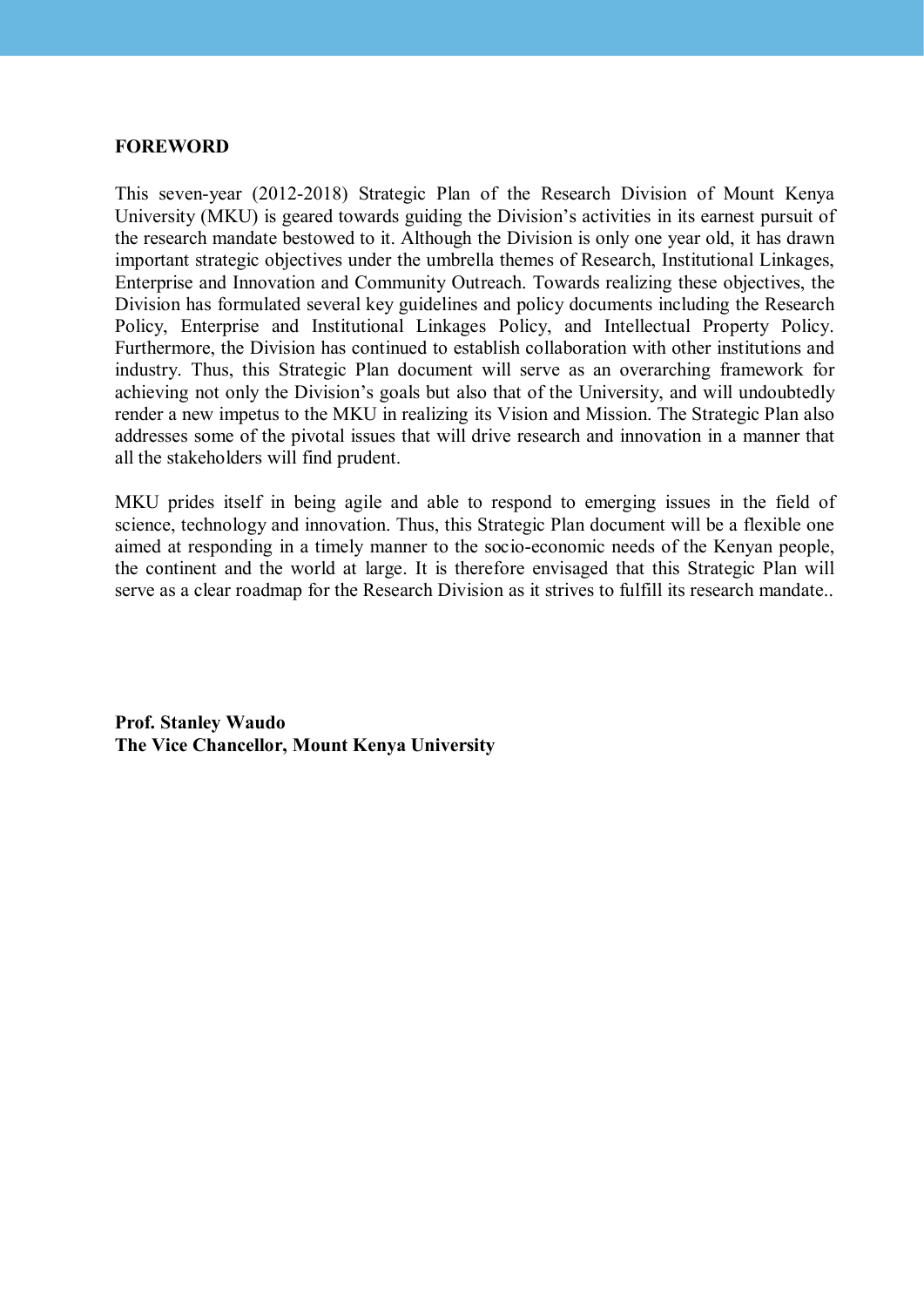#### **eXeCutive suMMary**

This Strategic Plan (2012-2018) redefines Mount Kenya University Research Division's shared vision, mission, core functions, policy priorities, strategic objectives, structure and resource requirements based on its mandate and the prevailing socio-economic environment.

Chapter one gives an introduction of Mount Kenya University with regard to its establishment and the importance it places on research, innovation, community outreach and linkages, in line with Vision 2030.

Chapter two presents the mandate, functions, organizational structure and operational scope of the Research Division. The Division envisions "community driven leadership in research and innovation for social and economic development". The mission of the Research Division is "To provide leadership in research and innovation for social and economic empowerment."

Chapter three presents a situation analysis from a perspective of the internal and external environments affecting the organization and an analysis of the stakeholders with whom the Research Division must work collaboratively to achieve the objectives of the University. The Division's strengths and weaknesses as well as threats and opportunities are identified using the SWOT and PESTEL analysis models. The analysis unveils the issues that require the action of the Division during the planned 7-year period.

Chapter four presents the strategic model. From the SWOT and PESTEL analysis models, four strategic issues were identified, namely: Research, Community Service, Enterprise and Innovation, and Linkages. For each of the stated issues, relevant strategic objectives were formulated along with appropriate strategies and activities to address them.

Chapter five outlines the implementation plan through a detailed implementation matrix for each of the strategic objectives. The matrix summarizes the following: Activities, Expected Outputs, Performance Indicators, Time Frame and the Expected Impact. Budgetary estimates required to undertake each of the activities are presented in *Appendix A*. Actual parameters are contrasted against pre-set targets in order to rate performance during the implementation process. The chapter also presents the Division's projected financial and other resource requirements for implementing this Strategic Plan and gives an indication of risks and their corresponding mitigation strategies.

Chapter six presents a design for an effective and efficient performance evaluation mechanism for the programmes to be implemented. The evaluation will serve two purposes: to enquire into the efficacy of each planned programme; and to assess the progress and overall impact of implemented programmes. It is proposed that a professional Monitoring and Evaluation Officer be assigned the management of M & E programmes of the Division.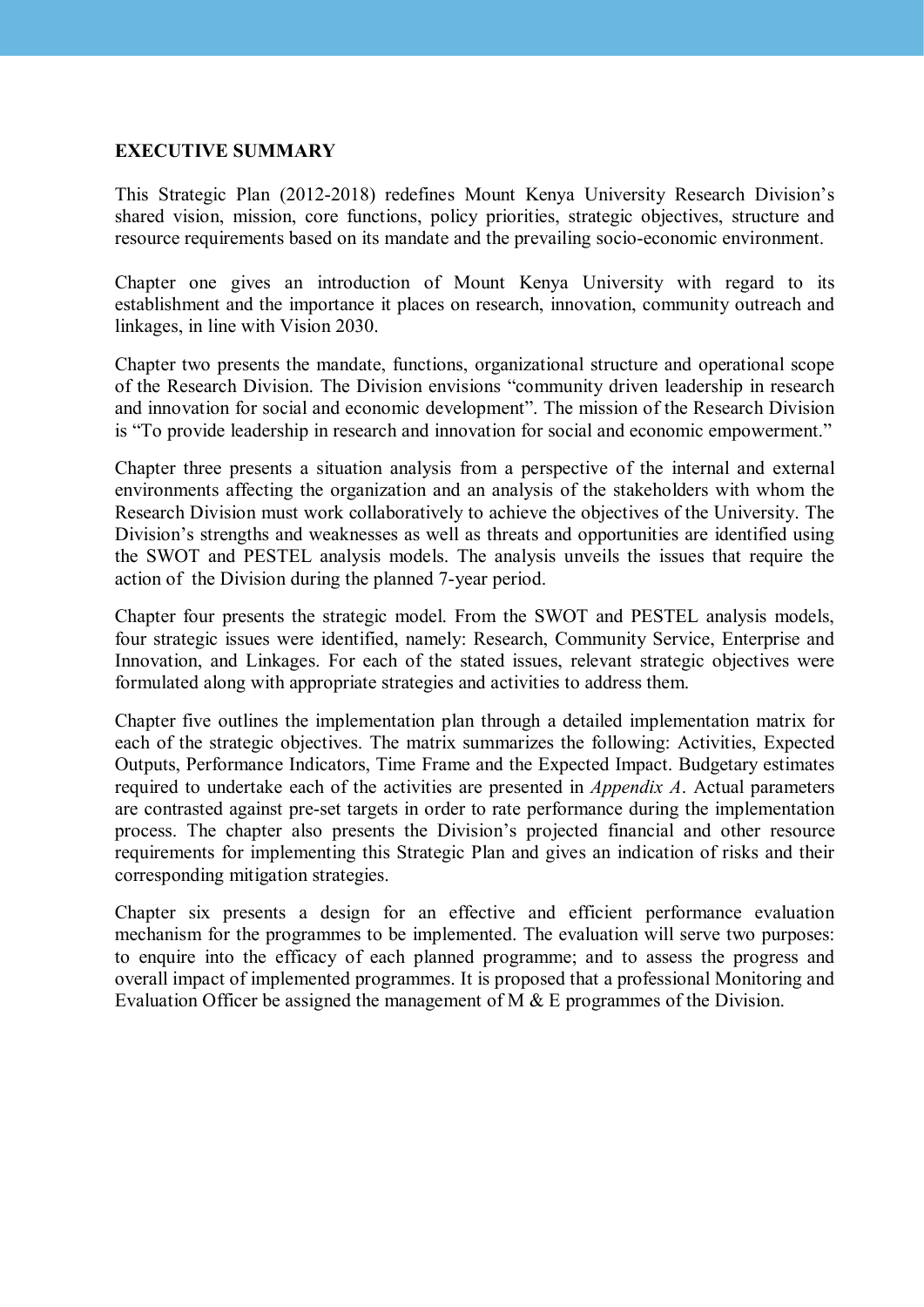#### **aCKnoWLeDGeMents**

The development of this Strategic Plan was possible through the efforts of several individuals and support by the management of Mount Kenya University. As the Steering team that oversaw the formulation of this Strategic Plan, we wish to most sincerely thank all the people who contributed to its realization.

The Research Division looks forward to a continued collaboration with all its partners, and shall endeavour to implement, evaluate and regularly review and improve on this Strategic Plan.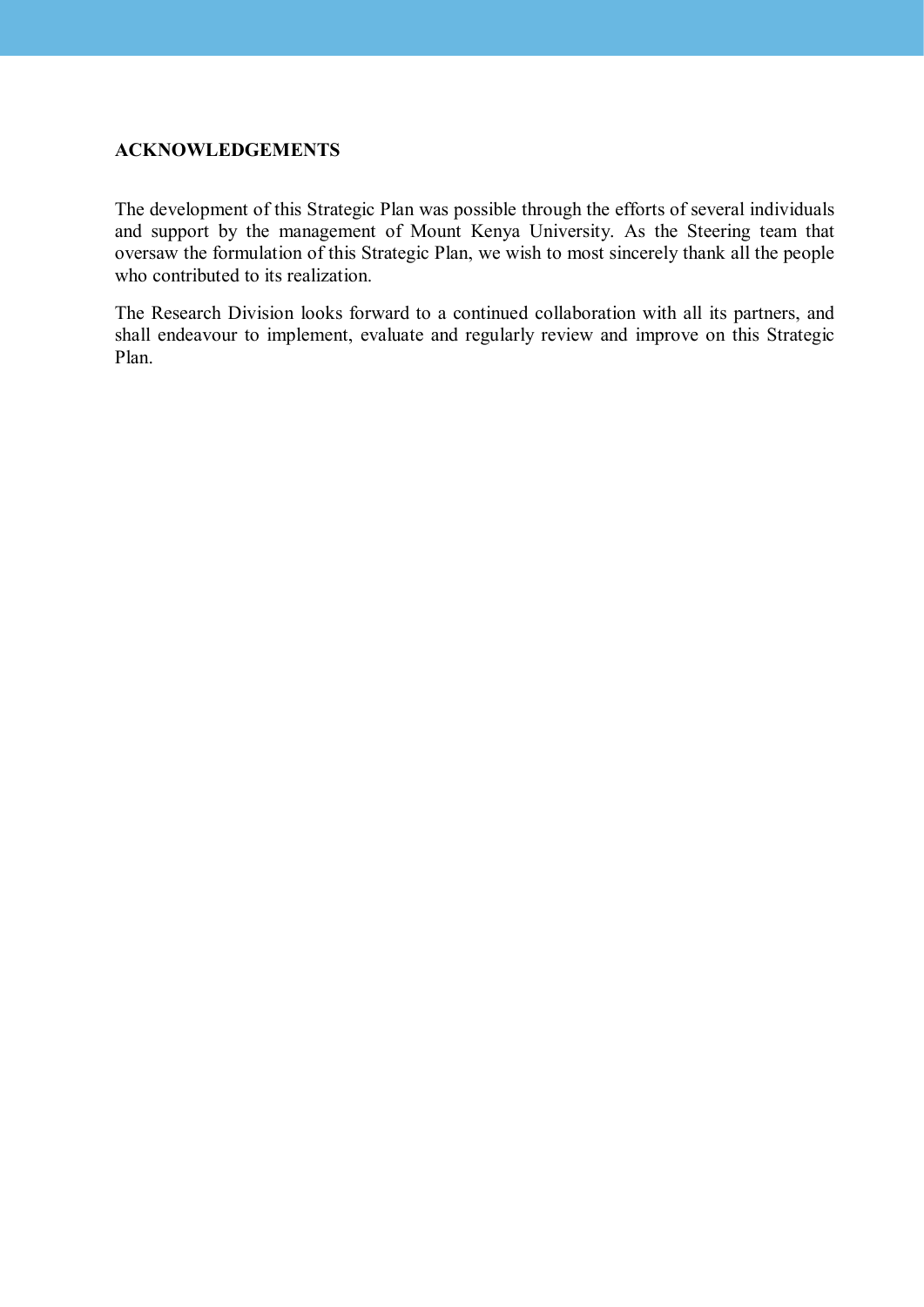#### **1.0 introDuCtion**

Mount Kenya University (MKU) has prioritized research and development as one of its core functional areas. This strategic plan is a manifestation of MKUs commitment to the critical role that research plays in the university's activities. The strategic plan provides the roadmap to the implementation of research activities in the university for the period 2012-2018. Mount Kenya University is a non-profit making University. It was established in May 2008 through upgrading of the former Thika Institute of Technology and was granted a charter in January 2011. It is one of the leading private Universities in Kenya and the Region inclined towards Science and Technology programmes. The University has established strong community outreach programs. For instance, it is pioneering a programme in Dadaab Refugee Camp in collaboration with Association of Volunteer Services International (AVSI) and United Nations High Commission of Refugees (UNHCR). This programme is one of its kind in any refugee camp in the world. The University has also partnered with United Nations Children's Fund (UNICEF) to carry out an Action Review, which is a monitoring and review programme for activities in northern and eastern parts of Kenya.

MKU strongly believes that high quality University education involving training and research not only provides the human capital for socio-economic development but also transforms individuals and societies in ways that reduce poverty and increase global competitiveness. University training and research therefore play a crucial role of developing the necessary human capital to support the national growth as targeted by such policy strategies like Kenya Vision 2030 and Millennium Development Goals (MDGs). The University ascribes to the tenet of synergy through partnership, and the Research Division thus envisages a linkage framework aimed at forging strong partnerships with other universities, the industry, community and development partners. The linkages will be instrumental in boosting the relevance of University education, mobilizing resources and facilitating technology transfer. In this regard, MKU intends to increase the quantity, quality and relevance of research with a view to creating innovations and inventions that will enable the country to effectively transform into knowledge based economy. The University is therefore committed to source funds and to provide the necessary infrastructure and incentives for research.

MKU appreciates that the Government of Kenya has not only increased funding for basic and applied research at higher institutions of learning, but also is committed to facilitate research and development activities in collaboration with industries. The government is committed to transform proven knowledge produced in industries and tertiary institutions including universities into technologies and protect them as intellectual property rights. The government endeavours to encourage innovation and scientific findings through a system of national recognition to honour innovators. MKU therefore through the Research Division seeks to seize this enabling environment by sensitizing its staff and students on the potential opportunities of research and innovation that exist in Kenya. MKU also through the Research Division is in the process of establishing Research and Innovation Centres to serve as vehicles that will propel research and innovative activities forward.

This Strategic Plan not only embraces the Vision and Mission of MKU but also other guidelines such as the ones stipulated in the National Vision 2030 and congeners. It is thus envisaged that the Strategic Plan will aid the Research Division scale the heights of research for the next 7 years.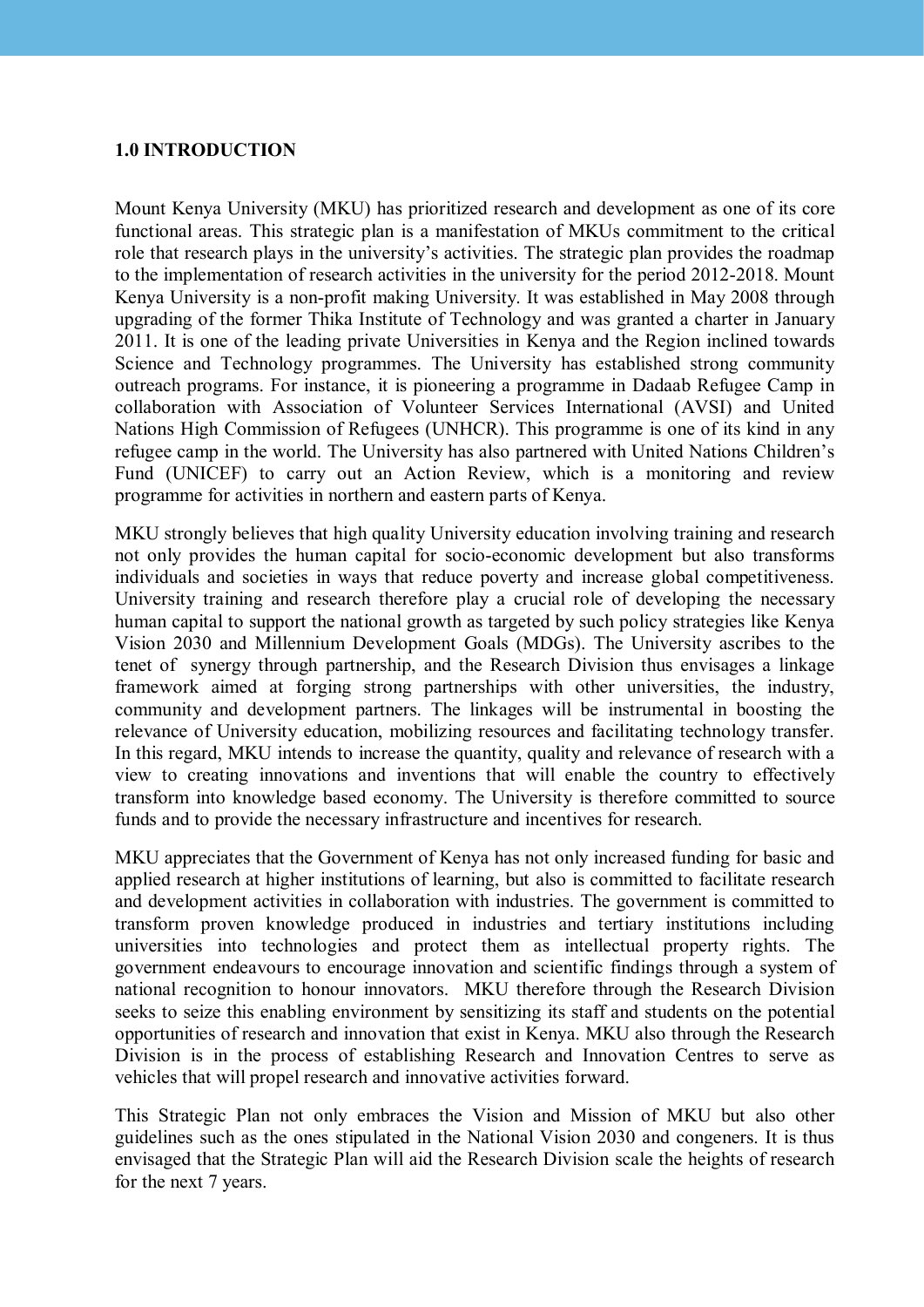#### **2.0 researCH Division**

The Research Division was established in March 2011.

#### **2.1 Mandate of the Directorate of Research**

The Directorate of Research shall undertake the following responsibilities under the following strategic categories:

#### **a) research**

- i) Plan, develop and recommend policies governing research and development programmes to senate
- ii) Mobilize financial and other resources for research and development.
- iii) Promote dissemination of research findings.
- iv) Identify and advice senate on resource requirements for research and development.
- v) Organize, encourage and support public lectures, seminars and conferences
- vi) Gather and disseminate information on research and funding opportunities to academic staff.
- vii) Produce competitive research project proposals.
- viii) Develop a strong multidisciplinary research culture and encourage synergy.
- ix) Coordinate preparation of research project proposals individually or in teams.
- x) Coordinate provision of skills in grant proposal writing to academic staff.
- xi) Provide assistance to departments and schools on writing competitive research project proposals.
- xii) Start and maintain a quarterly research and development bulletin.
- xiii) Work out modalities of implementing funded research projects.
- xiv) Disseminate information on research funding opportunities to departments and schools.
- xv) Develop for approval by senate a format for research project proposals.

#### **b) institutional Linkages**

- i) Provide leadership for collaborative research including capacity building, mentorship, assessing needs and identifying areas of priority.
- ii) Initiate and maintain local and international collaboration for research programmes.
- iii) Promote academic linkages, interchange, contact and co-operation with the public and private sectors.
- iv) Produce annual reports on research and extension and academic linkages.

#### **c) enterprise and innovation**

- i) Coordinate all research activities, publication, production and innovation.
- ii) Assist departments and schools to market their research proposals to funding agencies.

#### **d) Community outreach**

- i) Promote knowledge sharing with stake holders for accelerated development.
- ii) Maintain a list of consultants in various disciplines.
- iii) Coordinate alumni and outreach programmes.

#### **2.2 operational scope**

The operational scope of the Research Division will be guided by the Research Policy of the University.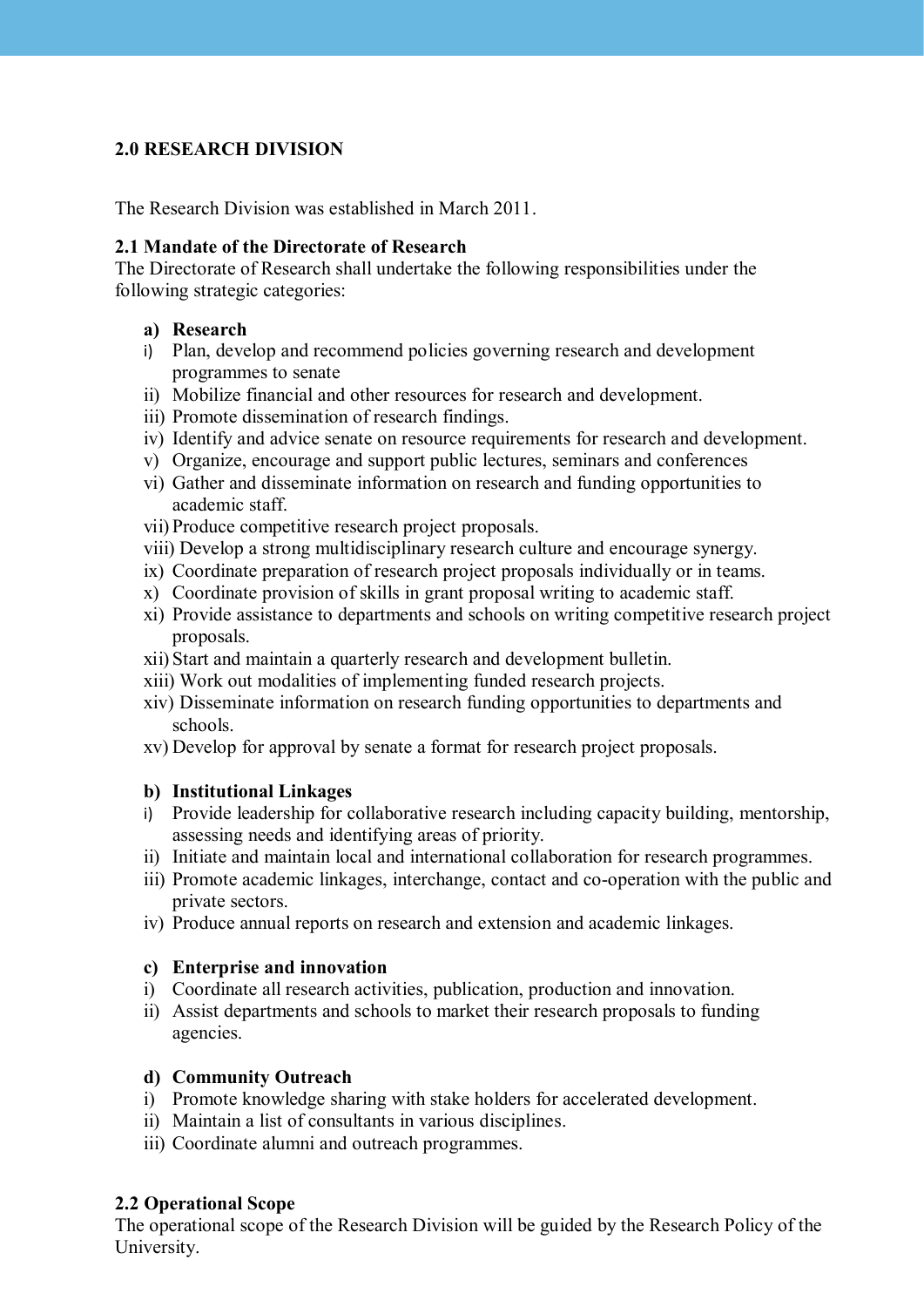#### **2.3 vision and Mission**

#### **2.3.1 vision**

To be a leader in addressing community socio-economic needs through research and innovation.

#### **2.3.2 Mission**

To provide leadership in research and innovation for social and economic empowerment

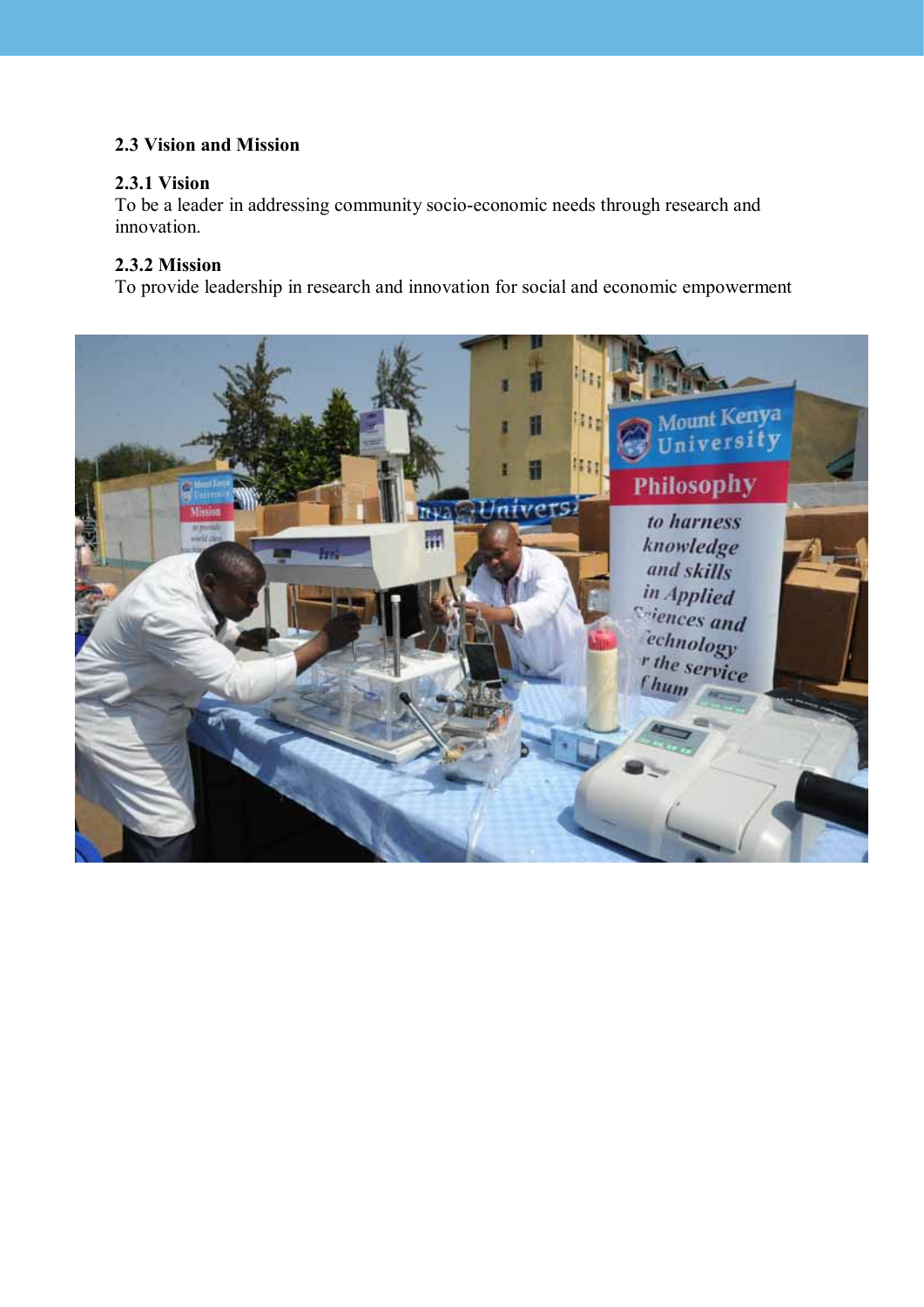



ADMINISTRATIVE ORGANOGRAM FOR THE RESEARCH DIVISION **aDMinistrative orGanoGraM For tHe researCH Division**

თ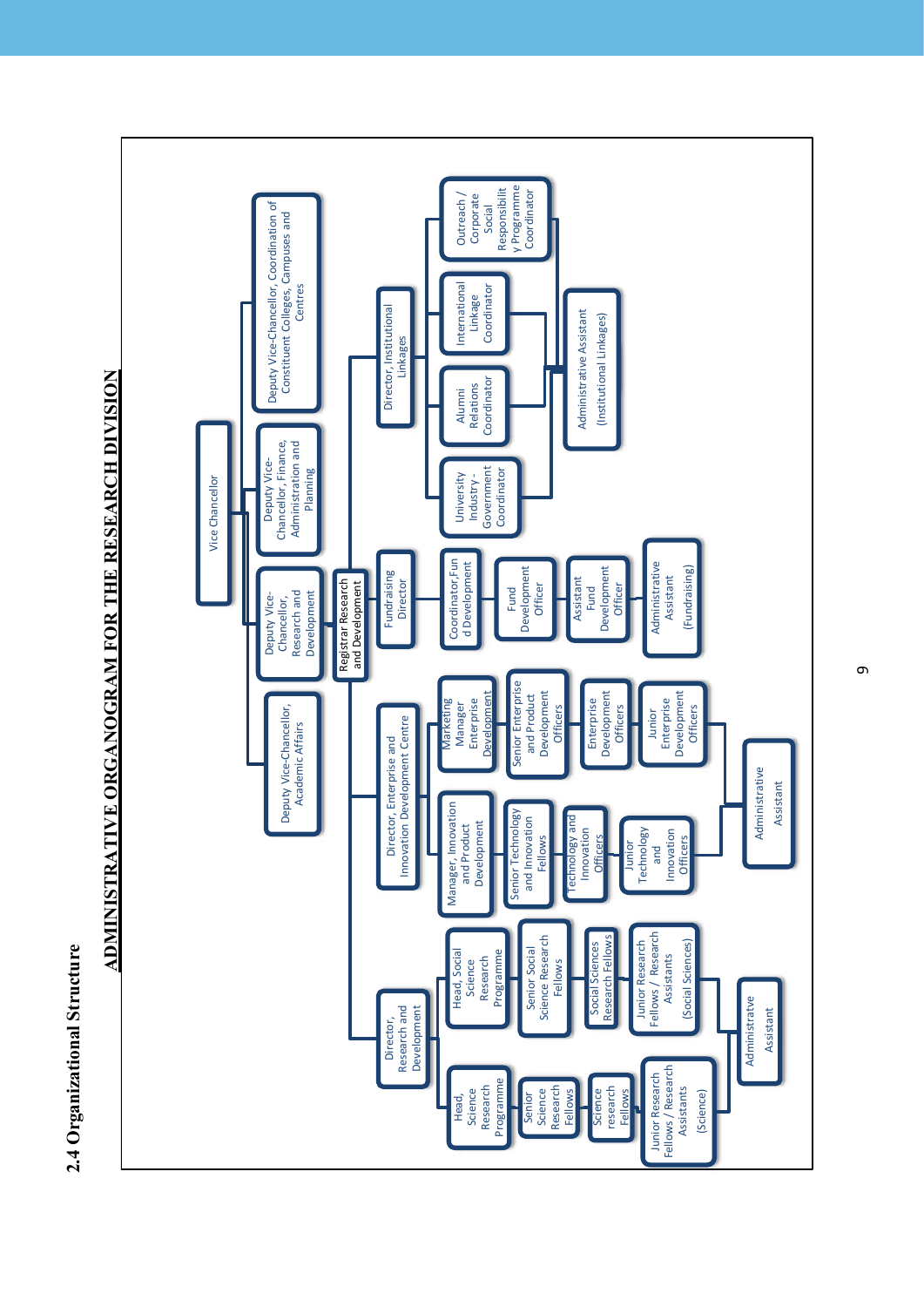#### **3.0 situation anaLysis**

#### **3.1 Analysis of the Operational Environment**

#### **3.1.1 Political, economic, social, technological, environmental and Legal (PesteL) analysis**

#### **a) Political**

The East African Community provides opportunities for regional integration to diversify research that can support sector-wide collaborative research and linkages. The government of Kenya has increased funding for basic and applied research through National Council of Science and Technology (NCST) and at higher institutions of learning for research and development. However this funding is still insufficient. As earlier noted, the Government of Kenya has continued to create an enabling environment for research and innovation. Mount Kenya University has exploited this opportunity by motivating its staff and students to embrace research and innovative activities. On the downside, the government has not formulated policies to guide and prioritize research as fast as the universities and community would desire and apparently the political will to embrace research and innovation is meager. Lack of commensurate compensation and remuneration from the government significantly compromise advances in science and research. It is therefore prudent to lobby the policy makers if the gains that can be made out of research and innovation are to be consolidated. Mount Kenya University is in the frontline to lobby and inform the policy makers and various government institutions on the need to increase support for research and development activities including funding conferences and symposia organized by private institutions of higher learning. In this regard, the University recently secured a NCST funding for the International Conference for Advancement of Business and Management Practice in Africa (ICABUMPA) held at Kenyatta International Conference Centre (KICC) in April 2011. This kind of support was previously a preserve of public institutions.

#### **b**) Economic

Many Countries in Africa especially sub-Saharan Africa have their citizens living below the poverty line, which makes it difficult for them to embrace technology and research findings due to economic hardships. Research and innovation have the potential to provide increased benefits to the community and the country at large, and thus MKU aims to generate innovations that are affordable so as to address the socio-economic needs of the people of this region. The University is committed to focused research areas that may yield products that are of economic value, are sustainable and are of relevance to the people of Kenya and the Region. To promote research, the University has established a research fund with an initial allocation of Ksh. 7 million to facilitate research and dissemination of findings through publications, seminars and conferences. The fund is expected to grow during the implementation period of this Strategic Plan.

#### **c) social**

Researchers often carry out research without involving all the stakeholders including the community who are the principal beneficiaries of research findings and innovations. MKU will endeavour to involve the community in most of its activities including research to enable them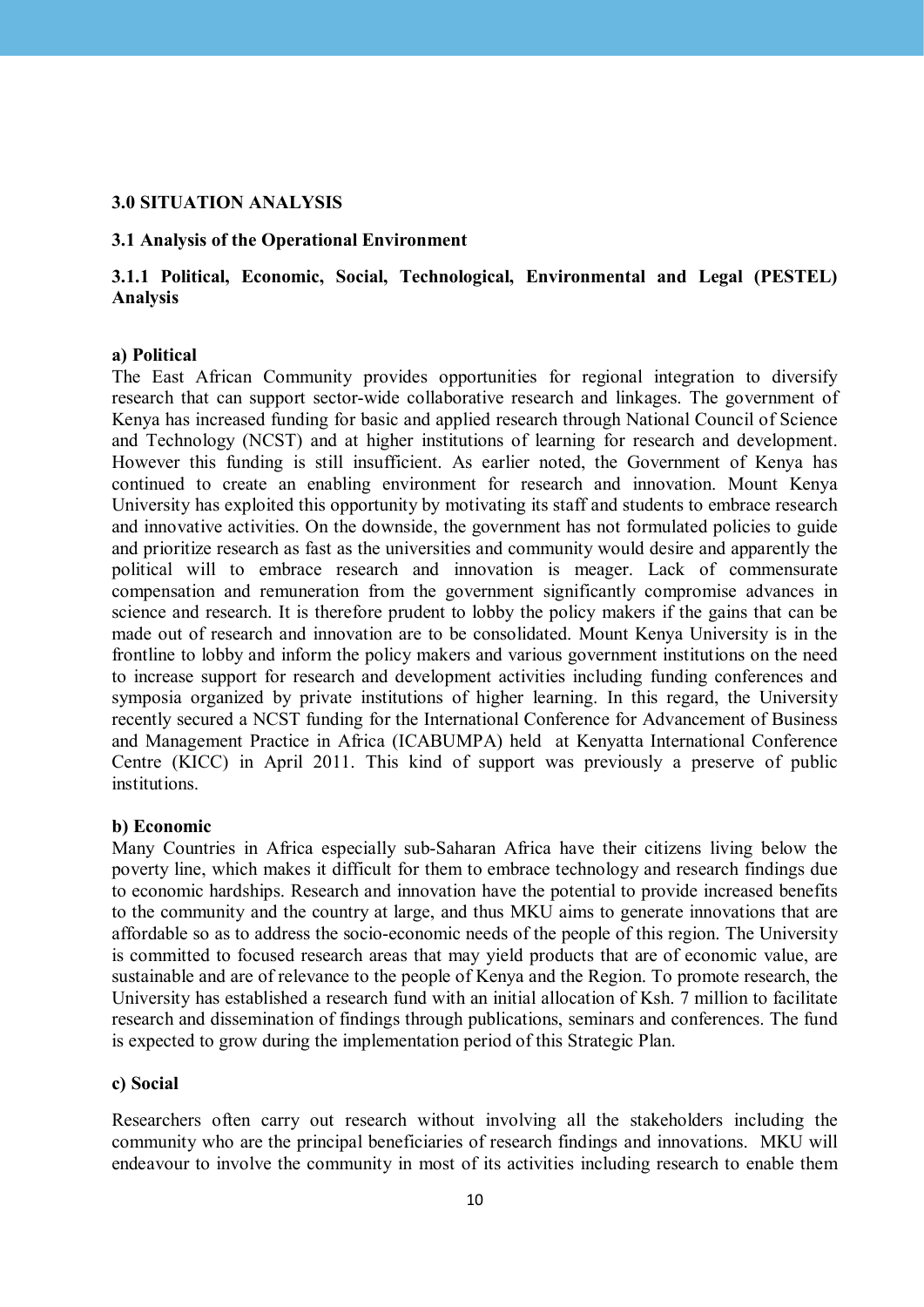embrace and appreciate the generated innovations. The University is also committed to plough back the benefits or research and innovations to the community through diverse means such as community outreach. The University has continued to open its arms to the society, and the School of Health Sciences has continued to offer regular medical camps to the surrounding communities and beyond. Any intercourse of the community and the University must be guided by clear national and international ethical ethical guidelines. The Research Division is therefore committed to develop the University's ethical guidelines within the first year of implementation of this Strategic Plan. The Division will also seek to create public awareness on the benefits and shortcomings of its research findings.

#### d) Technological

The World Economic Forum's Global Competitiveness Report of 2006 noted that technological and scientific progress has been a major driver of the transformation of the world economy since World War II. Vision 2030 recognizes science, technology and innovation as the main driver for industrialization to enable Kenya achieve middle-income economy by the year 2030. The University will endeavour to develop technologies that will meet the socio-economic needs of the African continent. It will also create awareness in the community on the benefits of embracing these technologies and home-made solutions. In this regard, the University is undertaking research in herbal products in an effort to ensure productive and sustainable use of our natural resources and their conservation. The University through the Research Division is funding innovation proposals from both the students and the staff, and endeavours to encourage and protect such innovations through diverse means including the recently launched Intellectual Property Policy.

#### **e) environmental**

Exploitation of our natural resources in a non-sustainable manner is progressing fast with little efforts being secured to tame the depletion, or even replenish the resources. For instance, although the Kenya's forest cover is shrinking at an alarming rate, it is becoming increasingly difficult to stem out the depletion due to socio-ethno-political fabric of our nation. This coupled with inadequate capacity (and will) to adopt new innovations such as green energy (solar, biogas etc) technologies have had a negative impact on the exploitation of natural resources for the benefit of Kenya. For instance, it is incomprehensible as to why tropical countries including Kenya with twelve hours of sunshine would fail to embrace solar energy while heavily relying on charcoal or kerosene which adversely affect the environment. Furthermore, Kenya has great potential to develop bio-resources for food, medicines, industrial and other products. There is need to develop capacity to undertake research and develop products from these resources in a sustainable way. In all its research undertakings, MKU shall seek to adopt the environmental protection guidelines such as the ones stipulated by National Environment Management Authority (NEMA). Thus, Research at the University will engage systems supporting sustainable innovations that are clean and safe in order to safeguard the environment.

#### **f) Legal**

There is inadequate legal framework to protect patents, innovations, natural resources and bioresources and to enforce patents. In order to regulate effectively, there is need for the government to assess the risks involved in research and development and then develop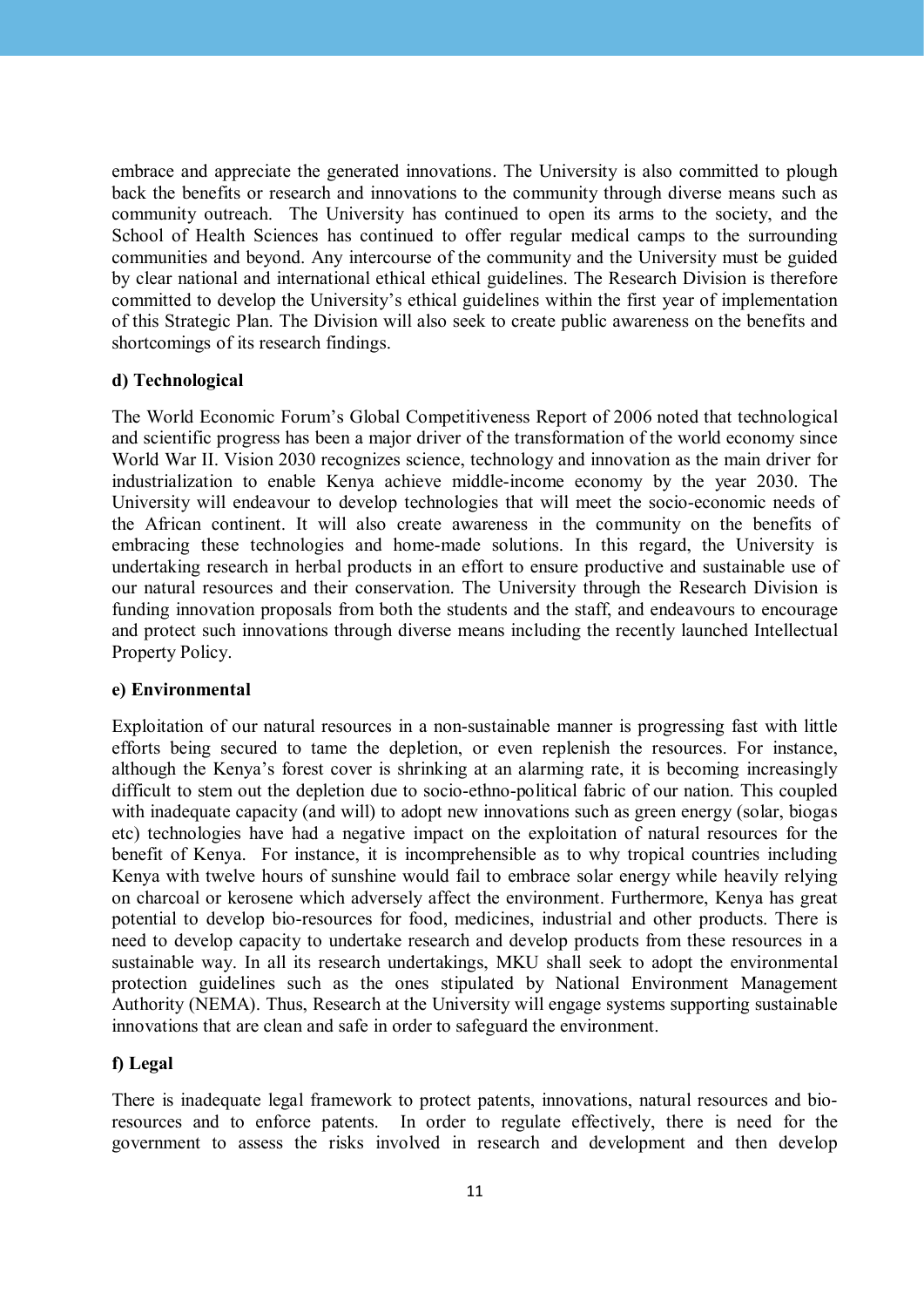harmonized legislation based on national, regional and international regulations. In regard to the foregoing, the University has developed an Intellectual Property Rights Policy to protect inventions and innovations developed through research at the University. The University will continue to lobby for a comprehensive legal framework to protect innovations.

#### **3.1.2 sWot analysis**

Analysis of the internal and external environment, stakeholders as well as an analysis of its strengths, weaknesses, opportunities and threats (SWOT) was undertaken in order to fully understand the current potential of MKU Research Division. The findings are presented as follows.

#### **a) strengths**

The Research Division has the following strengths:

- i) Goodwill support from management
- ii) Operational office and policies governing research and development
- iii) Established strong linkages, collaborations and partnerships
- iv) Qualified personnel in research
- v) The University has a good corporate image
- vi) The Research Division has seed funding for research
- vii) Ability to attract external funding

#### **b) Weaknesses**

The Division faces:

- i) Inadequate funding for research and community service
- ii) Inadequate funds for training staff in research
- iii) Inadequate physical facilities and infrastructure for research
- iv) Lack of a unique research programme (flagship brand) associated with the University
- v) Lack of diversified research programmes
- vi) Inadequate research personnel
- vii)Lack of a culture for undertaking research
- viii) Lack of motivation to undertake research
- ix) Brain drain from the University
- x) Inadequate dissemination of research findings

#### **c) opportunities**

The Division has the following opportunities:

- i) Increased demand for higher education hence more opportunities for research and innovation
- ii) Improved ICT facilities for undertaking research
- iii) Potential to collaborate/affiliate with other local and foreign institutions in research
- iv) Potential to commercialize research findings and innovations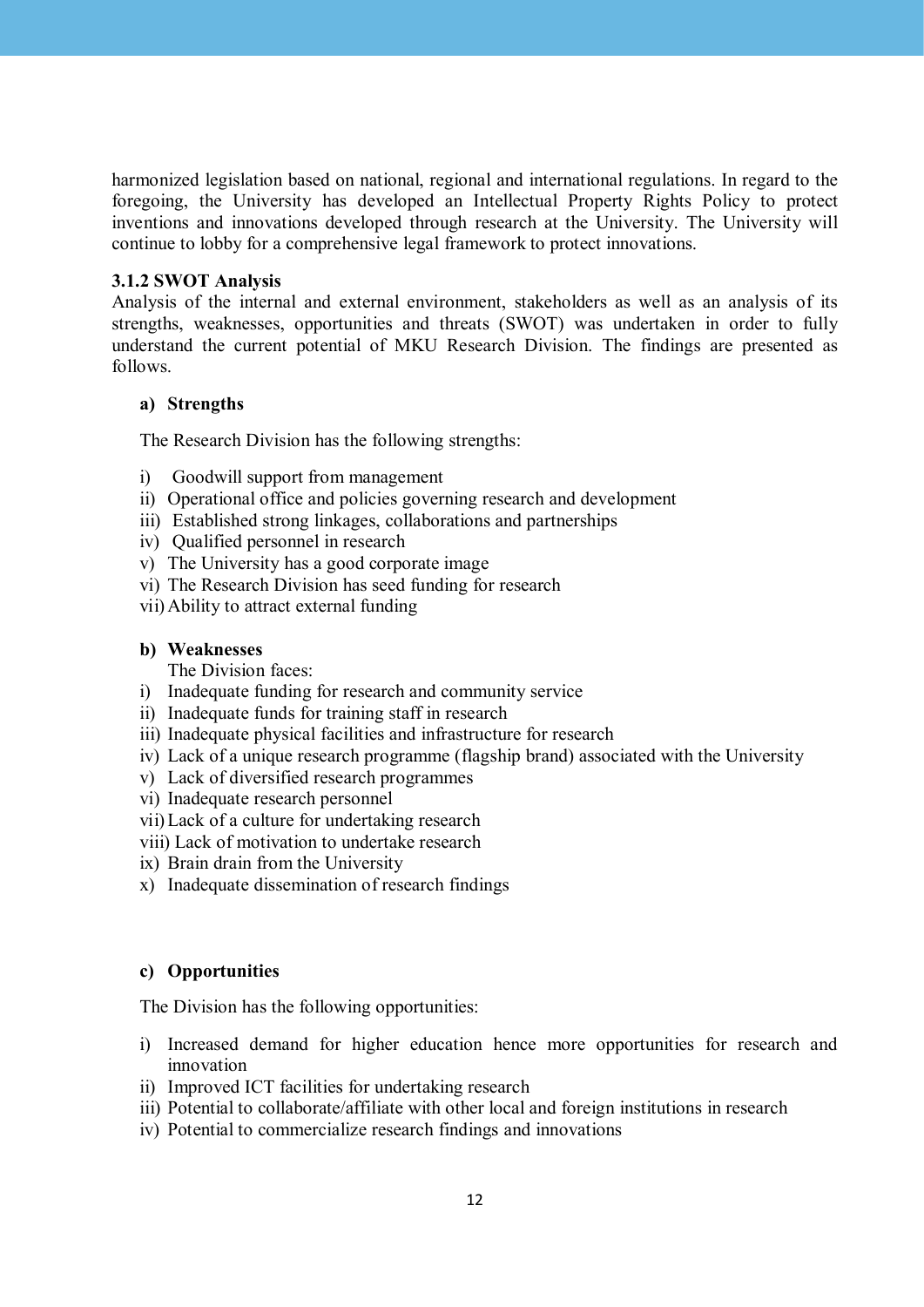- v) Legal frameworks and institutions such as KIPI for protecting research findings and innovations
- vi) Funding opportunities from public and private institutions for research
- vii)Changing tastes and preferences of consumers hence an opportunity to develop innovations

#### **d) threats**

The Division faces the following threats:

- i) Increased completion from other higher education providers
- ii) Increased demand for distance learning where research is faced with challenges
- iii) Poor enforcement of Intellectual Property Rights (IPR) by relevant authorities
- iv) Political dynamics that may affect research undertakings
- v) High cost of attracting and retaining qualified staff in research

#### **3.1.3 summary of the sWot analysis and interventions**

The SWOT Analysis shows that the University Research Division has consistently received support from the management in terms of goodwill and funding to support research activities. However the current funding is inadequate for conducting significant research and for the provision of relevant physical facilities and infrastructure. There is also lack of a culture for undertaking research at the University.

The Research Division will optimally exploit the opportunities in the external environment in order to fully implement the objectives outlined in the Strategic Plan. It will deal with the major weaknesses and threats by working closely with all the stakeholders involved in order to help create synergy and hence turn the weaknesses into strengths while taking advantage of the opportunities created.

In order to achieve its mission, the Research Division has identified the following interventions;

- i) Institutional strengthening and capacity development through fund-raising initiatives
- ii) Search for a unique research programme/brand associated with the University
- iii) Sensitization of staff and students on the need to undertake research
- iv) Identification and protection of patentable research findings and innovation before publication
- v) Provide support for the dissemination of research findings through publications, seminars and workshops
- vi) Exploring opportunities for networking and collaborations with the industry, other universities and development partners
- vii) Diversification into new research programme areas
- viii) Formulation of a community outreach policy to protect innovations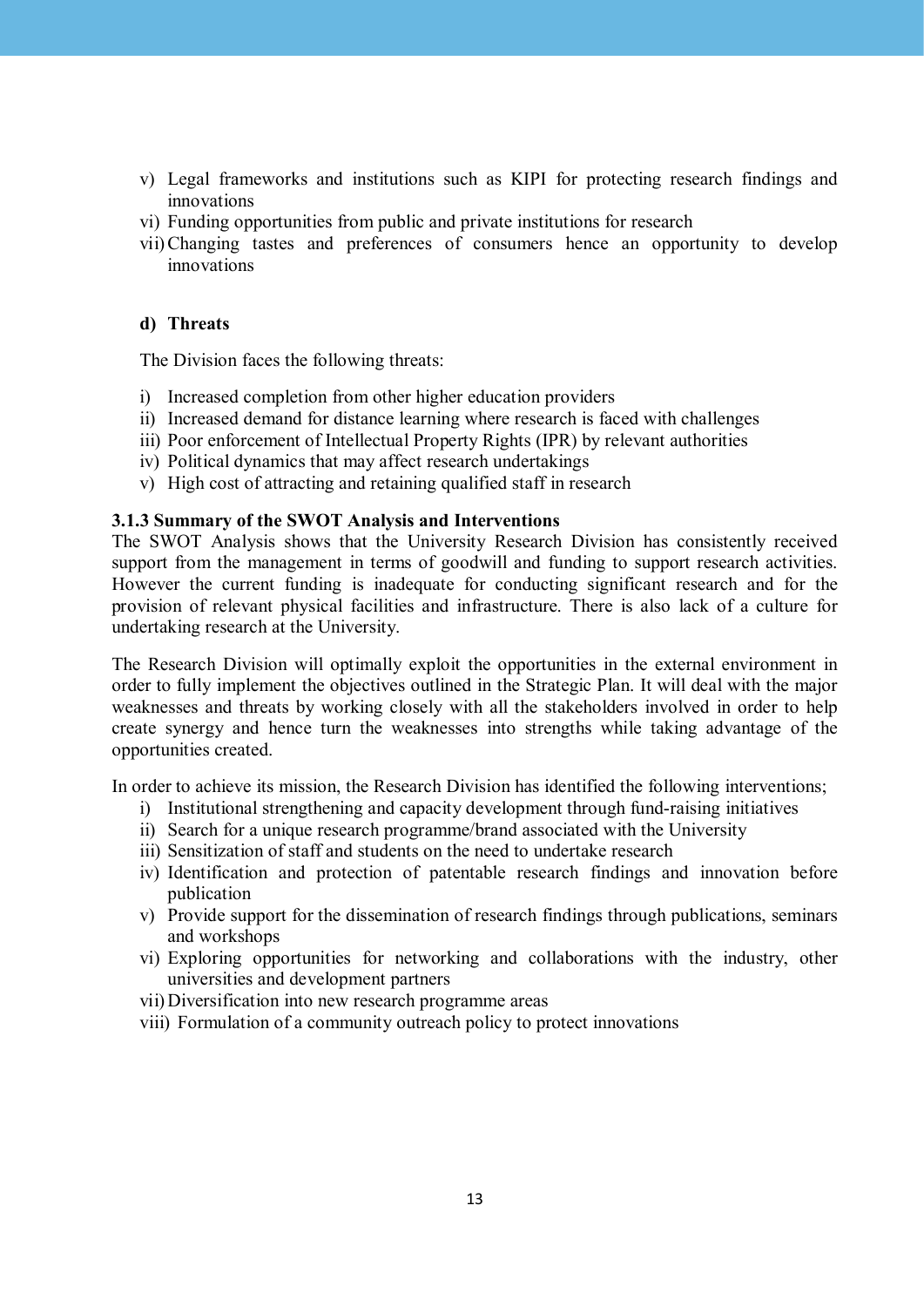#### **4.0 strateGiC MoDeL**

#### **4.1 strategic issues** a) Research

There is need to prioritize the implementation of the Research Policy. To be of benefit to all the stakeholders, the current needs and priorities of the application of research and innovation should be demand-driven and user-oriented. The setting up of infrastructure for research is essential to encourage and revitalize staff and students to undertake research. It will also enhance the research capacity of staff and students. This will be accomplished by providing the required resources and equipment needed for research. There is need to involve the staff and students in undertaking research and also securing the participation of the end-users in research and innovation. This should be achieved through designing and implementing programmes that ensure relevant and adequate stakeholder participation in research and development as well as commercialization of the products developed. There is also need to encourage staff and students to publish their research findings. Towards this end, the Research Division will facilitate the protection and dissemination of the research findings.

#### **b) Community Outreach**

There is need to develop and implement a Community Service and Outreach Policy. The policy will enhance the University's capacity to provide community service. This will be done by conducting regular stakeholders' forum including the end-users.

#### **c) enterprise and innovation**

The Research Division will promote the exploitation and protection of innovations and research findings. This will be accomplished through the establishment of science and industrial parks where research findings can be translated into products and commercialized. There will be increased public awareness of innovations and research findings. The MKU IPR policy will need to be implemented to ensure the protection of intellectual property rights.

#### **d) institutional Linkages**

The Research Division recognizes the need to forge sustainable collaborations, partnerships and linkages among stakeholders and development partners in training and research. In particular, collaborations in research and development activities between stakeholders and development partners have potential to bring benefits to all the parties concerned. Collaborations can help minimize costs and share risks and also help in opening access to each other's markets where cross-border and international collaborations are involved. The role of the Research Division is to identify strategic partners and as such play a facilitator's role. At the local level, mutual tapping into the strengths of each collaborating partner will not only leverage resources but also assist in capacity development occasioned by the learning opportunities involved. MKU is committed to implement the Institutional Linkage Policy.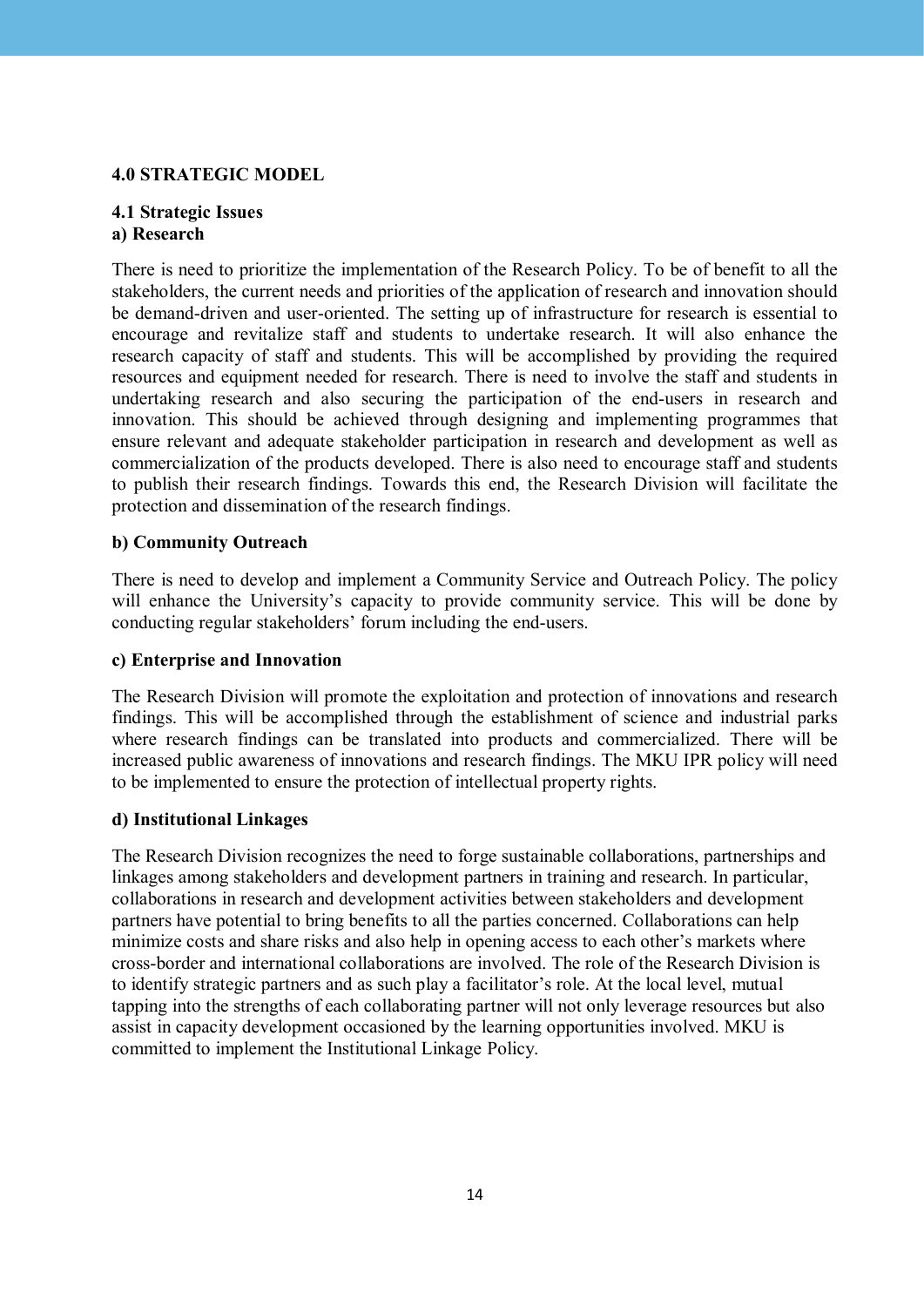| <b>Contact Contact Contact Contact Contact Contact Contact Contact Contact Contact Contact Contact Contact Contact Contact Contact Contact Contact Contact Contact Contact Contact Contact Contact Contact Contact Contact Conta</b> |
|--------------------------------------------------------------------------------------------------------------------------------------------------------------------------------------------------------------------------------------|
| i                                                                                                                                                                                                                                    |
| )<br>l                                                                                                                                                                                                                               |
| ì<br>i                                                                                                                                                                                                                               |
| )<br>S                                                                                                                                                                                                                               |
|                                                                                                                                                                                                                                      |

| Issue    | Objective          | Strategy                             | Activity                                                                                 |
|----------|--------------------|--------------------------------------|------------------------------------------------------------------------------------------|
| Research | Develop and        | Facilitate the required              | Increase the allocation for funding from the University for                              |
|          | improve the        | funding needed for research          | research                                                                                 |
|          | infrastructure for |                                      | Solicit for funding from development partners                                            |
|          | research           |                                      | Source and negotiate for funding from public institutions<br>iii)                        |
|          |                    | library<br>$\overline{c}$<br>Improve | Increased subscription to Journal sites and research databases.                          |
|          |                    | and facilities for<br>resources      | Undertake expansion of library research space and facilities                             |
|          |                    | research purposes.                   | Collection and management of research findings and information<br>$\hat{m}$              |
|          |                    |                                      | sharing                                                                                  |
|          |                    | Develop and improve ICT              | Develop and improve the existing ICT infrastructure<br>$\hat{=}$                         |
|          |                    | infrastructure                       |                                                                                          |
|          | Institutionalize   | Create awareness on the              | Prepare information, education and training materials                                    |
|          | research ethics    | ethical guidelines and               | Organize education and training workshops and seminars                                   |
|          |                    | practices in research                | iii) Constitute institutional ethics committee and register it with the                  |
|          |                    |                                      | relevant government agent                                                                |
|          |                    | Enforce research ethics and          | Screen of research proposals.                                                            |
|          |                    | practice                             | Screen research reports for adherence to research ethics<br>£                            |
|          |                    | Effective communication              | Develop an effective system to deliver information to various<br>$\widehat{\phantom{a}}$ |
|          |                    |                                      | user groups                                                                              |
|          |                    |                                      | Prepare outreach materials including web-based downloadable<br>$\widehat{\Xi}$           |
|          |                    |                                      | materials on ethical research issues                                                     |
|          | Encourage and re-  | Create awareness on calls            | workshops,<br>Alert staff and students on calls for proposals,<br>≘                      |
|          | energize staff and | for proposals, workshops,            | seminars and conferences through the internet                                            |
|          | students to        | seminar and conference               | Place calls for proposals on notice boards<br>$\widehat{\Xi}$                            |
|          | undertake research | attendance                           |                                                                                          |
|          |                    | Motivate staff and students          | Facilitate funding to staff and students to undertake research                           |
|          |                    | to undertake research                | Facilitate attendance of conferences, seminars and workshops                             |
|          |                    |                                      | iii) Recognize outstanding researchers                                                   |
|          |                    | 15                                   | Facilitate publication of research findings<br>$\widetilde{N}$                           |
|          | Enhance the        | retain qualified<br>Attract and      | Recruit and select qualified research experts<br>$\hat{=}$                               |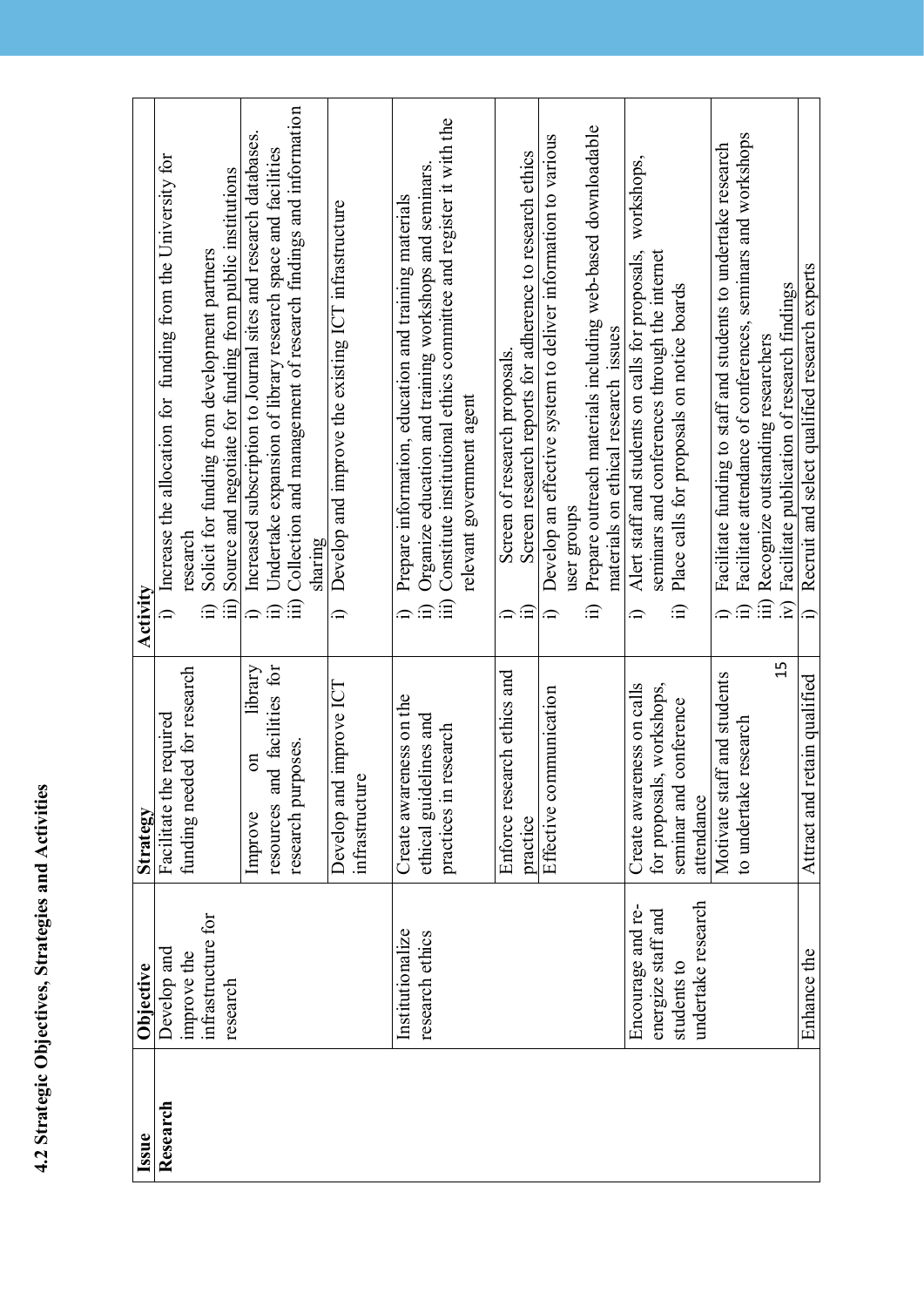| Community<br>Innovation<br>Enterprise<br>Outreach<br>and | research capacity of<br>capacity to provide<br>community service<br>challenges through<br>staff and students<br>research findings<br>innovations and<br>exploitation of<br>development<br>research and<br>University's<br>Enhance the<br>inno vations.<br>Promote<br>Address | to promote or market the<br>Community participation in<br>service and outreach policy<br>Provide research capacity-<br>Provide research capacity-<br>the community<br>building programmes for<br>building programmes for<br>oarks at which<br>Utilize research findings<br>research findings can be<br>nd its findings<br>a community<br>into products<br>Establish science and<br>Research Division a<br>publicity committee<br>Establish within the<br>research activities<br>staff in research<br>and innovations<br>academic staff<br>Formulate<br>research a<br>Empower<br>industrial<br>translated<br>students | Establish incubation centres within the science and industrial<br>Involve the community in designing extension programmes<br>Monitor the impacts of research based community projects<br>Source for funding for the establishment of the science and<br>Organize training workshops for staff on scientific writing<br>Provide entrepreneurial skills to start income generating<br>Appoint a committee to develop the outreach policy<br>Organize a workshop to develop an outreach policy<br>Share the benefits of research with the community<br>Allocate qualified facilitators in research training<br>Develop quality training materials on research<br>Train staff on the use of software for research<br>Produce the products from research findings<br>Select appropriate media for advertisement<br>Procure software for undertaking research<br>Design and carry out extension activities<br>Information sharing with the community<br>activities based on the research findings<br>Design and carry out focused outreach<br>Equip the science and industrial park<br>Provide improved terms of service<br>Market the products from research<br>Commensurate remuneration<br>Design the advertisements.<br>industrial park<br>parks<br>$\widehat{m}$<br>$\widehat{m}$<br>$\widehat{H}$<br>$\widehat{H}$<br>$\overline{N}$<br>iii)<br>$\widehat{=}$<br>$\widehat{\mathbb{H}}$<br>$\widehat{\mathbb{H}}$<br>$\hat{=}$<br>∂<br>$\widehat{\mathbf{u}}$ |
|----------------------------------------------------------|------------------------------------------------------------------------------------------------------------------------------------------------------------------------------------------------------------------------------------------------------------------------------|----------------------------------------------------------------------------------------------------------------------------------------------------------------------------------------------------------------------------------------------------------------------------------------------------------------------------------------------------------------------------------------------------------------------------------------------------------------------------------------------------------------------------------------------------------------------------------------------------------------------|---------------------------------------------------------------------------------------------------------------------------------------------------------------------------------------------------------------------------------------------------------------------------------------------------------------------------------------------------------------------------------------------------------------------------------------------------------------------------------------------------------------------------------------------------------------------------------------------------------------------------------------------------------------------------------------------------------------------------------------------------------------------------------------------------------------------------------------------------------------------------------------------------------------------------------------------------------------------------------------------------------------------------------------------------------------------------------------------------------------------------------------------------------------------------------------------------------------------------------------------------------------------------------------------------------------------------------------------------------------------------------------------------------------------------------------------------------------|
|                                                          |                                                                                                                                                                                                                                                                              | Support the Innovators                                                                                                                                                                                                                                                                                                                                                                                                                                                                                                                                                                                               | Provide funding for innovative activities<br>Reward innovators<br>$\widehat{\mathbb{E}}$<br>≘                                                                                                                                                                                                                                                                                                                                                                                                                                                                                                                                                                                                                                                                                                                                                                                                                                                                                                                                                                                                                                                                                                                                                                                                                                                                                                                                                                 |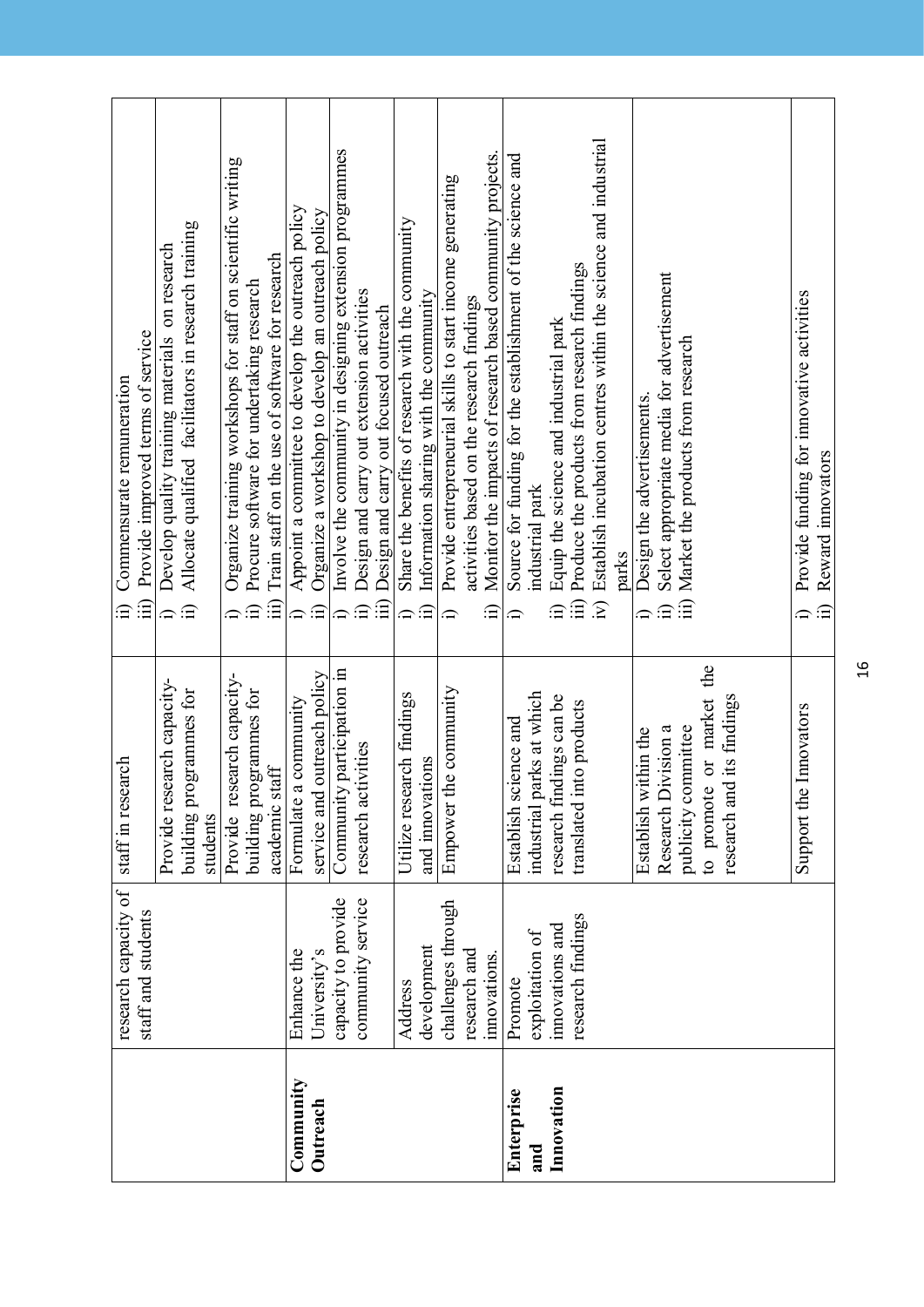|               |                                       |                                                | iii) Recognize innovators                                            |
|---------------|---------------------------------------|------------------------------------------------|----------------------------------------------------------------------|
|               |                                       | Protect Intellectual   Implement the Policy on | i) Identify the human resource to implement the policy               |
|               | Property Rights                       | Intellectual Property Rights                   | ii) Implement the Intellectual Property Rights Policy                |
| Institutional | Develop                               | and Promote networking                         | i) Undertake an assessment of potential areas for collaboration      |
| Linkages      | implement                             | a   protocols and frameworks                   | ii) Develop frameworks for partnership and collaboration             |
|               | structured system for partnership and |                                                | iii) Formulate partnership and collaboration tools                   |
|               | for stakeholders' collaboration       |                                                | iv) Facilitate Multidisciplinary and transnational linkages among    |
|               | networking,                           |                                                | institutions and organizations                                       |
|               | collaborations and                    | Promote collaborative                          | i) Identify potential partners and collaborators for programme       |
|               | partnerships                          | relationships and strategic                    | implementation                                                       |
|               |                                       | partnerships for R&D                           | ii) Build capacity for negotiations and engaging in partnerships,    |
|               |                                       |                                                | linkages and collaborations                                          |
|               |                                       |                                                | iii) Negotiate and enter into agreements, contracts and partnerships |
|               |                                       |                                                | for programme support                                                |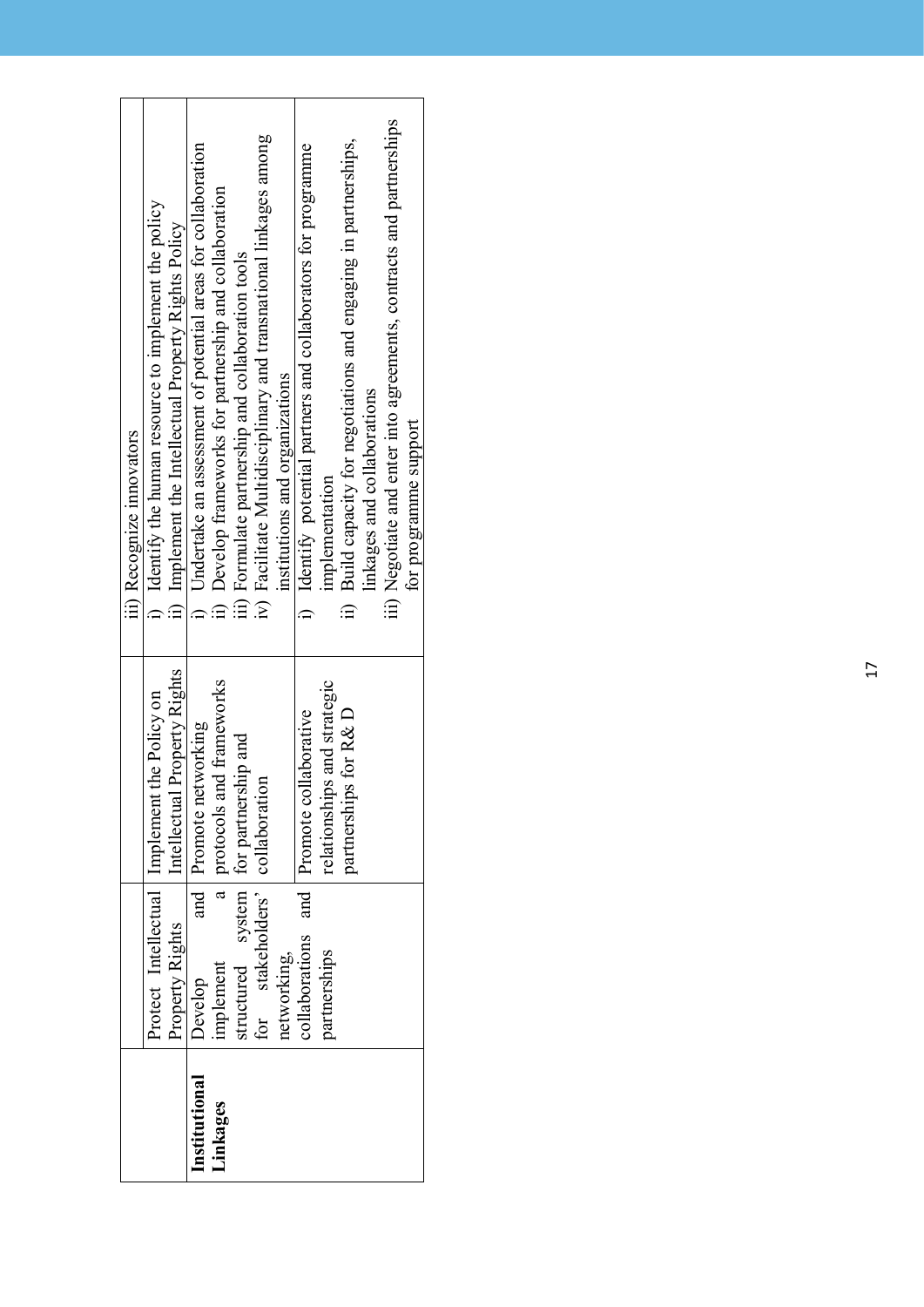#### **5.0 iMPLeMentation FraMeWorK**

The chapter outlines the framework within which the Research Division intends to successfully implement this plan in the stipulated time. To ensure successful implementation process, the Division will put in place the necessary mechanisms to among other things ensure:

- i) Governance arrangements for all programme initiatives, including ensuring mitigation of risks and implementation of plans
- ii) That reporting arrangements are put in place and met
- iii) Effective coordination of cross-cutting issues such as staffing, systems support, finances, procurement, monitoring and evaluation

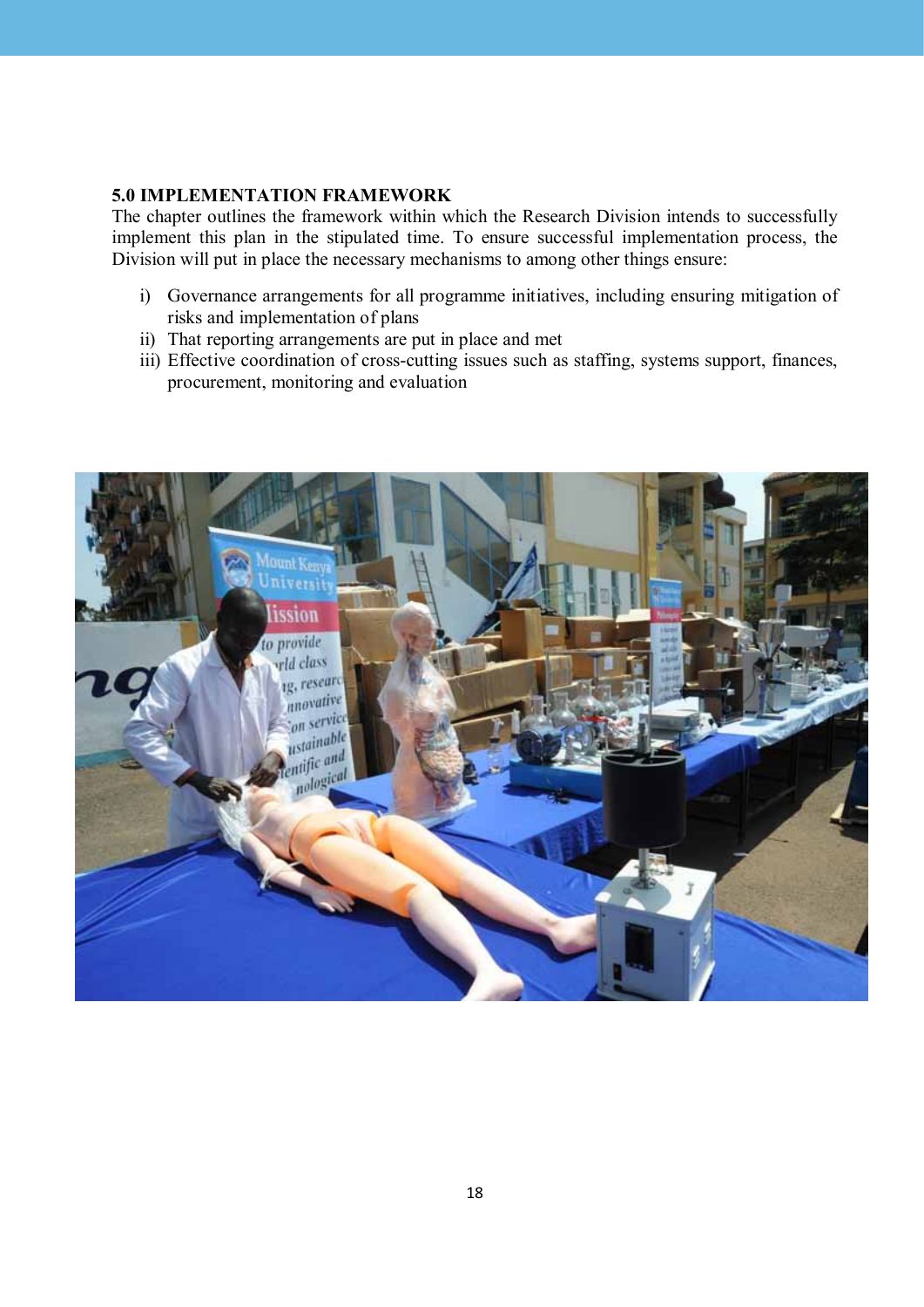| vi mihamemannu ivi           |                                                                               |                         |           |                                                        |
|------------------------------|-------------------------------------------------------------------------------|-------------------------|-----------|--------------------------------------------------------|
| <b>Activities</b>            | <b>Expected output</b>                                                        | Performance             | Time      | <b>Expected Impact</b>                                 |
|                              |                                                                               | Indicator               | frame     |                                                        |
| STRATEGIC ISSUE 1: RESEARCH  |                                                                               |                         |           |                                                        |
|                              | STRATEGIC OBJECTIVE 1: Facilitate and improve the infrastructure for research |                         |           |                                                        |
| Strategy 1                   | Provide the required funding needed for research                              |                         |           |                                                        |
| Increase the allocation for  | Increased number of research                                                  | Number of academic      | 2012-2018 | Quality research findings                              |
| funding from the             | projects                                                                      | staff and students      |           |                                                        |
| University for research      |                                                                               | undertaking research    |           |                                                        |
| Solicit for funding from     | Increased number of competitive                                               | Number of funded        | 2012-2018 | Increased response to                                  |
| development partners         | proposals attracting external<br>funding                                      | proposals               |           | Enhanced relationships with<br>external research calls |
|                              |                                                                               |                         |           | development                                            |
|                              |                                                                               |                         |           | partners/collaborators                                 |
|                              |                                                                               |                         |           | Increased funds from                                   |
|                              |                                                                               |                         |           | competitive proposals                                  |
|                              |                                                                               |                         |           | Enhanced capacity for<br>research                      |
| Source and negotiate for     | organization of<br>Increased                                                  | Number of research      | 2012-2018 | Quality research findings                              |
| funding from public          | conferences                                                                   | projects                |           |                                                        |
| institutions                 | Increased funds for research,                                                 | Number of conferences   |           |                                                        |
|                              | nd capacity building<br>conferences are                                       | attended                |           |                                                        |
|                              |                                                                               | Number of trained staff |           |                                                        |
| Strategy 2                   | Improve on library resources and facilities                                   |                         |           |                                                        |
| Subscription to journal      | Improved access to research                                                   | Number of journal       | 2012-2018 | Quality proposals and                                  |
| sites and research databases | information                                                                   | publications and        |           | research                                               |
|                              |                                                                               | research                |           |                                                        |
| Undertake expansion of       | space and facilities<br>More research                                         | Number of sites and     | 2012-2018 | Enhanced accessibility to                              |
| library research space and   | for researchers and postgraduate                                              | facilities              |           | information                                            |
| facilities                   | students                                                                      |                         |           |                                                        |
| Collection and               | ted<br>Database creat                                                         | Number of publications  | 2012-2018 | Functional and effective                               |
| management of research       | Institutional documentation and                                               | Number of databases     |           | documentation and                                      |

5.1 Inplementation Matrix **5.1 implementation Matrix** 19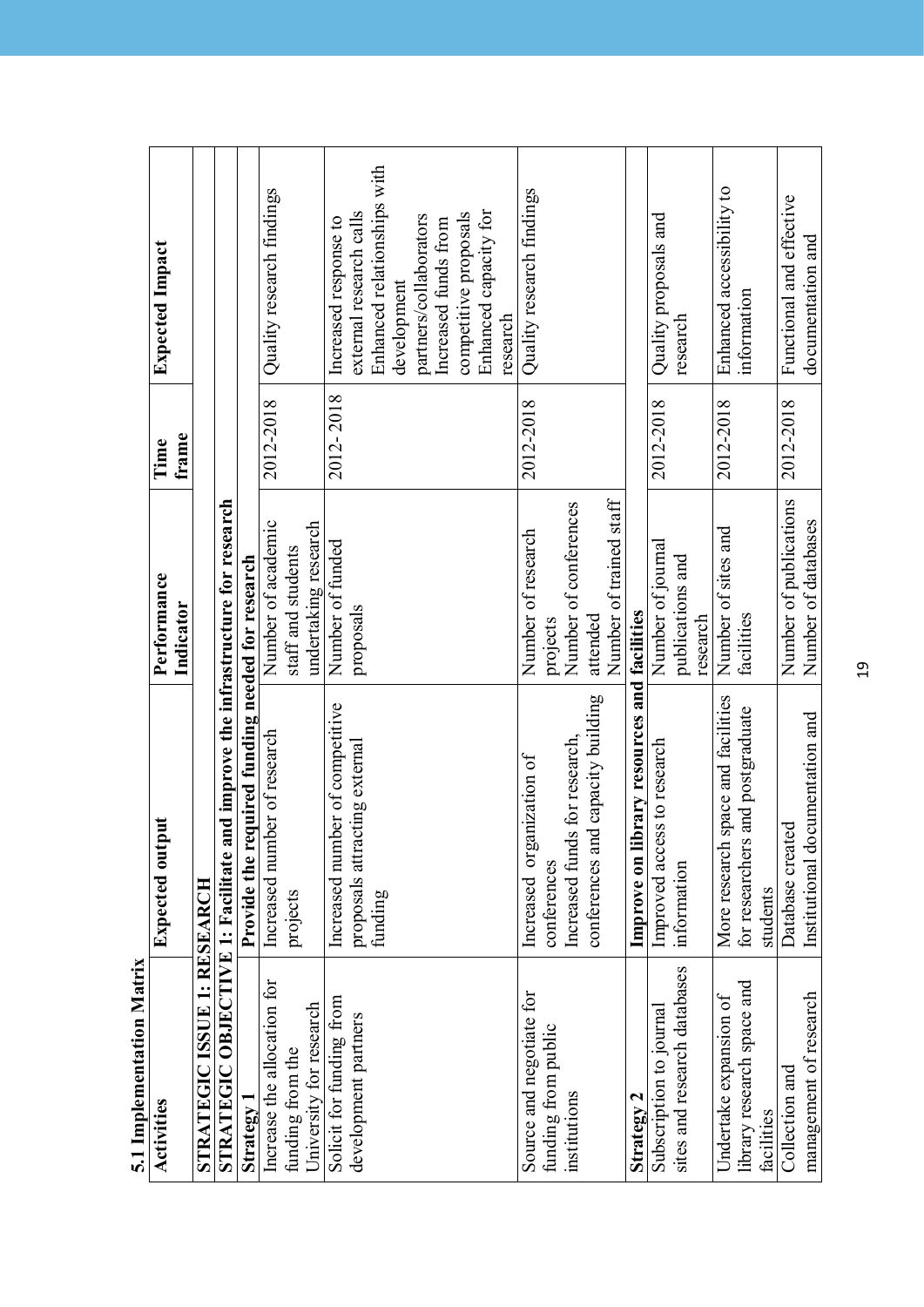| findings information        | publication centre established                                               | At least one                               |           | publication centre          |
|-----------------------------|------------------------------------------------------------------------------|--------------------------------------------|-----------|-----------------------------|
| sharing                     |                                                                              | documentation and                          |           | Enhanced access and use of  |
|                             |                                                                              | publication centre                         |           | information                 |
| Strategy 3                  | Develop and improve the ICT infrastructure                                   |                                            |           |                             |
| Develop and improve the     | Efficient ICT system                                                         | -Speed of accessing                        | 2012-2018 | Enhanced information        |
| existing ICT infrastructure |                                                                              | internet                                   |           | retrieval and utilization   |
|                             |                                                                              | - Reduction on down                        |           |                             |
|                             |                                                                              | time                                       |           |                             |
|                             |                                                                              | -Reduced number of                         |           |                             |
|                             |                                                                              | internet interruptions                     |           |                             |
|                             | STRATEGIC OBJECTIVE 2: Institutionalize research ethical methods in research |                                            |           |                             |
| Strategy 1                  | Creating awar                                                                | reness on the ethical policies in research |           |                             |
| Preparing information,      | Manuals, pamphlets and                                                       | Number of manuals                          | 2012      | Awareness of ethical        |
| education and               | electronic media                                                             | pamphlets and                              |           | methods in research         |
| communication materials     |                                                                              | electronic media                           |           |                             |
|                             | procurement of plagiarism-                                                   | prepared                                   |           | Increased adherence to      |
|                             | screening software                                                           |                                            |           | ethical research practices  |
|                             |                                                                              | Number of projects                         |           |                             |
|                             |                                                                              | screened for adherence                     |           |                             |
|                             |                                                                              | to ethical research                        |           |                             |
|                             |                                                                              | practices                                  |           |                             |
| Conduct education and       | Workshops, seminars                                                          | Number of seminars                         | 2012      | Enhanced awareness on       |
| training workshops and      |                                                                              | and workshops                              |           | research ethics             |
| seminars                    |                                                                              | Reports on seminars                        |           |                             |
|                             |                                                                              | and workshops                              |           |                             |
|                             |                                                                              | organized                                  |           |                             |
|                             |                                                                              | Number of academic                         |           |                             |
|                             |                                                                              | staff and students                         |           |                             |
|                             |                                                                              | trained                                    |           |                             |
| Strategy 2                  | Enforcing Research ethics and practice                                       |                                            |           |                             |
| Screening and vetting of    | Conforming research proposals                                                | Number of screened                         | 2012-2018 | Increased adherence to      |
| research proposals          |                                                                              | research proposals                         |           | ethical research practices  |
| Screening research reports  | Original research reports                                                    | Number of screened                         | 2012-2018 | Reduced cases of plagiarism |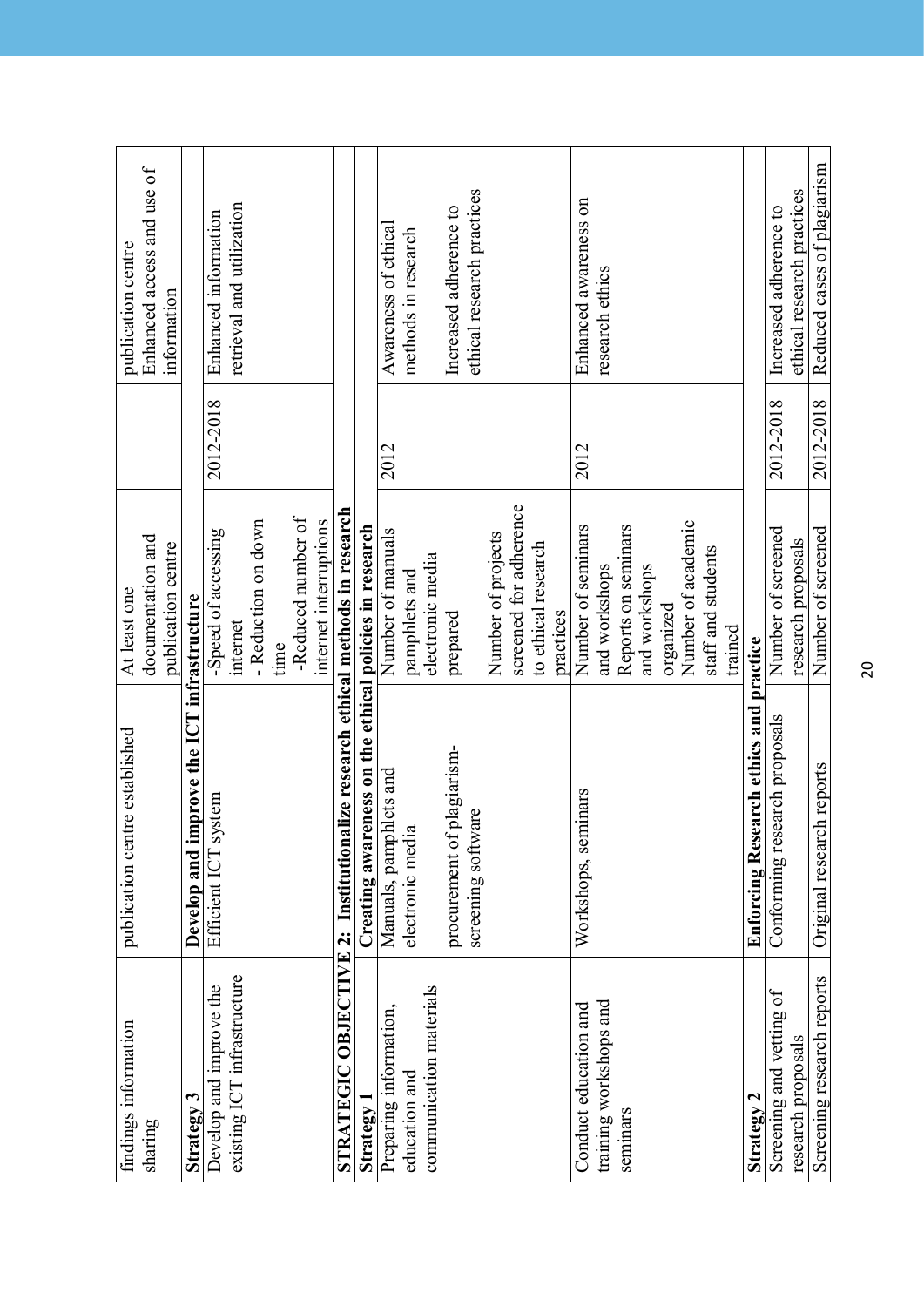| for plagiarism                                                                                              |                                                                                    | research reports                                          |           |                                                                                                                                    |
|-------------------------------------------------------------------------------------------------------------|------------------------------------------------------------------------------------|-----------------------------------------------------------|-----------|------------------------------------------------------------------------------------------------------------------------------------|
| <b>Strategy 3</b>                                                                                           | <b>Effective Comunication</b>                                                      |                                                           |           |                                                                                                                                    |
| information to various user<br>Develop an effective<br>system to deliver                                    | Policy on ethical methods in<br>research                                           | guide ethics methods in<br>Policy document to<br>research | 2012      | Effective guidelines, rules<br>and regulations on ethical<br>methods in research                                                   |
| groups                                                                                                      |                                                                                    |                                                           |           |                                                                                                                                    |
| downloadable materials on<br>Prepare outreach materials<br>ethics issues in research<br>including web based | Print and electronic materials                                                     | Number of Print and<br>electronic materials               | 2012      | materials and information to<br>ethical issues on research<br>Enhanced awareness on<br>through the delivery of<br>specific targets |
| STRATEGIC OBJECTIVE 3: Encourage                                                                            |                                                                                    | and re-energize staff and students to undertake research  |           |                                                                                                                                    |
| Strategy 1                                                                                                  | Create awareness on calls for paper proposals , seminars and conference attendance |                                                           |           |                                                                                                                                    |
| Informing staff and                                                                                         | Postings on emails and social                                                      | Number of postings of                                     | 2012-2018 | Increased response to calls                                                                                                        |
| students on calls for                                                                                       | sites                                                                              | calls for proposals,                                      |           | for proposals, seminars and                                                                                                        |
| proposals, seminars and                                                                                     |                                                                                    | seminars and                                              |           | conterences                                                                                                                        |
| conferences through the                                                                                     |                                                                                    | conferences on emails                                     |           |                                                                                                                                    |
| internet                                                                                                    |                                                                                    | and social sites                                          |           |                                                                                                                                    |
| Placing calls for proposals<br>on notice boards                                                             | Posters, internal memos                                                            | and internal memos on<br>Number of postings               | 2012-     | Increased awareness on calls<br>for proposals, seminars and                                                                        |
|                                                                                                             |                                                                                    | calls for proposals,                                      |           | conferences                                                                                                                        |
|                                                                                                             |                                                                                    | seminars and                                              |           |                                                                                                                                    |
|                                                                                                             |                                                                                    | conferences                                               |           |                                                                                                                                    |
| Strategy 2                                                                                                  | Motivating staff and students to undertake research                                |                                                           |           |                                                                                                                                    |
| Providing funding to staff                                                                                  | Funding for research                                                               | Amount of funds                                           | 2012-2018 | More funded proposal                                                                                                               |
| and students to undertake                                                                                   |                                                                                    | released                                                  |           |                                                                                                                                    |
| research                                                                                                    | Funding for publications                                                           | Number of high impact                                     |           |                                                                                                                                    |
|                                                                                                             |                                                                                    | publications                                              |           |                                                                                                                                    |
| Facilitating attendance and<br>participation of                                                             | Facilitation for conferences,<br>workshops<br>seminars and y                       | Number of staff and<br>students facilitated               | 2012-2018 | participation to conferences,<br>Increased attendance and                                                                          |
| conferences, seminars and                                                                                   |                                                                                    | Number of                                                 |           | seminars and workshops                                                                                                             |
| workshops                                                                                                   |                                                                                    | conferences, seminars                                     |           |                                                                                                                                    |
|                                                                                                             |                                                                                    | and workshops                                             |           |                                                                                                                                    |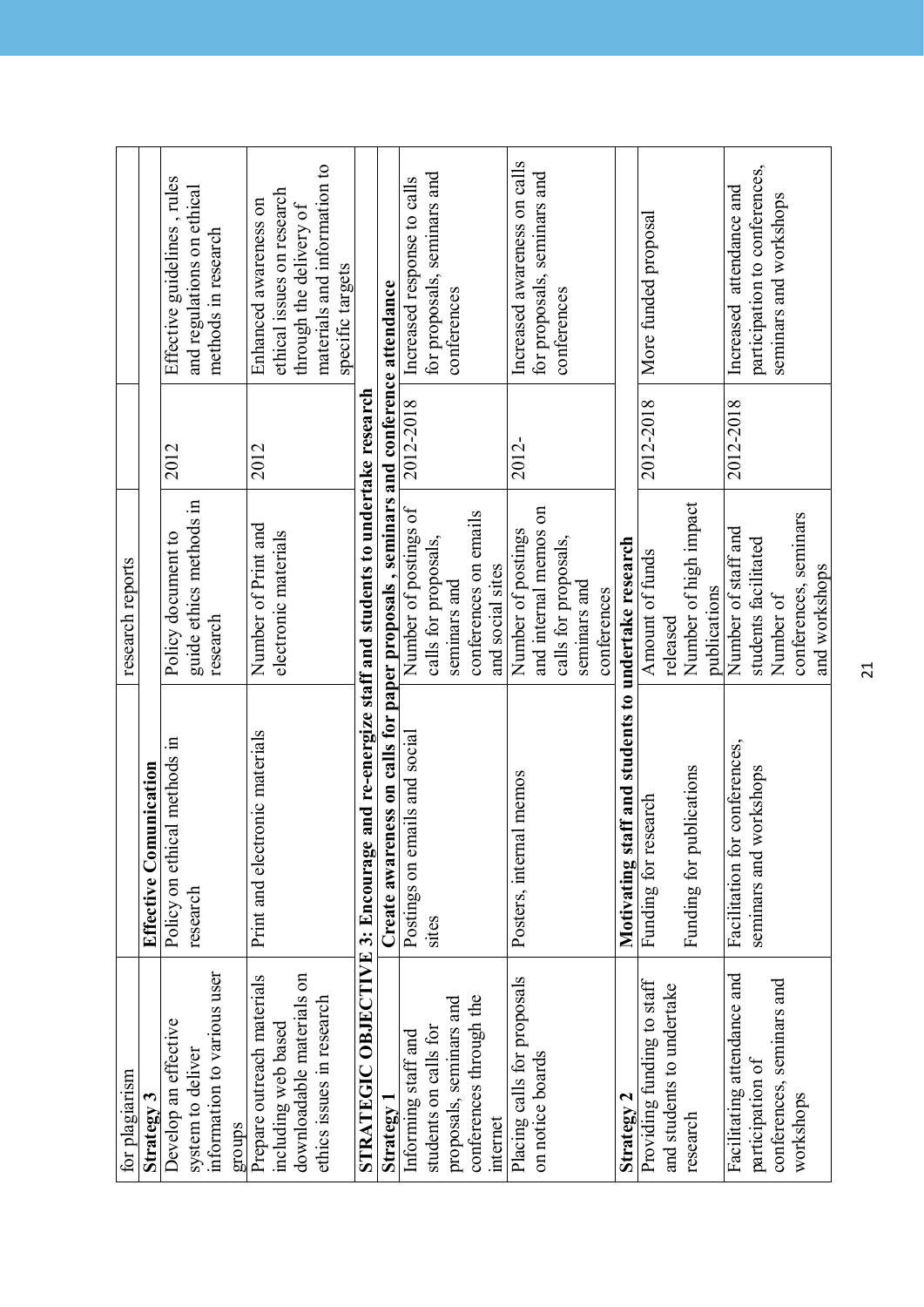|                                              |                                                                            | facilitated                                                |                          |                                                          |
|----------------------------------------------|----------------------------------------------------------------------------|------------------------------------------------------------|--------------------------|----------------------------------------------------------|
| Recognize outstanding                        | Certificates and other awards                                              | Number of certificates                                     | 2012-2018                | Increased outstanding                                    |
| researchers and grant<br>awardees            |                                                                            | and awards given                                           |                          | researchers                                              |
| Facilitating publications                    | Funding for publications                                                   | Number of publications                                     | 2012-2018                | Publications in high impact<br>journals                  |
|                                              |                                                                            |                                                            |                          | Recognition of the university<br>through higher rankings |
|                                              | STRATEGIC OBJECTIVE 4: Enhance the research capacity of staff and students |                                                            |                          |                                                          |
|                                              |                                                                            |                                                            |                          |                                                          |
| Strategy                                     | Attracting and retaining qualified staff in research                       |                                                            |                          |                                                          |
| Recruiting and selecting                     | Qualified research experts                                                 | Number of selected                                         | 2012-2018                | Increased pool of research                               |
| qualified research experts                   |                                                                            | research experts                                           |                          | expertise                                                |
|                                              |                                                                            |                                                            |                          | Increased capacity to<br>conduct research                |
| Commensurate                                 | Attractive salary scheme                                                   | Reviewed salary                                            | 2012-2018                | Retention of academic staff                              |
| remuneration of research                     |                                                                            | scheme.                                                    |                          | who are research oriented                                |
| experts                                      |                                                                            |                                                            |                          |                                                          |
| Provision of improved                        | Improved terms of service                                                  | Reviewed terms of                                          | 2012-2018                | Increased motivation of                                  |
| terms of service                             |                                                                            | service                                                    |                          | academic staff                                           |
| Strategy 2                                   | Provide quality based programmes for students                              |                                                            |                          |                                                          |
| Develop quality training                     | Curriculum and modules                                                     | Number of Curricula                                        | 2012-2018                | Increased number of research                             |
| materials on research                        |                                                                            | and modules                                                |                          | based programmes                                         |
| Allocating qualified                         | Placing research experts in                                                | Number of qualified                                        | 2012-                    | Enhanced capacity of student                             |
| facilitators in research                     | training                                                                   | staff placed                                               |                          | to conduct research                                      |
| training                                     |                                                                            |                                                            |                          |                                                          |
| Strategy 3                                   | Provide capa                                                               | city building research based programmes for academic staff |                          |                                                          |
| Conduct training                             | workshops<br>Seminars and                                                  | Number of seminars                                         | 2012-2018                | Enhanced skills in proposal                              |
| workshops for staff on                       |                                                                            | and workshops                                              |                          | writing, journals and                                    |
| scientific writing                           |                                                                            | Number of participants                                     |                          | publications                                             |
| undertaking research<br>Procure software for | as SPSS, S PLUS,<br>R, MATLAB EPI INFOR<br>Software such                   | Number of soft wares                                       | April 2012-<br>June 2012 | Quality data analysis                                    |
| Training staff on the use of                 | Workshops                                                                  | Number of staff                                            | 2012-2018                | Quality research reports                                 |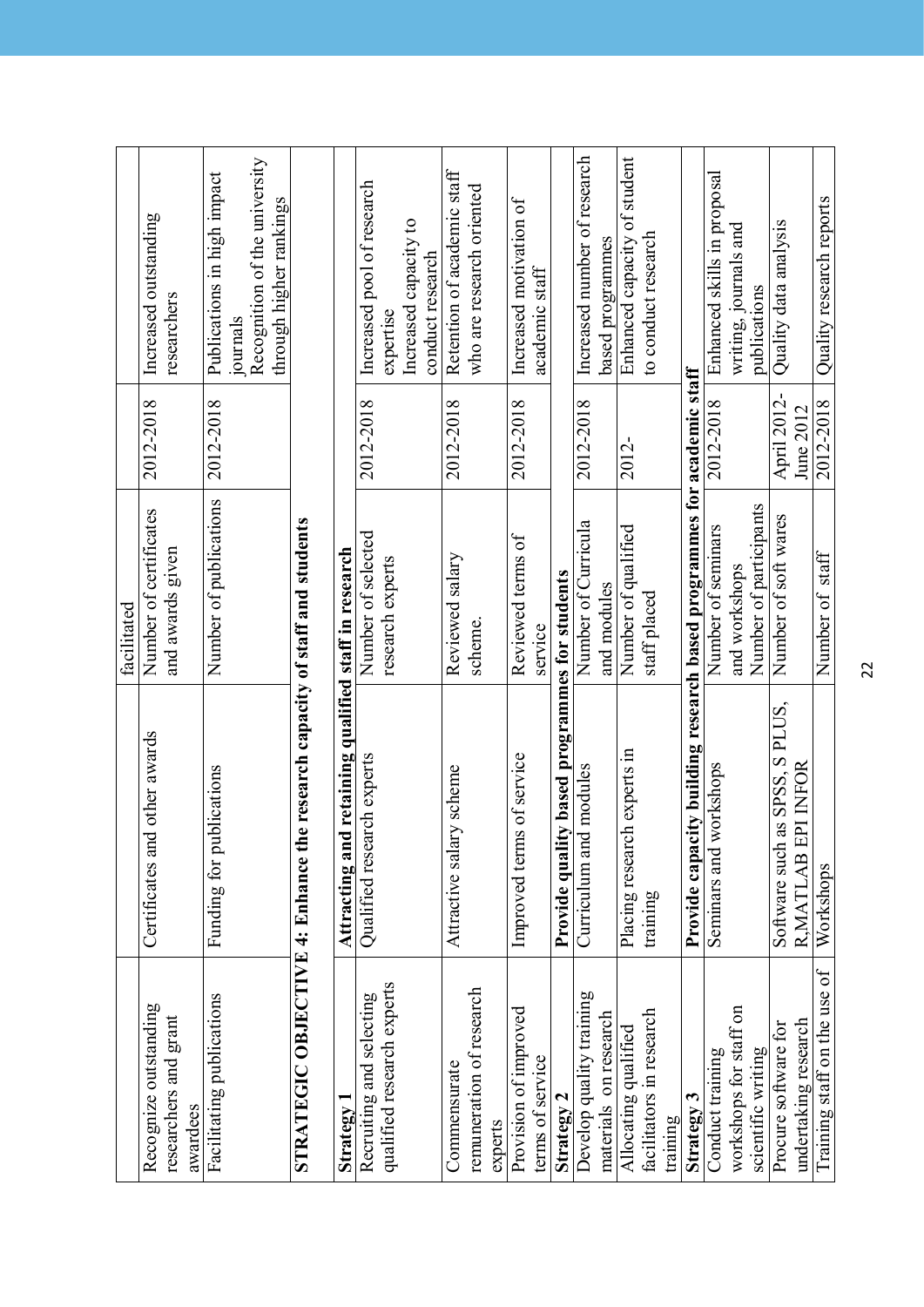| software for research                 |                                                                                       | trained                 |             |                              |
|---------------------------------------|---------------------------------------------------------------------------------------|-------------------------|-------------|------------------------------|
| STARTEGIC ISSUE 2: COMMUNITY OUTREACH |                                                                                       |                         |             |                              |
|                                       | STARTEGIC OBJECTIVE 1: Enhance the University's capacity to provide community service |                         |             |                              |
| <b>Strategy</b>                       | Formulate a community services and outreach policy                                    |                         |             |                              |
| Appoint a committee to                | Team of experts                                                                       | Team encompassing all   | April 2012- | All inclusive quality        |
| develop the outreach policy           |                                                                                       | stakeholders            | June 2012   | outreach policy              |
| Organize a workshop to                | Outreach policy                                                                       | Policy document         | April 2012- | Effective guidelines, rules  |
| develop an outreach policy            |                                                                                       |                         | Sept 2012   | and regulations on outreach  |
| that involves all                     |                                                                                       |                         |             |                              |
| stakeholders                          |                                                                                       |                         |             |                              |
| Strategy 2                            | Community participation in research activities                                        |                         |             |                              |
| Involve the community in              | Community driven demo-trials                                                          | Number of Community     | 2012-2018   | Increased involvement of the |
| demo-trials                           |                                                                                       | driven demo-trials      |             | community                    |
| Design and carry out                  | Extension activities                                                                  | Number of extension     | 2012-2018   | Empowerment of the           |
| extension activities                  |                                                                                       | programme               |             | community through            |
|                                       |                                                                                       |                         |             | extension programme          |
| Design and carry out                  | Focused outreach undertaken                                                           | Number of designed      | 2012-2018   | Enhanced community           |
| focused outreach                      |                                                                                       | research activities     |             | participation through the    |
|                                       |                                                                                       |                         |             | Delivery of materials and    |
|                                       |                                                                                       |                         |             | information to specific      |
|                                       |                                                                                       |                         |             | targets                      |
|                                       | STARTEGIC OBJECTIVE 2: Address development challenges through research and innovation |                         |             |                              |
| Strategy 1                            | Utilize research findings and innovations                                             |                         |             |                              |
| Sharing the benefits of               | Benefits from research and                                                            | Types of benefits from  | 2012-2018   | Gains from research and      |
| research with the                     | innovation shared                                                                     | research and innovation |             | innovation                   |
| community                             |                                                                                       | shared                  |             | Improved livelihood          |
| Information sharing with              | Demonstrations and seminars                                                           | Number of               | 2012-2018   | Enhanced knowledge           |
| the community                         |                                                                                       | demonstrations,         |             | awareness and skills by the  |
|                                       |                                                                                       | seminars                |             | community                    |
| Strategy 2                            | <b>Empowerment of the community</b>                                                   |                         |             |                              |
| Providing entrepreneurial             | workshops<br>Seminars and                                                             | Number of seminars      | 2012-2018   | Increased income generating  |
| skills to start income                |                                                                                       | and workshops           |             | activities                   |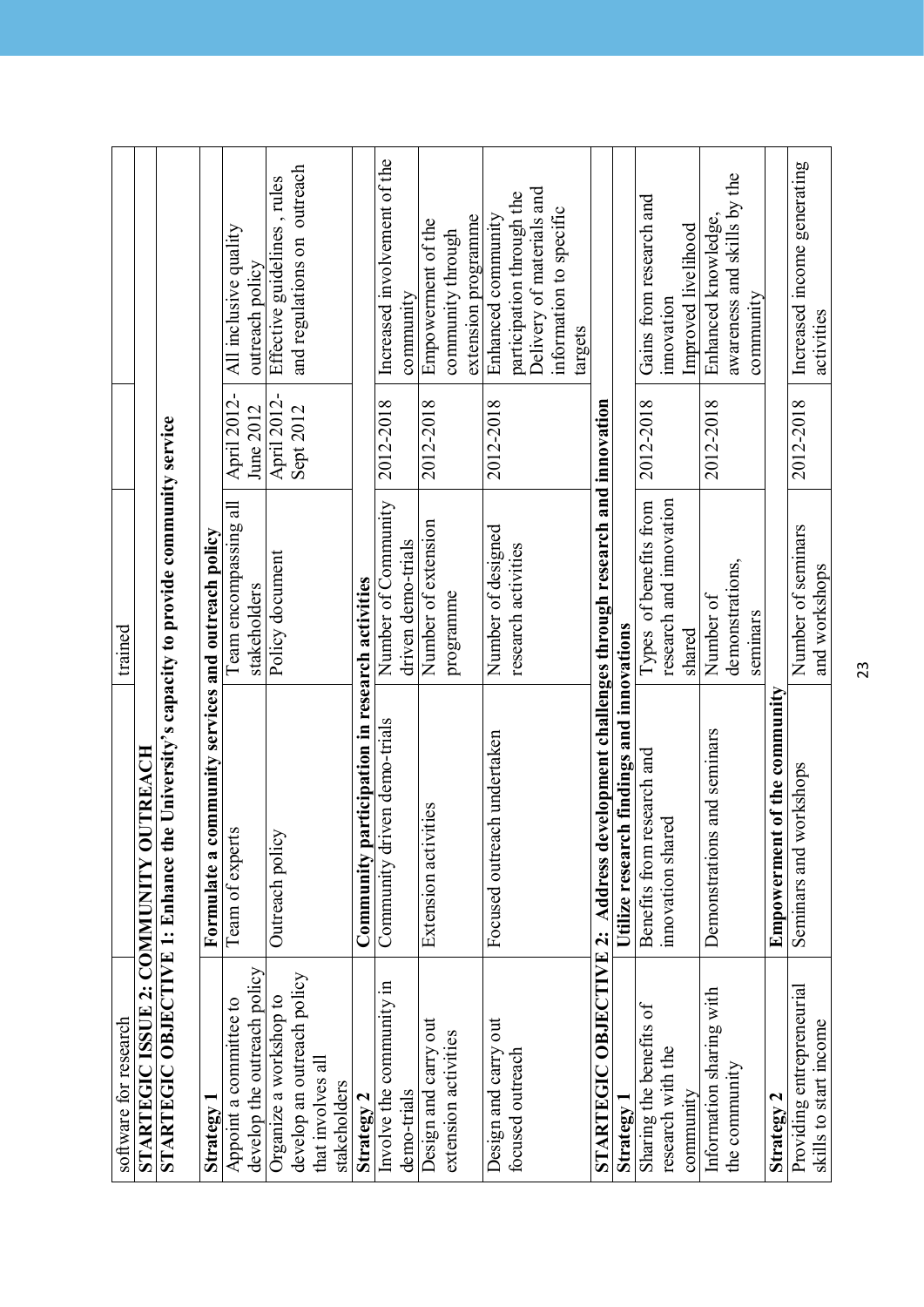|                                                         | Sustainable projects<br>2012-2018 |                          |                     |                    |                                        |                                                                                         | Establish science and industrial parks at which research findings can be translated into products | Proper infrastructure for<br>2012-2014 | research and innovation     |                             | Efficient processing of<br>2012-2016 | products and services  | Commercialization of<br>2012-2018 | research products and  | services          | Establish publicity committees which will promote or market the research and its findings | Increased awareness and<br>2012-2018 | sales                            | Increased publicity of<br>products and services<br>2012-2018 | Increased income from<br>2012-2018 | research products and  | services |                           | Increased quality and<br>2012-2018 | quantity of innovations | Increased motivation to<br>2012-2018 | undertake innovative |
|---------------------------------------------------------|-----------------------------------|--------------------------|---------------------|--------------------|----------------------------------------|-----------------------------------------------------------------------------------------|---------------------------------------------------------------------------------------------------|----------------------------------------|-----------------------------|-----------------------------|--------------------------------------|------------------------|-----------------------------------|------------------------|-------------------|-------------------------------------------------------------------------------------------|--------------------------------------|----------------------------------|--------------------------------------------------------------|------------------------------------|------------------------|----------|---------------------------|------------------------------------|-------------------------|--------------------------------------|----------------------|
|                                                         | Number of evaluation              | and monitoring reports.  | Number of evaluated | community projects |                                        |                                                                                         |                                                                                                   | Science and industrial                 | park                        |                             | Equipped science and                 | industrial park        | Number of products                | and services from      | research findings |                                                                                           | Number of                            | advertisements and<br>promotions | Types of media used                                          | Amount of sales and                | profits generated      |          |                           | Number of funded                   | innovations             | Number of Certificates               | and other awards     |
|                                                         | Visits to community projects      |                          |                     |                    | NONATION<br>INOVATION                  | <b>STARTEGIC OBJECTIVE 1: Promote exploitation of innovations and research findings</b> |                                                                                                   | Funds for establishment of             | science and industrial park |                             | Equipment procured for science       | park<br>and industrial | Products and services from        | igs<br>research findir |                   |                                                                                           | Advertisements and promotions        |                                  | <b>Iedia</b><br>Appropriate M                                | Sales and profits                  |                        |          | Supporting the Innovators | vations<br>Funds for inno          |                         | Certificates and other awards        |                      |
| generating activities based<br>on the research findings | Monitoring the impact of          | research based community | projects            |                    | <b>STARTEGIC ISSUE 3: ENTERPRISE A</b> |                                                                                         | Strategy 1                                                                                        | Source for funding for the             | establishment of the        | science and industrial park | Equipping the science and            | industrial park        | Produce the products and          | services from research | findings          | Strategy 2                                                                                | Designing the                        | advertisements                   | media for advertisement<br>Selecting appropriate             | Marketing the products and         | services from research |          | Strategy 3                | Providing funding for              | innovative activities   | Rewarding innovators                 |                      |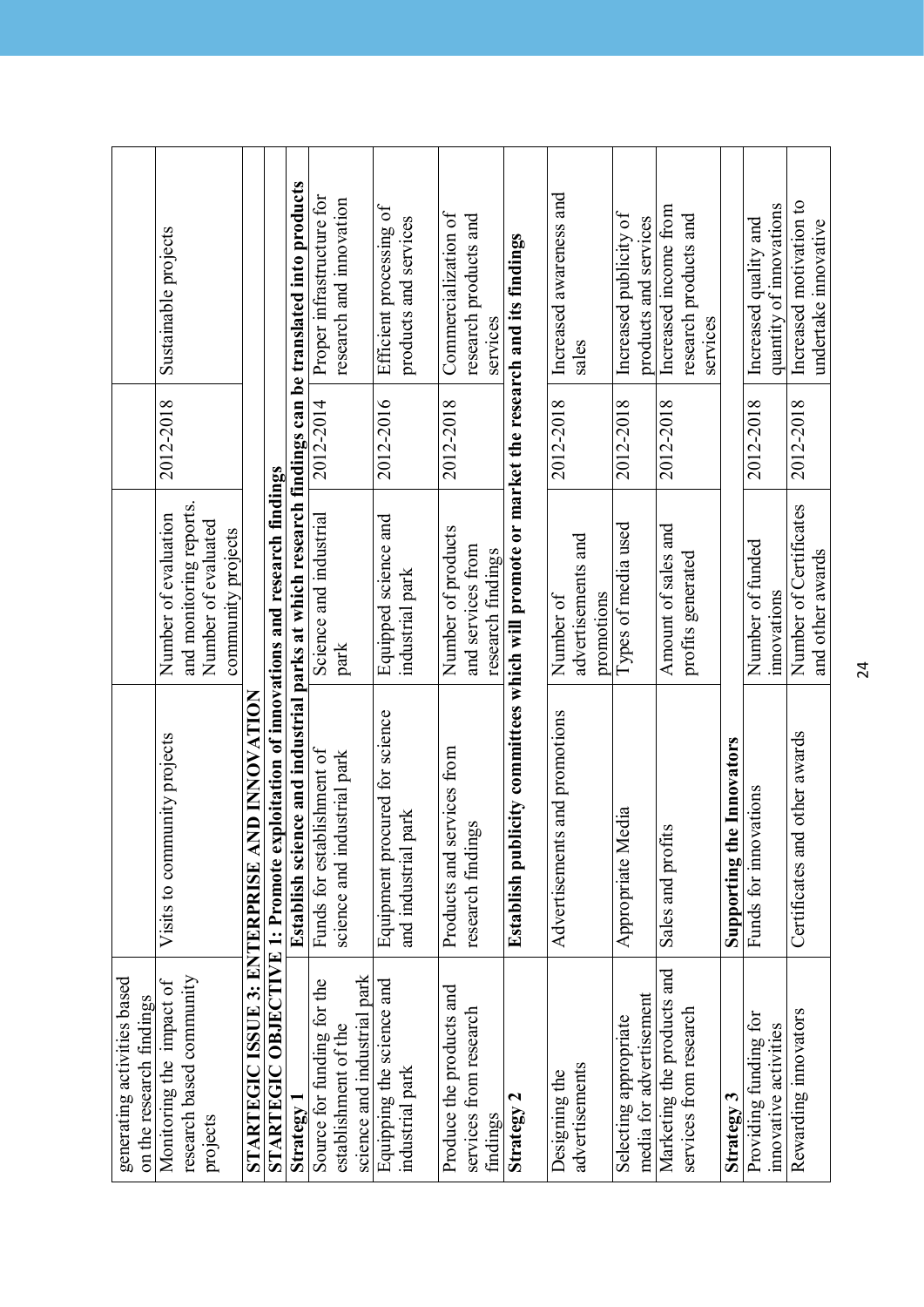| Recognizing innovators                 |                                                                                                                  |                                            |           | activities                                      |
|----------------------------------------|------------------------------------------------------------------------------------------------------------------|--------------------------------------------|-----------|-------------------------------------------------|
|                                        | Acknowledgements                                                                                                 | Number of                                  | 2012-2018 | Increased motivation to                         |
|                                        |                                                                                                                  | acknowledgements                           |           | undertake innovative<br>activities              |
|                                        | <b>STARTEGIC OBJECTIVE 2: Protecting Intellectual Property Rights</b>                                            |                                            |           |                                                 |
| Strategy                               | Implementing                                                                                                     | the policy on Intellectual Property Rights |           |                                                 |
| Identifying the manpower               | Manpower identification                                                                                          | Team of experts                            | 2012-2018 | Increased level of expertise                    |
| to implement policy                    |                                                                                                                  |                                            |           |                                                 |
| Implementing the                       | Intellectual Property Rights                                                                                     | Intellectual Property                      | 2012-2018 | Working policy                                  |
| intellectual property rights<br>policy | d policies put in<br>Regulations an<br>place                                                                     | Rights Regulations                         |           |                                                 |
| Monitoring and Evaluation              | Monitoring and evaluation                                                                                        | Number of patented                         | 2012-2018 | Adherence to IPR Policy                         |
| of IPR                                 | activities                                                                                                       | products                                   |           |                                                 |
|                                        |                                                                                                                  | Number of registered                       |           |                                                 |
|                                        |                                                                                                                  | applications for                           |           |                                                 |
|                                        |                                                                                                                  | patenting                                  |           |                                                 |
| STARTEGIC ISSUE 4: INSTITUTIONAL       | <b>L LINKAGES</b>                                                                                                |                                            |           |                                                 |
|                                        | STARTEGIC OBJECTIVE 1: Develop and implement a structured system for stakeholders networking, collaborations and |                                            |           |                                                 |
| partnerships                           |                                                                                                                  |                                            |           |                                                 |
| Strategy 1                             | Promote networking, protocols/frameworks for partnership and collaboration                                       |                                            |           |                                                 |
| Undertake an assessment of             | Assessed potential areas for                                                                                     | Number of assessments                      | 2012-2018 | Facilitation of national and                    |
| potential areas for                    | collaboration                                                                                                    | and areas assessed                         |           | international collaboration                     |
| collaboration                          |                                                                                                                  |                                            |           |                                                 |
| Develop frameworks for                 | nd collaboration<br>Partnerships an                                                                              | Number of                                  | 2012      | Ease of negotiating                             |
| partnership and                        | protocols and frameworks                                                                                         | protocols/framework                        |           | partnerships and                                |
| collaboration                          | developed                                                                                                        | developed                                  |           | collaborations                                  |
| Build capacity for                     | Trainings and workshop in                                                                                        | Number of trained staff                    | 2012-2018 | Well negotiated and binding                     |
| negotiation and engaging in            | negotiation skills                                                                                               | on negotiation skills                      |           | agreements                                      |
| partnerships, linkages and             |                                                                                                                  | Curriculum on                              |           |                                                 |
| collaborations                         |                                                                                                                  | negotiation skills                         |           |                                                 |
| Formulate partnerships and             | Partnerships and collaborations                                                                                  | Number of tools                            | 2012      | Ease of negotiating and                         |
| collaboration tools                    | tools formulated                                                                                                 | formulated                                 |           | implementing partnerships<br>and collaborations |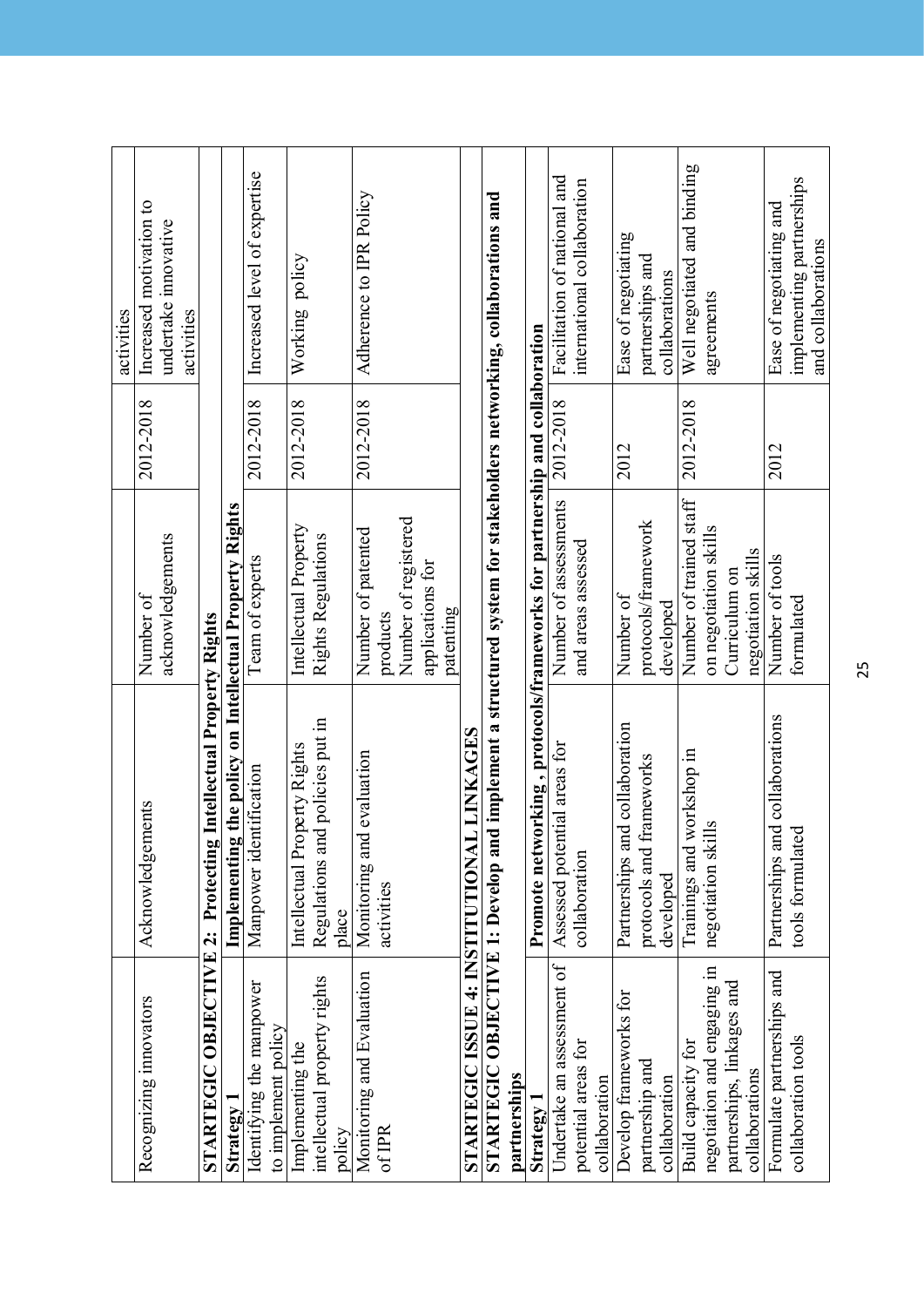| Facilitate multidisciplinary | Interdisciplinary and trans-                                            | Number of inter-         | 2012-2018 | Enhanced collaborations and |
|------------------------------|-------------------------------------------------------------------------|--------------------------|-----------|-----------------------------|
| and transnational linkages   | national linkages facilitated                                           | disciplinary and trans-  |           | linkages                    |
| among institutions and       |                                                                         | national linkages        |           | Enhanced synergies          |
| organizations                |                                                                         |                          |           |                             |
| Strategy 2                   | Promote collaborative relationships and strategic partnerships for R& D |                          |           |                             |
| Identify potential partners  | Potential collaborators and                                             | Number of potential      | 2012-2018 | Improved programme          |
| and collaborators for        | partners in research programmes                                         | partners and             |           | support                     |
| Research programme           | implementation identified                                               | collaborators identified |           |                             |
| implementation               |                                                                         |                          |           |                             |
| Negotiate and enter into     | Agreements, contracts and                                               | Number of agreements,    | 2012-2018 | Strong foundation for       |
| agreements, contracts and    | partnerships negotiated                                                 | contracts and            |           | research programme          |
| partnerships for research    |                                                                         | partnerships negotiated  |           | implementation              |
| programme support            |                                                                         |                          |           | Enhanced synergies          |
|                              |                                                                         |                          |           |                             |



26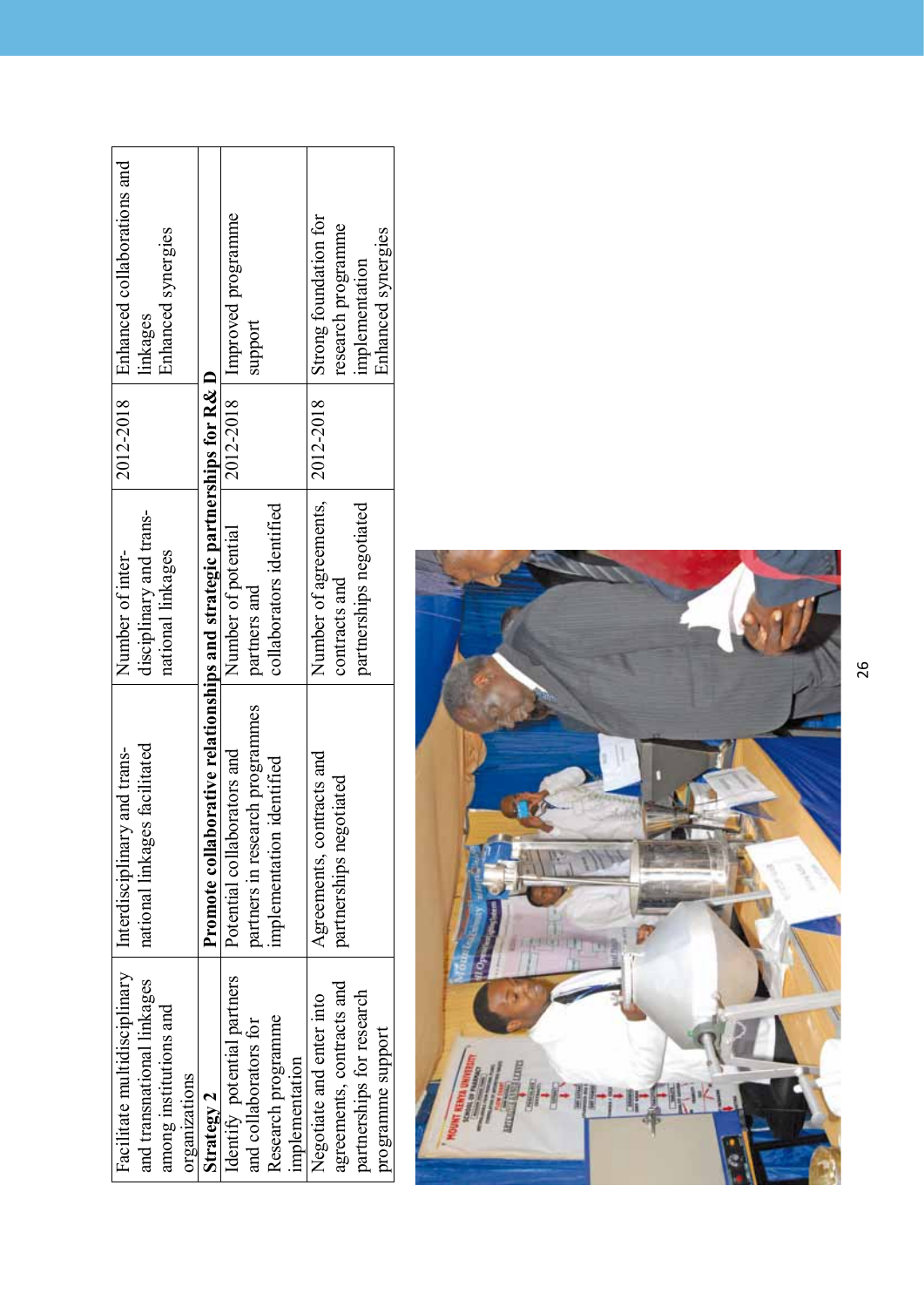#### **5.2 Resource Requirements**

#### **5.2.2 Projected Financial Requirements**

The Strategic objectives outlined in this plan will be attained through the associated strategies and activities. The financial requirements are summarized in the tables below.

The university Strategic Plan (2012-2018) has budgeted the amount indicated in column 3 for the strategic issues of the Research Division as indicated in Table 5.1. The projected cost for the strategic issues is given in column 2 and the financing gap is provided in column 4. The financing gap will be filled by a combination of strategies that will include enhanced allocation from the university, external fundraising, external project financing, collaboration synergies, e.t.c.

| <b>STRATEGIC ISSUE</b>    | <b>ESTIMATED</b><br><b>COST</b> | <b>BUDGETED</b><br><b>COST</b> | <b>VARIANCE</b> |
|---------------------------|---------------------------------|--------------------------------|-----------------|
|                           | (KShs Millions)                 | (KShs Million)                 | (KShs Million)  |
| Research                  | 286                             | 107                            | 179             |
| Community Outreach        | 55                              | 21                             | 34              |
| Enterprise and Innovation | 501                             | 187                            | 311             |
| Linkages                  | 38                              | 15                             | 25              |
| <b>TOTAL COST</b>         | 880                             | 330                            | 550             |

#### **table 5.1: Projected Financial estimates**

Table 5.2 Tabulates the annual financial requirements per year for the planning period.

| <b>STRATEGIC</b><br><b>ISSUE</b> |                 |                |                | <b>AMOUNT (KSHS Million)</b> |                |      |                |      |              |
|----------------------------------|-----------------|----------------|----------------|------------------------------|----------------|------|----------------|------|--------------|
|                                  |                 | 2012           | 2013           | 2014                         | 2015           | 2016 | 2017           | 2018 | <b>TOTAL</b> |
| Research                         | Estimated       | 32             | 35             | 38                           | 40             | 43   | 45             | 53   | 286          |
|                                  | Cost            |                |                |                              |                |      |                |      |              |
|                                  | <b>Budgeted</b> | 12             | 13             | 14                           | 15             | 16   | 17             | 20   | 107          |
|                                  | Cost            |                |                |                              |                |      |                |      |              |
|                                  | Variance        | 20             | 22             | 24                           | 25             | 27   | 28             | 33   | 179          |
| Community                        | Estimated       | 5              | 5              | 5                            | 8              | 8    | 11             | 13   | 55           |
| Outreach                         | Cost            |                |                |                              |                |      |                |      |              |
|                                  | Budgeted        | $\overline{2}$ | $\overline{2}$ | $\overline{2}$               | $\overline{3}$ | 3    | $\overline{4}$ | 5    | 21           |
|                                  | Cost            |                |                |                              |                |      |                |      |              |
|                                  | Variance        | $\overline{3}$ | $\overline{3}$ | 3                            | 5              | 5    | $\overline{7}$ | 8    | 34           |
| Enterprise and                   | Estimated       | 67             | 70             | 80                           | 64             | 69   | 81             | 70   | 501          |
| Innovation                       | Cost            |                |                |                              |                |      |                |      |              |
|                                  | <b>Budgeted</b> | 9              | 14             | 19                           | 22             | 34   | 42             | 47   | 187          |
|                                  | Cost            |                |                |                              |                |      |                |      |              |
|                                  | Variance        | 58             | 56             | 61                           | 42             | 35   | 39             | 23   | 314          |

**table 5.2: estimated Cost per year for the Period (2012-2018)**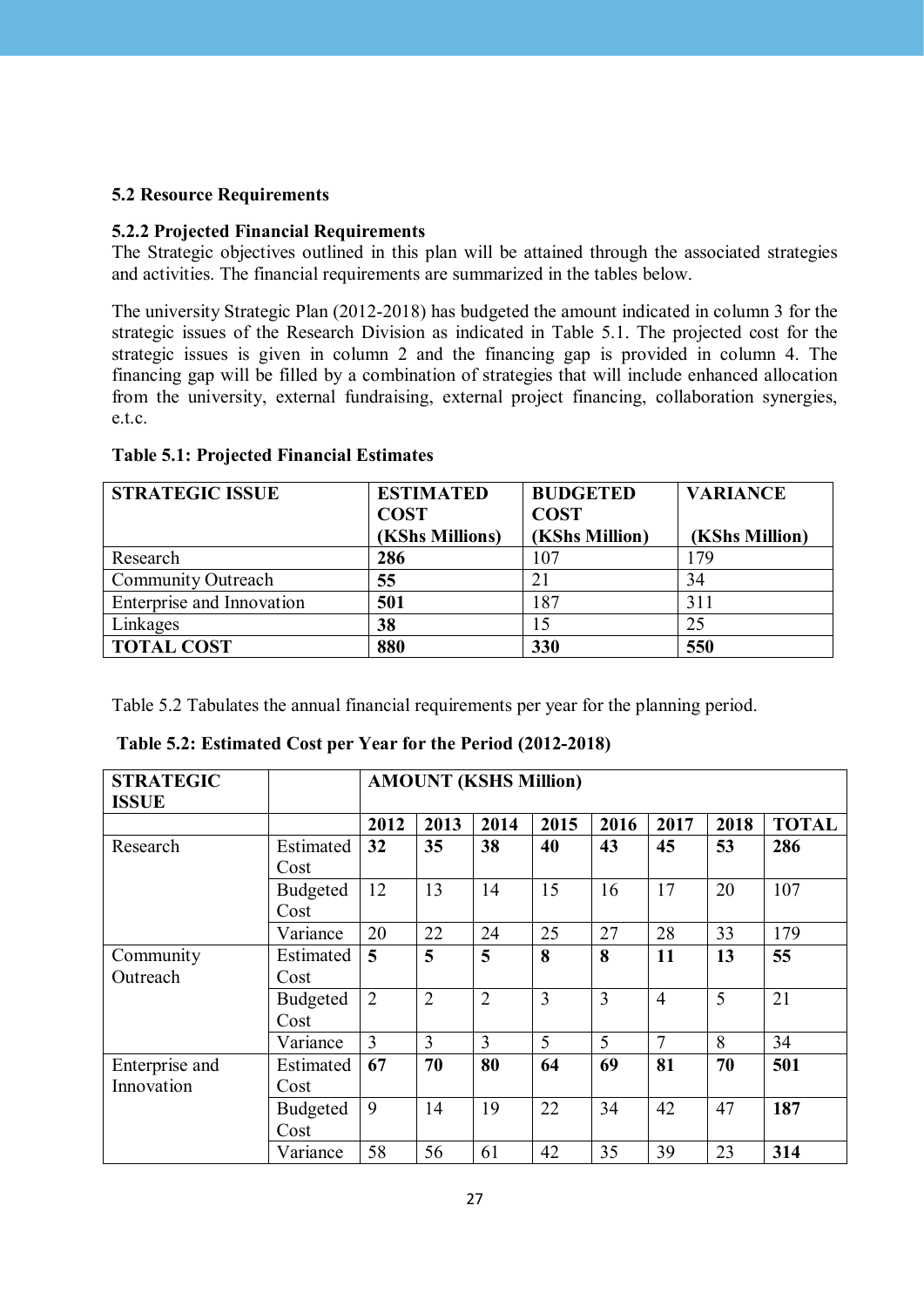| Linkages          | Estimated |     | N  | Э   | J   | ມ   | J   | O   | 38  |
|-------------------|-----------|-----|----|-----|-----|-----|-----|-----|-----|
|                   | Cost      |     |    |     |     |     |     |     |     |
|                   | Budgeted  |     | ∸  | ∠   | ∠   |     |     |     | IJ  |
|                   | Cost      |     |    |     |     |     |     |     |     |
|                   | Variance  |     |    |     |     |     |     |     | 23  |
| <b>TOTAL COST</b> |           | 109 | 15 | 128 | 117 | 125 | 142 | 144 | 880 |

#### **ProPoseD sourCes oF revenue oF 550M**

| <b>SOURCE</b>                   | <b>PERCENTAGE</b>       | <b>AMOUNT</b>   |
|---------------------------------|-------------------------|-----------------|
|                                 | <b>CONTRIBUTION (%)</b> | (Kshs Millions) |
| <b>Enhanced allocation from</b> |                         | 220             |
| <b>University</b>               |                         |                 |
| <b>External funding</b>         | 30                      | 165             |
| <b>Collaborations</b>           |                         | 55              |
| <b>Government funding</b>       | 20                      | 110             |
| <b>Total</b>                    |                         | 550             |

#### **5.3 Risks and Mitigation**

In view of the PESTEL analysis, it is evident that a number of risks can be associated with the plan implementation. Such risks are spread in a areas related to resources, operations, strategies and technology and can be traced to the following:

- a) Resistance to the implementation of proposed programmes and activities by some stakeholders
- b) Staff turnover, redeployment or shortages may deny some programme areas of the requisite skills, with the likelihood of affecting programme implementation and delivery of services
- c) Inadequate funding or delayed, diverted or reduction of funds for the plan implementation
- d) Resistance by stakeholders to adapt to technological changes
- e) Resistance by stakeholders to be guided by the policies of research
- f) Intensive competition from the collaborators

In order to mitigate the effects of the above mentioned risks, it will be necessary to ensure the optimal utilization of the resources available for research and community outreach and also maintain close consultation with its stakeholders. Proper and constant monitoring and evaluation of progress of activities would forestall failure in implementation.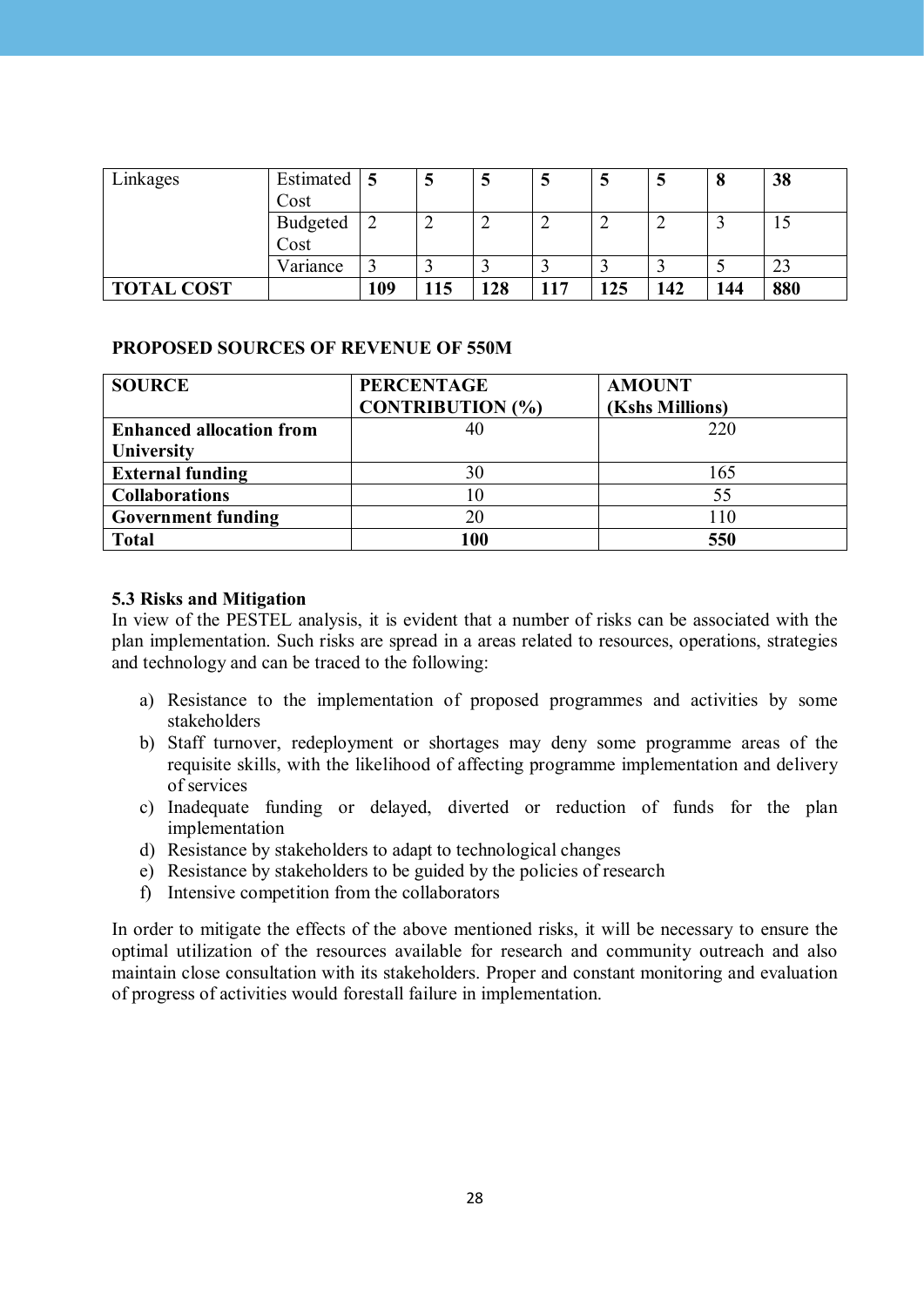#### **6.0 PerForManCe MonitorinG, assessMent anD evaLuation**

#### **6.1 Performance Monitoring**

In order to ensure high quality in the delivery of its programmes, the Research Division will ensure that monitoring and evaluation is an essential process in managing and improving research and community outreach programmes. These processes will be an integral part of the Research Division programme implementation at all stages. Monitoring will be undertaken to establish whether a programme is showing any inadequacies. Data will be collected about the programme and analyzed regularly to ensure that there any problems that need action are addressed. Through monitoring, the Research Division shall obtain valuable data that will give indication of the extent of success/failure of the programme implementation. This will therefore provide a quality control mechanism for a given programme.

#### **6.2 Performance Assessment and Evaluation**

While monitoring will be an ongoing process to keep track of how a programme is performing. evaluation shall be undertaken periodically to assess the strengths and weaknesses of programmes, their capacities to achieve the goals assigned to them, and their impacts on those for whom they are intended to benefit. As such, evaluation will focus on among other things, the processes of the programmes, their outcomes and their intended impacts. It will give an overall sense of how each programme is working towards the attainment of associated goals and objectives and whether a need exists at a point in time for certain aspects of the programme to be modified to increase efficiency and effectiveness.

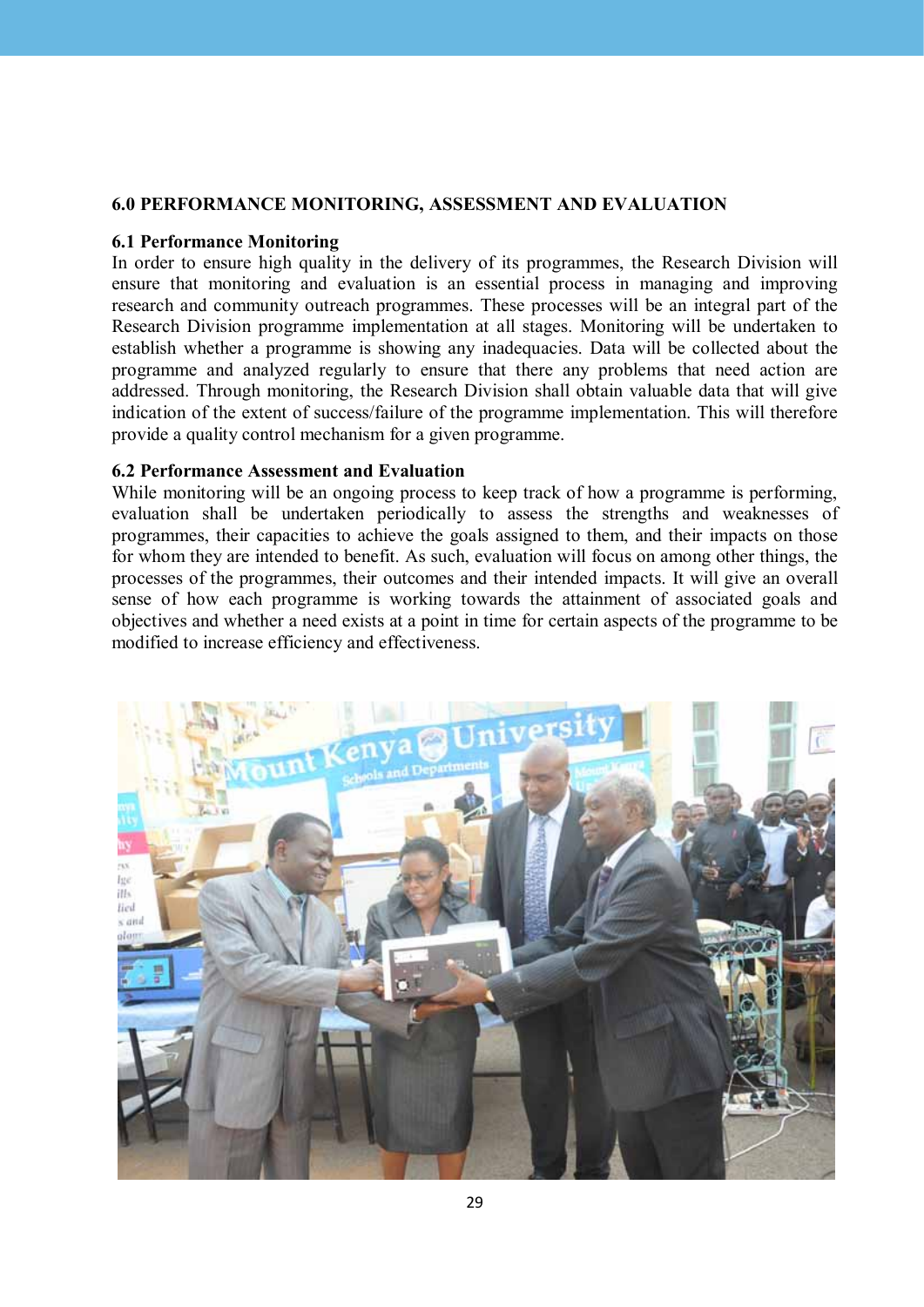| M & E Criteria Category       | Objectively Verifiable            | Sources and Means  | <b>Assumptions/Risks</b>               |
|-------------------------------|-----------------------------------|--------------------|----------------------------------------|
|                               | Indicators of Achievement         | of Verification    |                                        |
| Vision: To be a community     | Number of research findings       | -Regular research  | -Staff will be motivated to carry out  |
| driven leader in research and | and innovations generated in a    | <b>Bulletin</b>    | research and develop innovations       |
| innovation for social and     | year.                             | -Regular household | -The community will embrace the        |
| economic development          | Number of projects that have      | and community      | research innovations                   |
|                               | been successfully adopted by the  | surveys            | -The research findings and innovations |
|                               | communities for income            | -Database of the   | will be disseminated to the community  |
|                               | generation                        | Research Division  |                                        |
|                               | -Number of communities whose      |                    |                                        |
|                               | social welfare has improved       |                    |                                        |
|                               | Number of households which        |                    |                                        |
|                               | adapt research output and         |                    |                                        |
|                               | innovations to improve their      |                    |                                        |
|                               | <b>Ifare</b><br>social wel        |                    |                                        |
|                               |                                   |                    |                                        |
| Mission: To provide           | of publications<br>-Number        | - Peer reviewed    | -Grants will be available              |
| leadership in research and    | Number of journals                | Publications       | -Researchers will be motivated to      |
| innovation for social and     | Number of patented innovations    | -Peer reviewed     | publish                                |
| economic empowerment          | Number of international           | Journals           | The University will fund publications  |
|                               | conferences                       | -Conferences       |                                        |
|                               | -Numbers of extension             | organized          |                                        |
|                               | programmes                        | -Grants attracted  |                                        |
|                               | Number of presentations in        |                    |                                        |
|                               | national and international forums |                    |                                        |
|                               | -Number of grants                 |                    |                                        |

6.3 Monitoring and Evaluation Log Frame **6.3 Monitoring and Evaluation Log Frame** 

30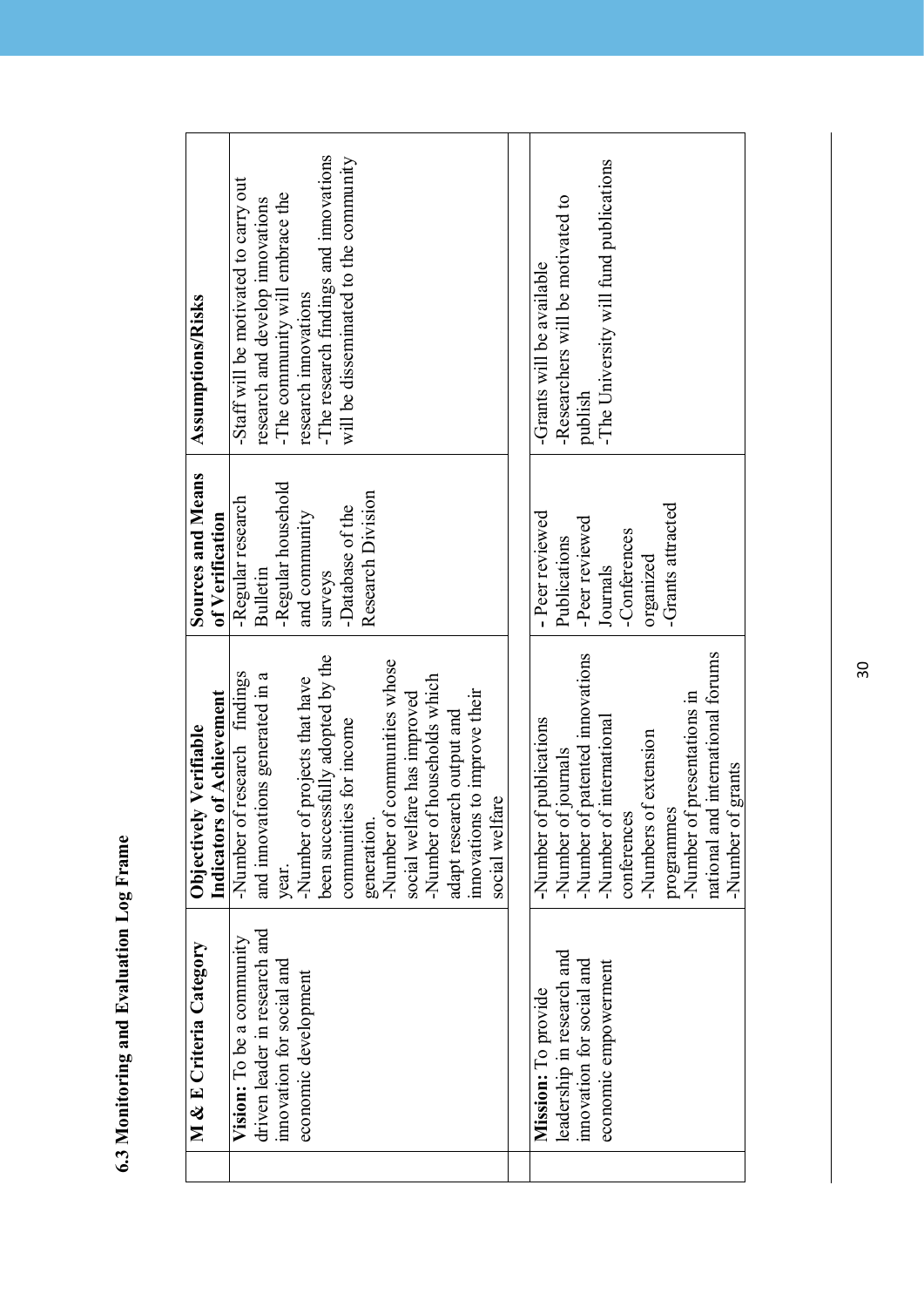| <b>Strategic Objectives</b>                         |                                    |                     |                                       |
|-----------------------------------------------------|------------------------------------|---------------------|---------------------------------------|
| Develop and improve the infrastructure for research |                                    |                     |                                       |
| Strategies                                          |                                    |                     |                                       |
| Provide the required funding                        | Increase the allocation for        | -Regular financial  | -Availability of funds from the       |
| needed for research                                 | g from the University<br>fundin    | reports from the    | University                            |
|                                                     | for research                       | research division   | -Researchers will respond to research |
|                                                     | ii) Number of proposals for        | -Media attention    | calls                                 |
|                                                     | funding written                    |                     |                                       |
|                                                     | iii) Number of negotiation         |                     |                                       |
|                                                     | meetings attended/convened         |                     |                                       |
|                                                     | for funding from government        |                     |                                       |
|                                                     | institutions concerned with        |                     |                                       |
|                                                     | research                           |                     |                                       |
| Improve on library resources                        | Number of subscriptions to         | -Regular library    | -Researchers are willing to forward   |
| related facilities for<br>and                       | journal sites and databases        | reports             | publications                          |
| research purposes.                                  | ii) Number of people accessing     | -Updated catalogue  | -Sufficient and efficient manpower in |
|                                                     | research materials                 | -Research database  | the library                           |
|                                                     | iii) Number of publications in the |                     |                                       |
|                                                     | research archive                   |                     |                                       |
| Develop and improve the ICT                         | i) Speed of accessing internet     | -Monitoring reports | -Efficient internet service providers |
| of the local area                                   | and reliability                    | from IT department  | - Qualified IT expertise              |
| networks(LAN) facility in use                       | ii) Faster network service         | -Surveys on user    |                                       |
|                                                     |                                    | satisfaction        |                                       |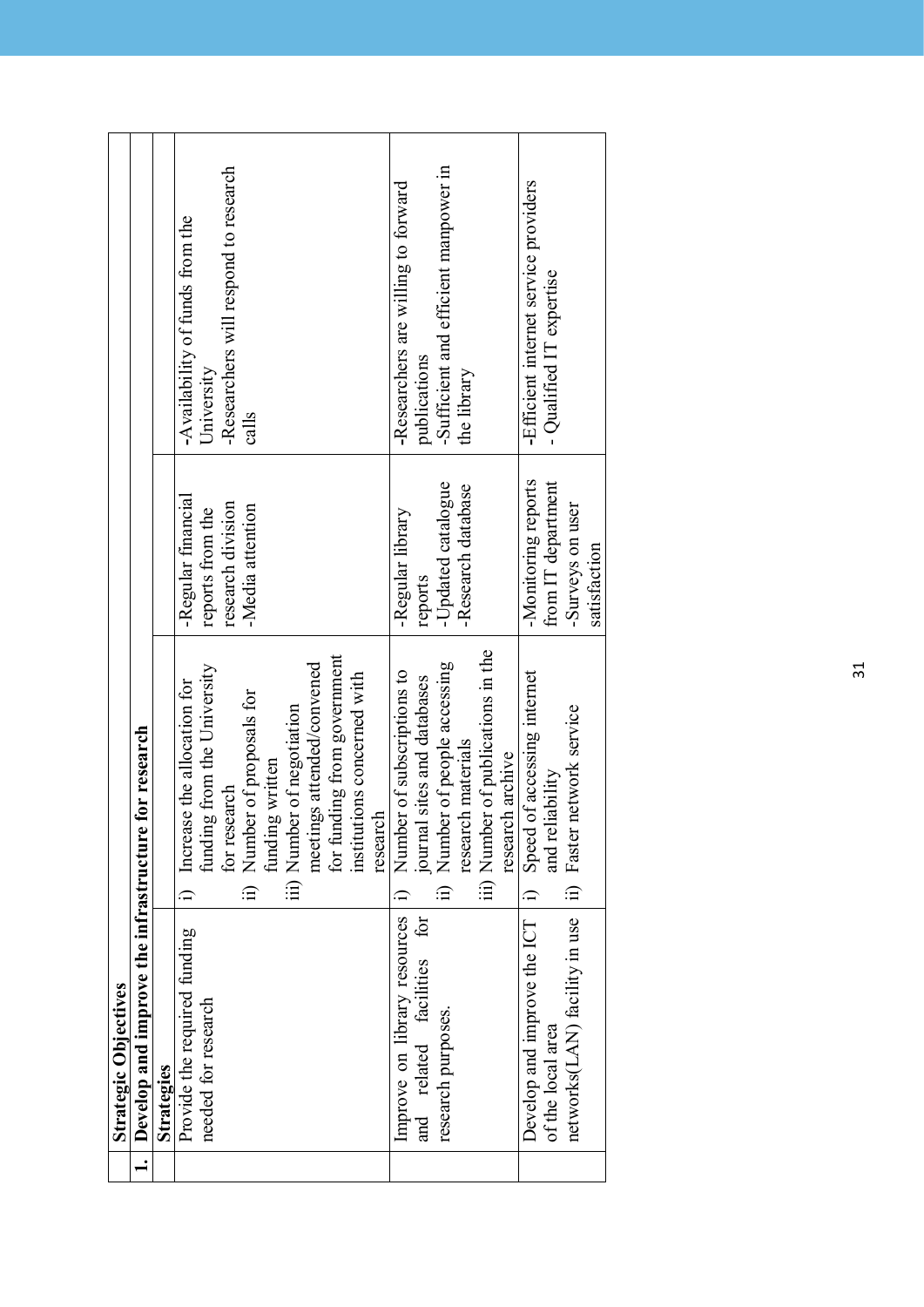| $\dot{\mathbf{c}}$ | Institutionalize the ethical methods in re                | esearch                               |                                               |                                                                    |
|--------------------|-----------------------------------------------------------|---------------------------------------|-----------------------------------------------|--------------------------------------------------------------------|
|                    | Strategies                                                |                                       |                                               |                                                                    |
|                    | ethical policies in research<br>Creating awareness on the | manuals and<br>Number of<br>$\hat{=}$ | -Manuals and Pamphlets<br>-Research bulletins | -Availability of research reports,<br>pamphlets and bulletins      |
|                    |                                                           | pamphlets                             | -Awareness strategies<br>-Research reports    | -Willingness to consume the literature<br>-Availability of funding |
|                    |                                                           | prepared<br>ii) Number of             | -Screening software                           |                                                                    |
|                    |                                                           | seminars and                          |                                               |                                                                    |
|                    |                                                           | workshops<br>Reports on               |                                               |                                                                    |
|                    |                                                           | seminars and                          |                                               |                                                                    |
|                    |                                                           | workshops                             |                                               |                                                                    |
|                    |                                                           | organized                             |                                               |                                                                    |
|                    | Enforcing research ethics and                             | Number of<br>≘                        | Research Division reports                     | -Availability of funding to procure                                |
|                    | practices                                                 | screened                              |                                               | software for screening                                             |
|                    |                                                           | proposals                             |                                               | -Availability of technical personnel                               |
|                    |                                                           | ii) Number of                         |                                               |                                                                    |
|                    |                                                           | Screened                              |                                               |                                                                    |
|                    | Effective Communication                                   | i) Number of                          | -Policy document on ethics                    | -Availability of funding                                           |
|                    |                                                           | sensitization                         | -Bulletins, press releases                    | -Sufficient expertise on ethical issues                            |
|                    |                                                           | workshops and                         | $-Website$                                    |                                                                    |
|                    |                                                           | seminars                              |                                               |                                                                    |
|                    |                                                           | ii) Number of                         |                                               |                                                                    |
|                    |                                                           | bulletins and                         |                                               |                                                                    |
|                    |                                                           | press releases                        |                                               |                                                                    |
|                    |                                                           | iii) Number of hits                   |                                               |                                                                    |
|                    |                                                           | on research                           |                                               |                                                                    |
|                    |                                                           | websites                              |                                               |                                                                    |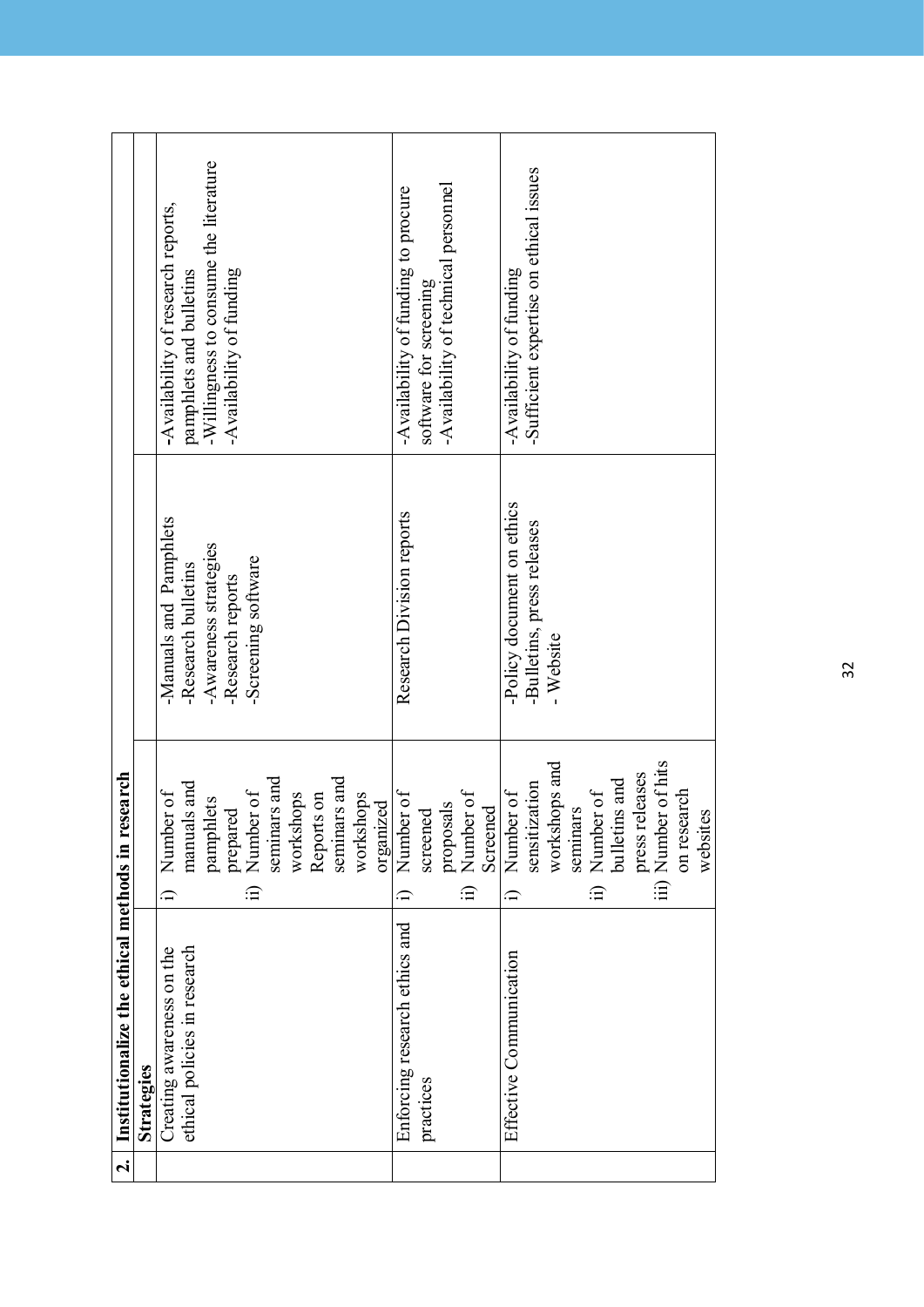| ట. | Encourage and re-energize staff and                 |                        | students to undertake research                             |                       |                                     |
|----|-----------------------------------------------------|------------------------|------------------------------------------------------------|-----------------------|-------------------------------------|
|    | Strategies                                          |                        |                                                            |                       |                                     |
|    | Create awareness on calls for                       |                        | Number of postings of calls                                | File of postings      | Researchers will respond to calls   |
|    | proposals, papers, seminar                          |                        | for research proposals, papers                             |                       |                                     |
|    | and conference attendance                           |                        | seminars and conferences on                                |                       |                                     |
|    |                                                     |                        | emails and social sites                                    |                       |                                     |
|    |                                                     | $\widehat{\mathbb{H}}$ | Number of postings through                                 |                       |                                     |
|    |                                                     |                        | internal memos on notice                                   |                       |                                     |
|    |                                                     |                        | boards on calls for proposals,                             |                       |                                     |
|    |                                                     |                        | seminars and conferences                                   |                       |                                     |
|    | Motivating staff and students                       |                        | Amount of funding to staff                                 | -Research reports and | -Data management systems will be in |
|    | to undertake research                               |                        | and students to undertake                                  | bulletins             | place                               |
|    |                                                     |                        | research                                                   |                       | -Availability of resources          |
|    |                                                     | $\widehat{\mathbb{H}}$ | Amount of Facilitation for                                 | -Research Division    | -Willingness of researchers to      |
|    |                                                     |                        | attendance of conferences,                                 | Database              | participate                         |
|    |                                                     |                        | seminars and workshops                                     |                       |                                     |
|    |                                                     |                        | iii) Number of certificates and                            | -Regular Financial    |                                     |
|    |                                                     |                        | outstanding research findings<br>awards given to recognize | reports               |                                     |
| 4. | Enhance the research capacity of staff and students |                        |                                                            |                       |                                     |
|    |                                                     |                        |                                                            |                       |                                     |
|    | Strategies                                          |                        |                                                            |                       |                                     |
|    | Attracting and retaining                            |                        | Number of recruited research                               | Human resource        | -Availability of funding            |
|    | qualified staff in research                         |                        | experts                                                    | database              | -Availability of expertise          |
|    |                                                     |                        | ii) Numbers of reviews of                                  |                       |                                     |
|    |                                                     |                        | remuneration                                               |                       |                                     |
|    |                                                     |                        | iii) Staff turnover ratio                                  |                       |                                     |
|    |                                                     |                        | iv) Reviewed terms of service                              |                       |                                     |
|    | Provide quality research                            |                        | i) Number of Curricula and                                 | -List of curricula    | -Availability of funding            |
|    | based programmes for                                |                        | modules developed                                          | developed             | -Availability of expertise          |
|    | students                                            |                        | ii) Number of qualified staff                              | -Human resource       |                                     |
|    |                                                     |                        | placed                                                     | database              |                                     |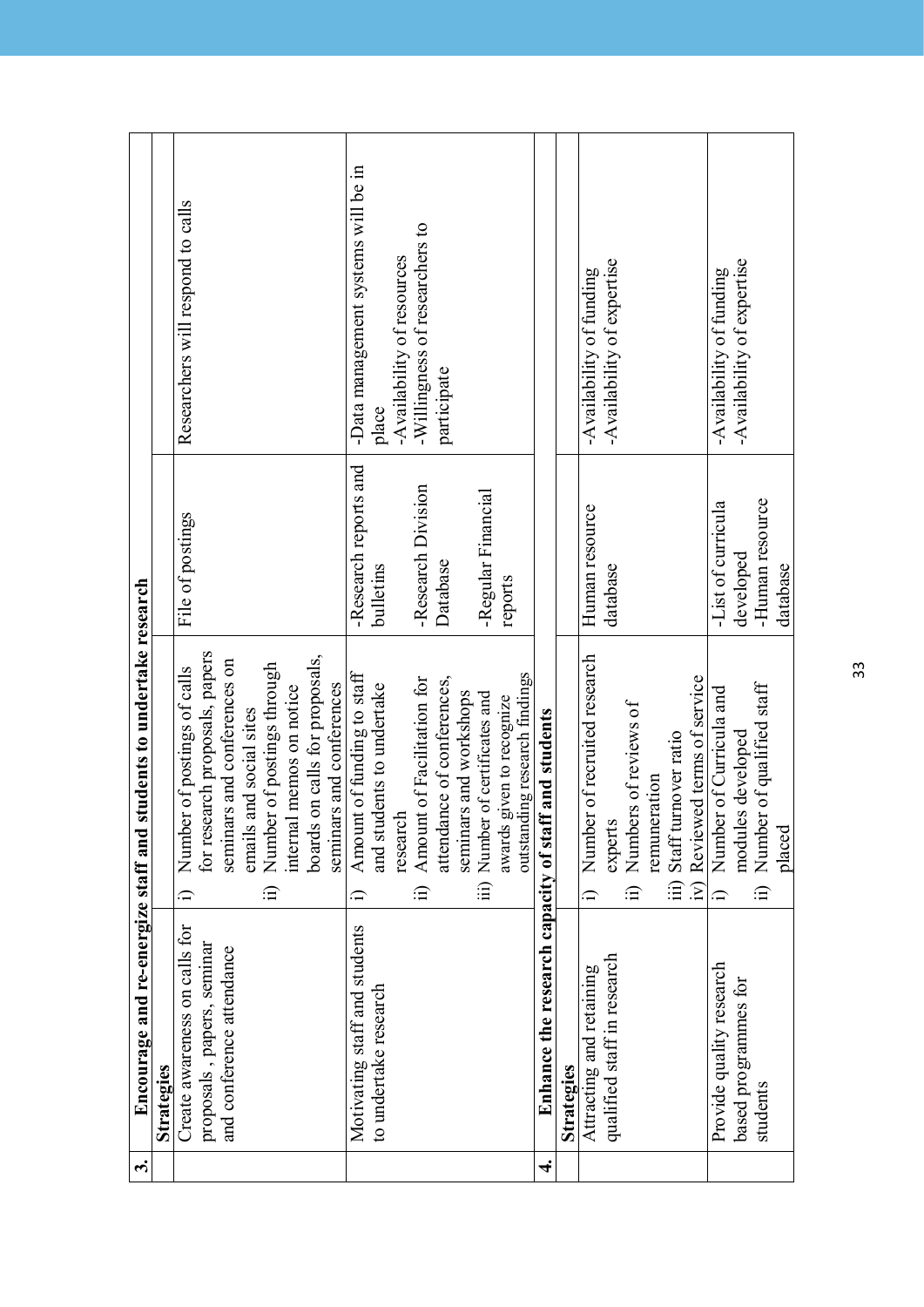|   | based programs for staff<br>Provide quality research | Number of seminars and<br>workshops                            | -Research reports and<br>bulletins | -Availability of expertise<br>-Availability of funding |
|---|------------------------------------------------------|----------------------------------------------------------------|------------------------------------|--------------------------------------------------------|
|   |                                                      | ii) Number of soft-wares                                       | -Research Division                 | -Willingness and availability of staff to              |
|   |                                                      | purchased                                                      | Database                           | be trained.                                            |
|   |                                                      | iii) Number of staff trained                                   |                                    |                                                        |
| n |                                                      | Enhance the University's capacity to provide community service |                                    |                                                        |
|   | Strategies                                           |                                                                |                                    |                                                        |
|   | Formulate a community                                | i) Number of policy                                            | -Policy document on                | -Availability of funding                               |
|   | services and outreach policy                         | development                                                    | community services                 | -Availability of expertise                             |
|   |                                                      | Policy document<br>$\widehat{\Xi}$                             | and outreach                       |                                                        |
|   |                                                      |                                                                | -Research reports                  |                                                        |
|   |                                                      |                                                                | -Policy development                |                                                        |
|   |                                                      |                                                                | minutes                            |                                                        |
|   | Community participation in                           | Number of designed<br>$\widehat{\mathbf{u}}$                   | -Research reports and              | -Willingness of community participation                |
|   | research activities                                  | community extension                                            | bulletins on                       | -Availability of funding                               |
|   |                                                      | programmes                                                     | Community                          | -Availability of expertise                             |
|   |                                                      | ii) Number of designed research                                | participation                      |                                                        |
|   |                                                      | activities                                                     | -Surveys                           |                                                        |
| ق |                                                      | Address development challenges through research and innovation |                                    |                                                        |
|   | Strategies                                           |                                                                |                                    |                                                        |
|   | Utilize research findings and                        | Number of innovations                                          | -Research reports on               | -Willingness of community participation                |
|   | innovations                                          | ii) Number of demonstrations,                                  | Utilization of                     | - Availability of funding                              |
|   |                                                      | seminars                                                       | research findings and              |                                                        |
|   |                                                      | iii) Number of individuals                                     | innovations                        |                                                        |
|   |                                                      | applying research output and                                   | -Bulletins                         |                                                        |
|   |                                                      | innovations                                                    | -Surveys                           |                                                        |
|   | Empowerment of the                                   | Number of seminars and<br>≘                                    | -Surveys                           | -Willingness of community participation                |
|   | community                                            | workshops                                                      | -Research reports on               | - Availability of funding                              |
|   |                                                      | Number of visits to<br>$\widehat{\mathbb{E}}$                  | empowerment of the                 |                                                        |
|   |                                                      | community projects initiated                                   | community                          |                                                        |
|   |                                                      |                                                                | -Research bulletins                |                                                        |

34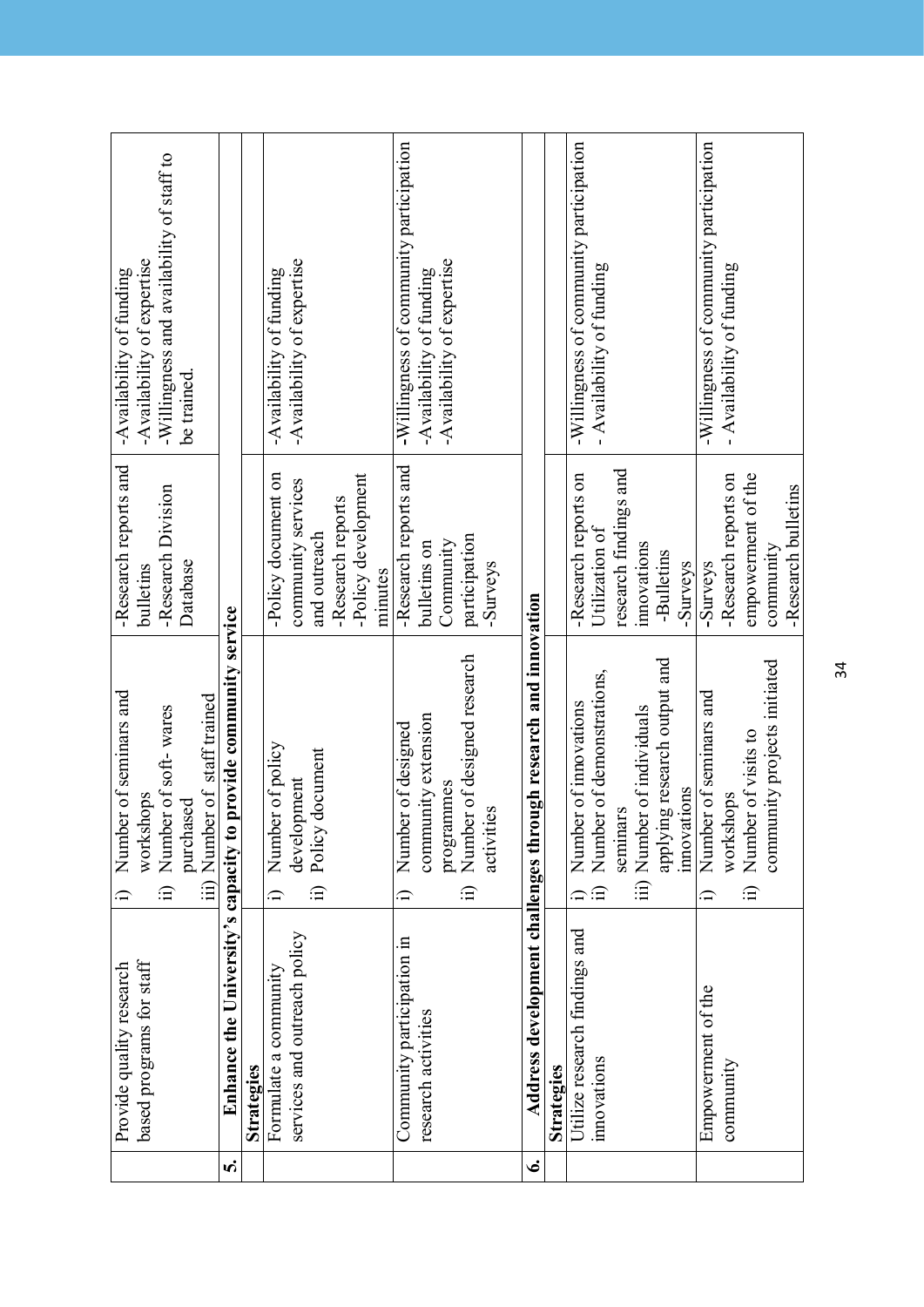| $\mathbf{r}$ . | <b>Promote exploitation of innovations</b>     | and research findings                                     |                       |                                        |
|----------------|------------------------------------------------|-----------------------------------------------------------|-----------------------|----------------------------------------|
|                | Strategies                                     |                                                           |                       |                                        |
|                | Establish science and                          | Working area established                                  | -Physical             | -Availability of funding               |
|                | industrial parks at which                      | ii) Number and type of                                    | infrastructure of the | -Availability of expertise             |
|                | research findings can be                       | equipment purchased                                       | park                  | -Willingness of researchers to develop |
|                | translated into products                       | iii) Number of products from                              | -Surveys              | innovations                            |
|                |                                                | research findings                                         | -Products Reports     |                                        |
|                | Establish publicity                            | Number of advertisements<br>$\widehat{=}$                 | -Financial reports    | -Availability of funding               |
|                | committees which will                          | and promotions                                            | - Research reports    | -Availability of expertise in media    |
|                | promote or market the                          | ii) Number of committee                                   | and bulletins         | matters                                |
|                | research findings                              | meetings                                                  | - Surveys             | Good corporate image of the University |
|                |                                                | iii) Amount of sales                                      |                       |                                        |
|                |                                                |                                                           |                       |                                        |
|                |                                                | iv) Types of media used<br>v) Number of sales and profits |                       |                                        |
|                |                                                | generated                                                 |                       |                                        |
|                | Supporting the Innovators                      | Number of funded<br>$\hat{=}$                             | - Research reports    | -Availability of funding               |
|                |                                                | innovations                                               | and bulletins         | -Willingness to undertake research of  |
|                |                                                | ii) Number of Certificates and                            | -Research Division    | innovative products                    |
|                |                                                | other awards                                              | Database              |                                        |
|                |                                                | iii) Number of acknowledgements                           |                       |                                        |
| ∞              | <b>Protecting Intellectual property rights</b> |                                                           |                       |                                        |
|                | Strategies                                     |                                                           |                       |                                        |
|                | Implementing the policy on                     | Number of IPR                                             | -Quality Policy       | -Availability of funding               |
|                | intellectual property rights                   | implementation meetings                                   | document on IPR       | -Availability of expertise             |
|                |                                                | ii) Intellectual property rights                          | -Research reports     |                                        |
|                |                                                | ations<br>Regula                                          | <b>IdIX-</b>          |                                        |
|                |                                                | iii) Number of patent                                     |                       |                                        |
|                |                                                | applications                                              |                       |                                        |
|                |                                                | iv) Number of patents registered                          |                       |                                        |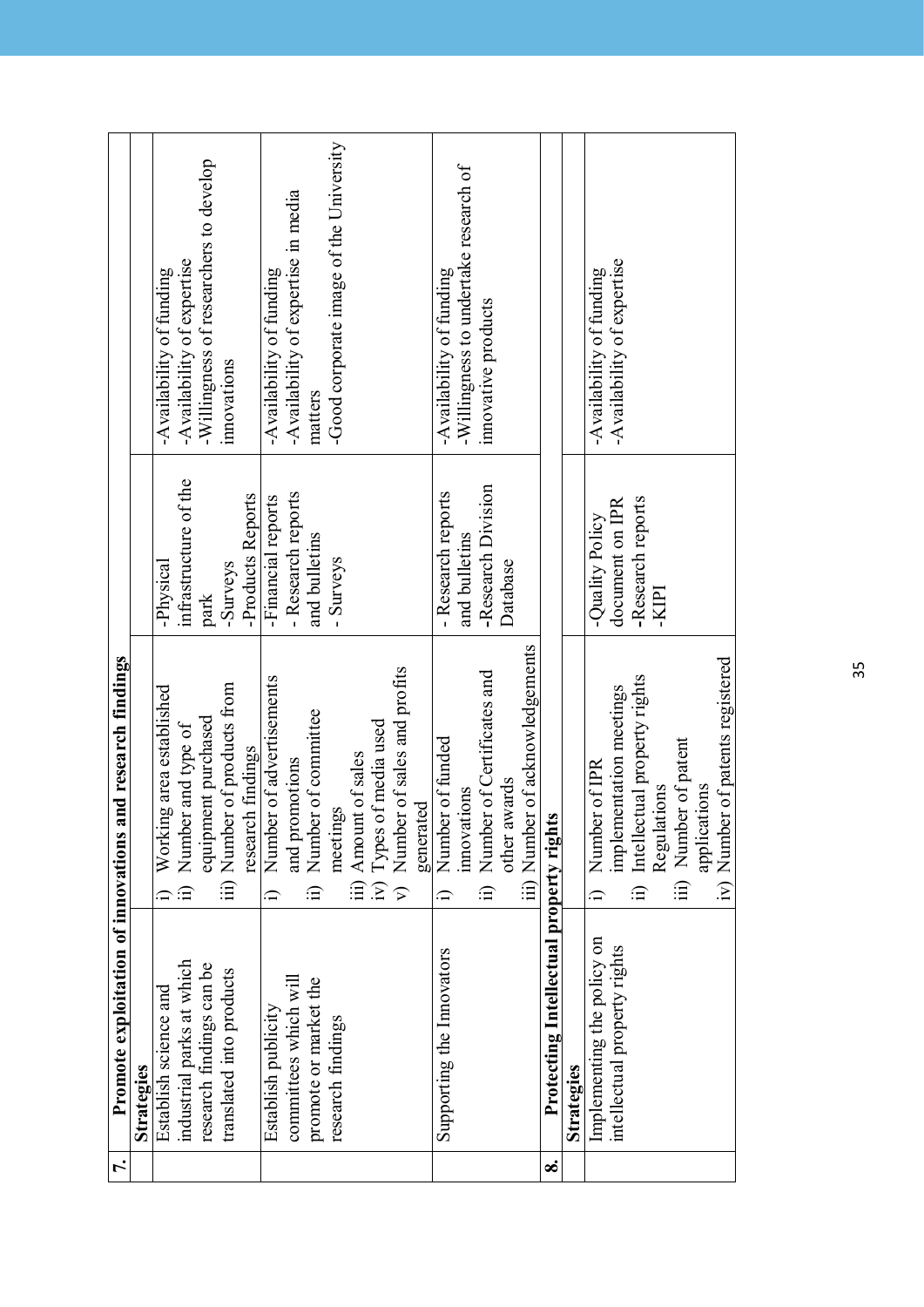| Develop and implement a structured | system for stakeholders networking, collaborations and partnerships |                         |                                           |
|------------------------------------|---------------------------------------------------------------------|-------------------------|-------------------------------------------|
| Strategies                         |                                                                     |                         |                                           |
| Promote networking,                | i) Number of assessments and                                        | -Research reports and   | - National and regional policies to       |
| protocols and frameworks for       | assessed<br>areas a                                                 | bulletins               | enable collaboration in research and      |
| partnership and collaboration      | ii) Number of                                                       | - $MOU$ 's and $MoA$ 's | innovation                                |
|                                    | protocols/framework                                                 | signed                  | -Willing collaborators who share similar  |
|                                    | developed                                                           |                         | interests                                 |
|                                    | iii) Number of tools formulated                                     |                         | -Created Partnerships will be             |
|                                    | iv) Number of inter-disciplinary                                    |                         | Sustainable                               |
|                                    | and trans-national linkages                                         |                         |                                           |
| Promote collaborative              | i) Number of potential partners                                     | -Research reports and   | - National and regional policies to       |
| relationships and strategic        | and collaborators identified                                        | bulletins               | enable collaboration in research and      |
| partnerships for R& D              | ii) Number of agreements,                                           | - $MOU's$ and $MoA's$   | mnovation                                 |
|                                    | contracts and partnerships                                          | signed establishing     | -Willing collaborators who share similar  |
|                                    | negotiated                                                          | the collaborations and  | interests                                 |
|                                    |                                                                     | partnerships            | -Created Partnerships will be sustainable |

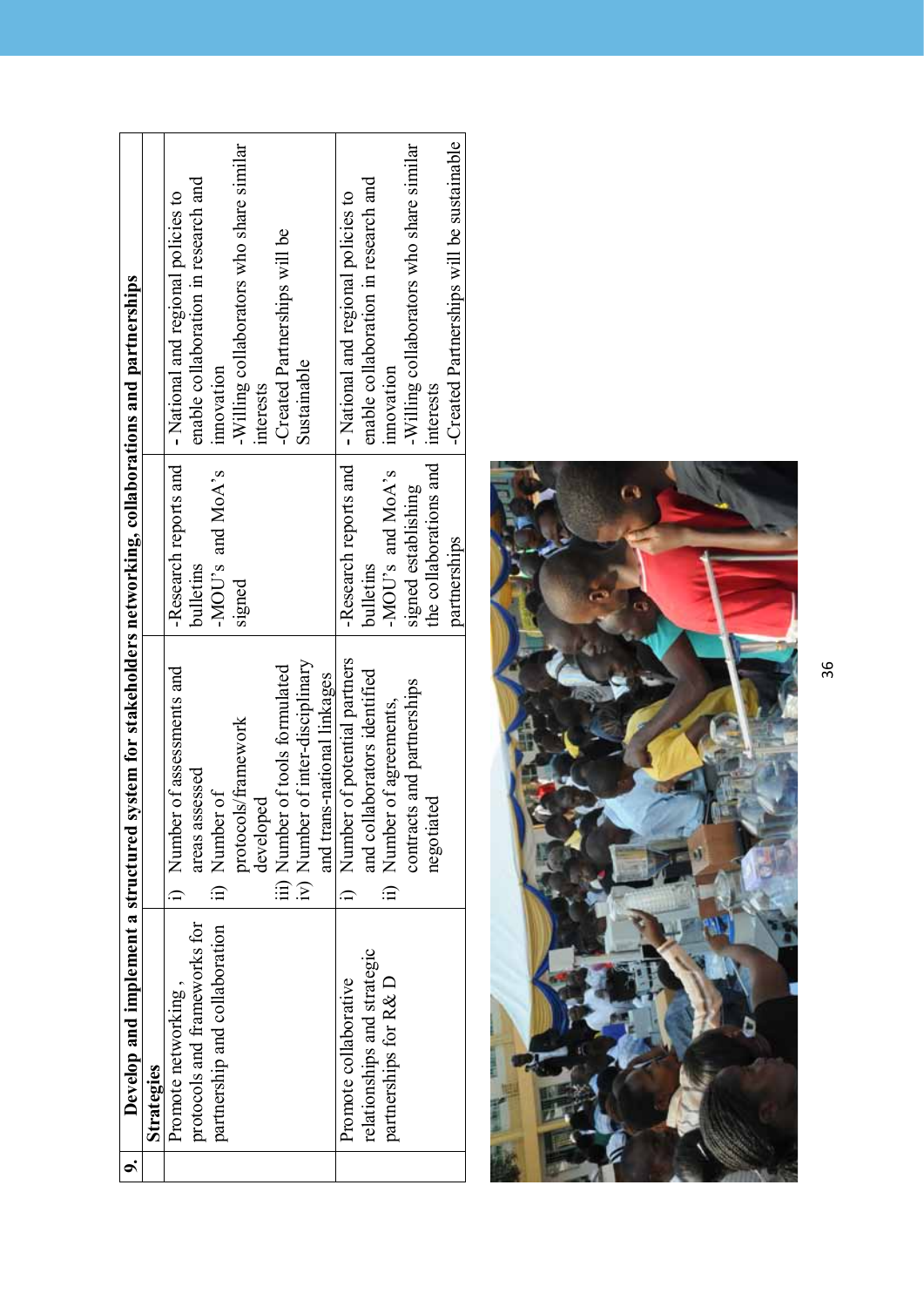APPENDIX A: MATRIX ON OUTPUT, ACTIVITIES, PERFORMANCE INDICATORS, IMPLEMENTER AND<br>ESTIMATED BUDGET **aPPenDiX a: MatriX on outPut, aCtivities, PerForManCe inDiCators, iMPLeMenter anD estiMateD BuDGet**

| <b>Activities</b> | Expected output                                                   | Performance<br>Indicator                         | <b>MENT</b>              | IMPLE   ESTIMATED BUDGET KSHS (MILLIONS) |                   |               |                   |      |      |      |
|-------------------|-------------------------------------------------------------------|--------------------------------------------------|--------------------------|------------------------------------------|-------------------|---------------|-------------------|------|------|------|
|                   |                                                                   |                                                  | $\overline{\mathrm{OR}}$ | 2012                                     | 2013              | 2014          | 2015              | 2016 | 2017 | 2017 |
|                   | STRATEGIC ISSUE 1: RESEARCH                                       |                                                  |                          |                                          |                   |               |                   |      |      |      |
|                   | STRATEGIC OBJECTIVE 1: Develop and improve the infrastructure for |                                                  |                          |                                          |                   |               |                   |      |      |      |
| research          |                                                                   |                                                  |                          |                                          |                   |               |                   |      |      |      |
| Strategy          |                                                                   | Provide the required funding needed for research |                          |                                          |                   |               |                   |      |      |      |
| Solicit for       | Quality and                                                       | Number of people                                 | <b>RD</b> (Res           | $\mathbf{\Omega}$                        | $\mathbf{\Omega}$ | $\mathcal{L}$ | $\mathbf{\Omega}$ | 2.5  | 2.5  | 3.5  |
| funding from      | competitive                                                       | responding to                                    | earch                    |                                          |                   |               |                   |      |      |      |
| development       | proposals                                                         | international                                    | And                      |                                          |                   |               |                   |      |      |      |
| partners          |                                                                   | research calls                                   | Develo                   |                                          |                   |               |                   |      |      |      |
|                   |                                                                   |                                                  | pment)<br>Divisio        |                                          |                   |               |                   |      |      |      |
|                   |                                                                   |                                                  |                          |                                          |                   |               |                   |      |      |      |
|                   |                                                                   |                                                  | ${\bf n}$ and            |                                          |                   |               |                   |      |      |      |
|                   |                                                                   |                                                  | Manage                   |                                          |                   |               |                   |      |      |      |
|                   |                                                                   |                                                  | ment                     |                                          |                   |               |                   |      |      |      |
| Source and        | Increased                                                         | Number of people                                 | R & D                    | 2.5                                      | 2.5               | 2.5           | 4                 | 4.5  | 4.5  | 5.5  |
| negotiate for     | organization of                                                   | writing proposals                                | Divisio                  |                                          |                   |               |                   |      |      |      |
| funding from      | conferences and more                                              |                                                  | $\mathbf n$ and          |                                          |                   |               |                   |      |      |      |
| government        | proposals in                                                      |                                                  | Manage                   |                                          |                   |               |                   |      |      |      |
| institutions      | conferences                                                       |                                                  | ment(M                   |                                          |                   |               |                   |      |      |      |
| concerned with    |                                                                   |                                                  | GD                       |                                          |                   |               |                   |      |      |      |
| research          |                                                                   |                                                  |                          |                                          |                   |               |                   |      |      |      |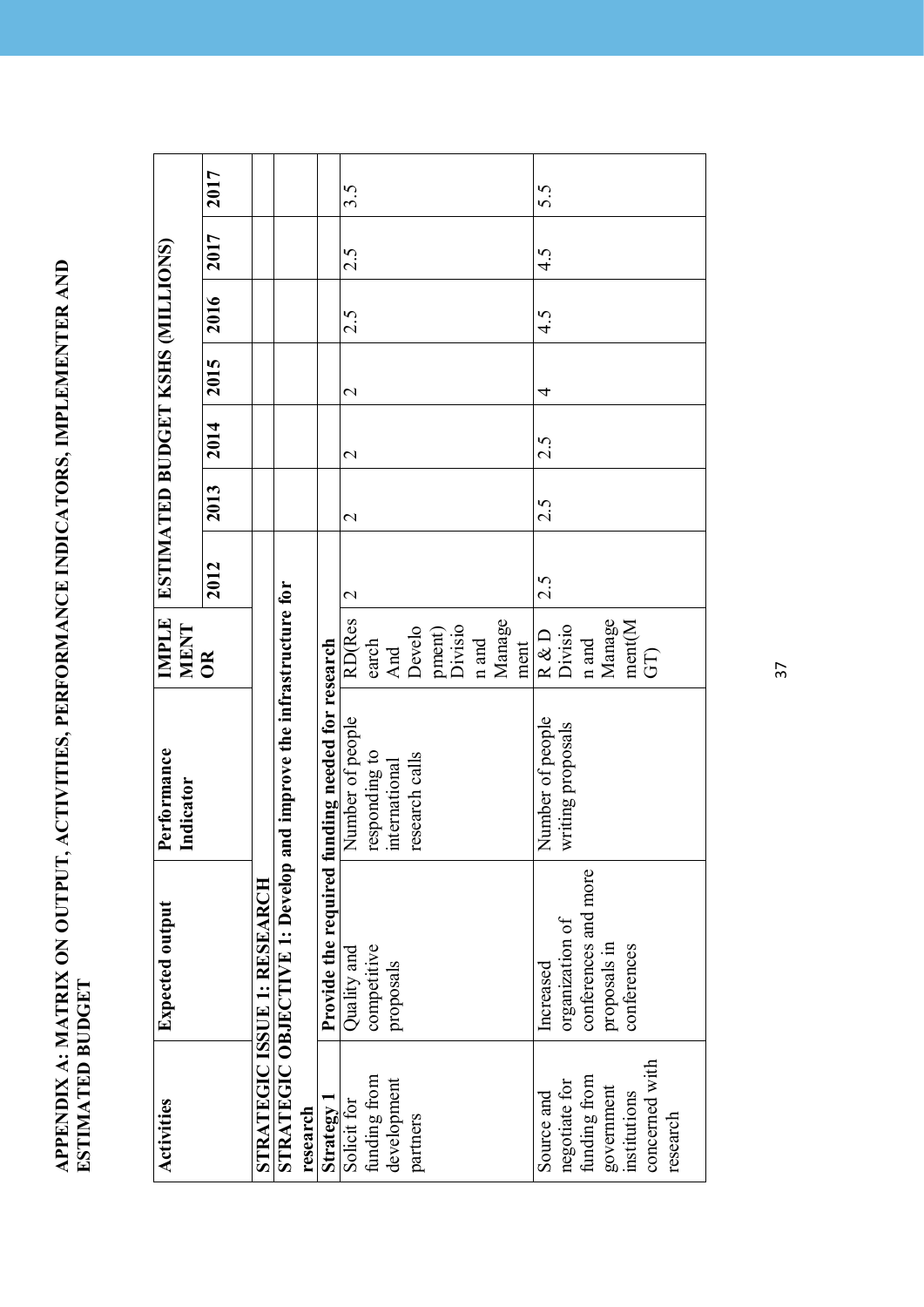| Strategy 2                                                                                         | library<br>research purposes<br>$\mathbf{u}$<br>Improve                                                                                                   | resources and related facilities for                                                     |                                             |                     |                          |                   |                   |                   |               |                |
|----------------------------------------------------------------------------------------------------|-----------------------------------------------------------------------------------------------------------------------------------------------------------|------------------------------------------------------------------------------------------|---------------------------------------------|---------------------|--------------------------|-------------------|-------------------|-------------------|---------------|----------------|
| increased links<br>to journal sites<br>Subscriptions                                               | Relevant research<br>findings                                                                                                                             | subscriptions to<br>journal sites<br>Number of                                           | Libraria<br>n(LIB)<br><b>R&amp;D</b><br>and | 1.3                 | 2.3                      | 3                 | 3                 | $3.\overline{5}$  | 3.5           | 4              |
| publications to<br>collection and<br>centralization<br>findings and<br>the research<br>of research | Database for<br>reference                                                                                                                                 | publications in the<br>research archive<br>Number of                                     | <b>R&amp;D</b>                              | 1.5                 | $\overline{\mathcal{C}}$ | $\mathbf{C}$      | $\mathcal{L}$     | $\mathbf{\Omega}$ | $\mathcal{C}$ | $\mathcal{L}$  |
| Strategy 3                                                                                         | STRATEGIC OBJECTIVE 2: Institutionalize the ethical methods in research<br>Develop and improve the ICT of the local area<br>networks(LAN) facility in use |                                                                                          |                                             |                     |                          |                   |                   |                   |               |                |
|                                                                                                    |                                                                                                                                                           | Creating awareness on the ethics policies in research                                    |                                             |                     |                          |                   |                   |                   |               |                |
| education and<br>information<br>Preparing<br>Strategy                                              | Manuals, Pamphlets                                                                                                                                        | Number of Manuals<br>and Pamphlets<br>prepared                                           | R&D                                         | $\dot{\mathcal{S}}$ | 1.5                      | 1.5               | 1.5               | $\mathbf{\Omega}$ | $\mathbf 2$   | 2.5            |
| workshops and<br>education and                                                                     | Workshops, seminars<br>and resource persons                                                                                                               | Number of seminars<br>Reports on seminars<br>and workshops<br>and workshops<br>organized | R&D                                         | 1.5                 | 1.5                      | $\mathbf{\Omega}$ | $\mathbf{\Omega}$ | 2.5               | 2.5           | $\mathfrak{c}$ |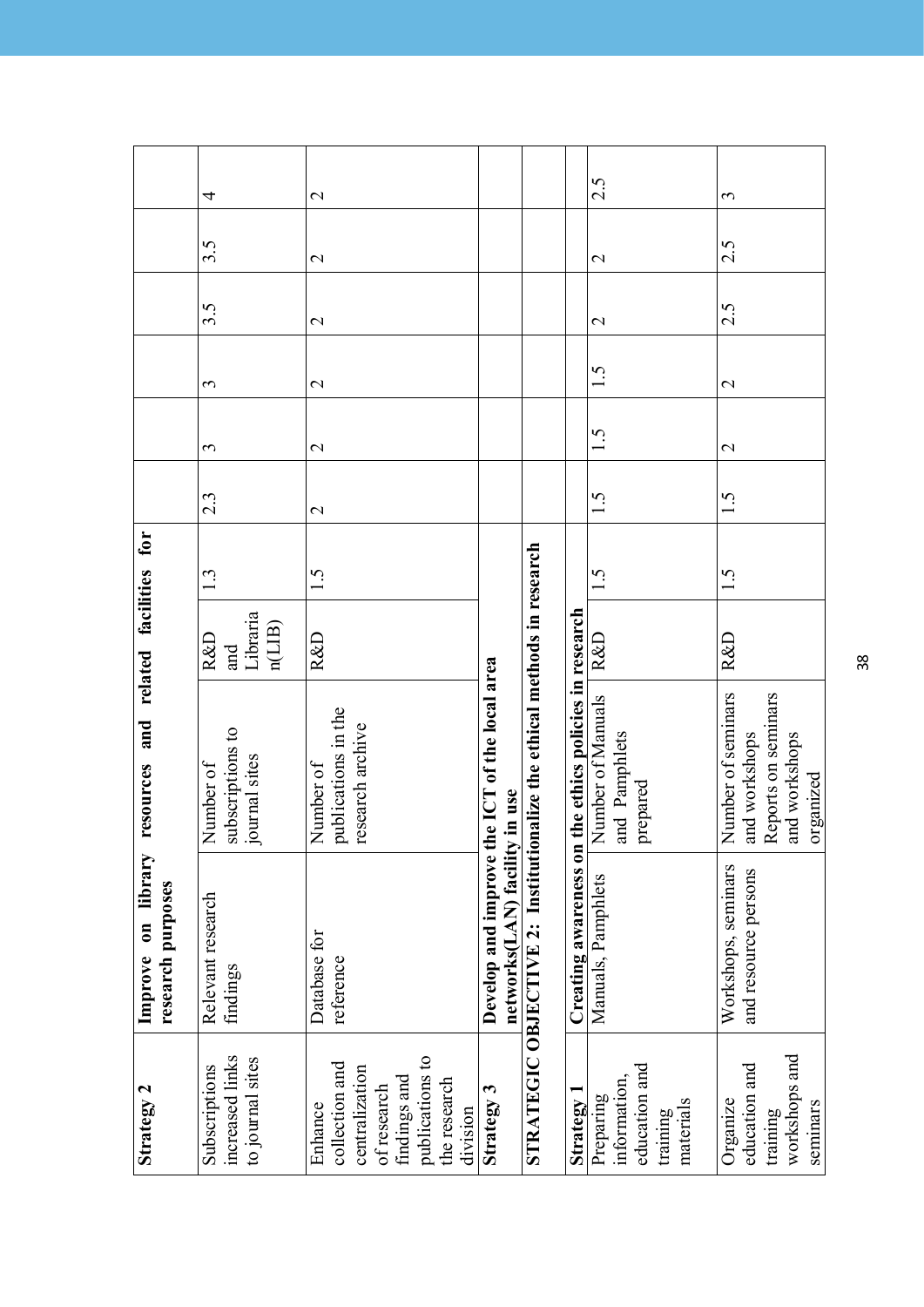|                                        | $\mathcal{L}$   |                   |           |           | $\mathbf{C}$       |                  |                           | $\mathbf{C}$     |                  |           |               |       |              |              |                 |           |                                                                       |                    |                                                       |                       | $\overline{\circ}$                     |                     |                    |                   |             |             |          | $\overline{\circ}$ |                    |              |
|----------------------------------------|-----------------|-------------------|-----------|-----------|--------------------|------------------|---------------------------|------------------|------------------|-----------|---------------|-------|--------------|--------------|-----------------|-----------|-----------------------------------------------------------------------|--------------------|-------------------------------------------------------|-----------------------|----------------------------------------|---------------------|--------------------|-------------------|-------------|-------------|----------|--------------------|--------------------|--------------|
|                                        | 1.5             |                   |           |           | 1.5                |                  |                           | 1.5              |                  |           |               |       |              |              |                 |           |                                                                       |                    |                                                       |                       | $\overline{0}$                         |                     |                    |                   |             |             |          | $\overline{0}$ .   |                    |              |
|                                        | 1.5             |                   |           |           | 1.5                |                  |                           | 1.5              |                  |           |               |       |              |              |                 |           |                                                                       |                    |                                                       |                       | $\overline{0}$ :                       |                     |                    |                   |             |             |          | $\overline{0}$ :   |                    |              |
|                                        | 1.5             |                   |           |           | 1.5                |                  |                           | 1.5              |                  |           |               |       |              |              |                 |           |                                                                       |                    |                                                       |                       | $\overline{0}$                         |                     |                    |                   |             |             |          | $\overline{0}$ .   |                    |              |
|                                        | 1.5             |                   |           |           | 1.5                |                  |                           | 1.5              |                  |           |               |       |              |              |                 |           |                                                                       |                    |                                                       |                       | $\overline{0}$                         |                     |                    |                   |             |             |          | $\overline{0}$ :   |                    |              |
|                                        | 1.5             |                   |           |           | 1.5                |                  |                           | 1.5              |                  |           |               |       |              |              |                 |           |                                                                       |                    |                                                       |                       | $\overline{0}$                         |                     |                    |                   |             |             |          | $\overline{0}$ .   |                    |              |
|                                        |                 |                   |           |           |                    |                  |                           | $\ddot{5}$       |                  |           |               |       |              |              |                 |           |                                                                       |                    |                                                       |                       | $\overline{0}$                         |                     |                    |                   |             |             |          | $\overline{0}$ :   |                    |              |
|                                        | <b>R&amp;D</b>  |                   |           |           |                    |                  |                           | R&D              |                  |           |               |       |              |              |                 |           |                                                                       |                    |                                                       |                       | <b>R&amp;D</b>                         |                     |                    |                   |             |             |          | <b>R&amp;D</b>     |                    |              |
|                                        | Number of pre-  | screened research | proposals |           | Number of screened | research reports |                           | Number of        | Magazines, press | releases  |               |       |              |              |                 |           |                                                                       |                    |                                                       |                       | Number of postings<br>of calls for     | proposals, seminars | and conferences on | emails and social | sites       |             |          | Number of postings | and internal memos | on calls for |
| Enforcing research ethics and practice | Unique research | proposals         |           |           | Original research  | reports          | <b>Effective Outreach</b> | Magazines, press | releases         |           |               |       |              |              |                 |           | STRATEGIC OBJECTIVE 3: Encourage and revitalize staff and students to |                    | Create awareness on calls for proposals, seminars and | conference attendance | Postings on emails<br>and social sites |                     |                    |                   |             |             |          | Posters, Internal  | memos              |              |
| Strategy 2                             | Pre-screening   | and vetting of    | research  | proposals | Screening of       | research reports | Strategy 3                | Prepare          | outreach         | materials | including web | based | downloadable | materials on | research issues | in ethics |                                                                       | undertake research | <b>Strategy</b>                                       |                       | and students on<br>Alerting staff      | calls for           | proposals,         | seminars and      | conferences | through the | internet | Placing calls for  | proposals on       | bulletins    |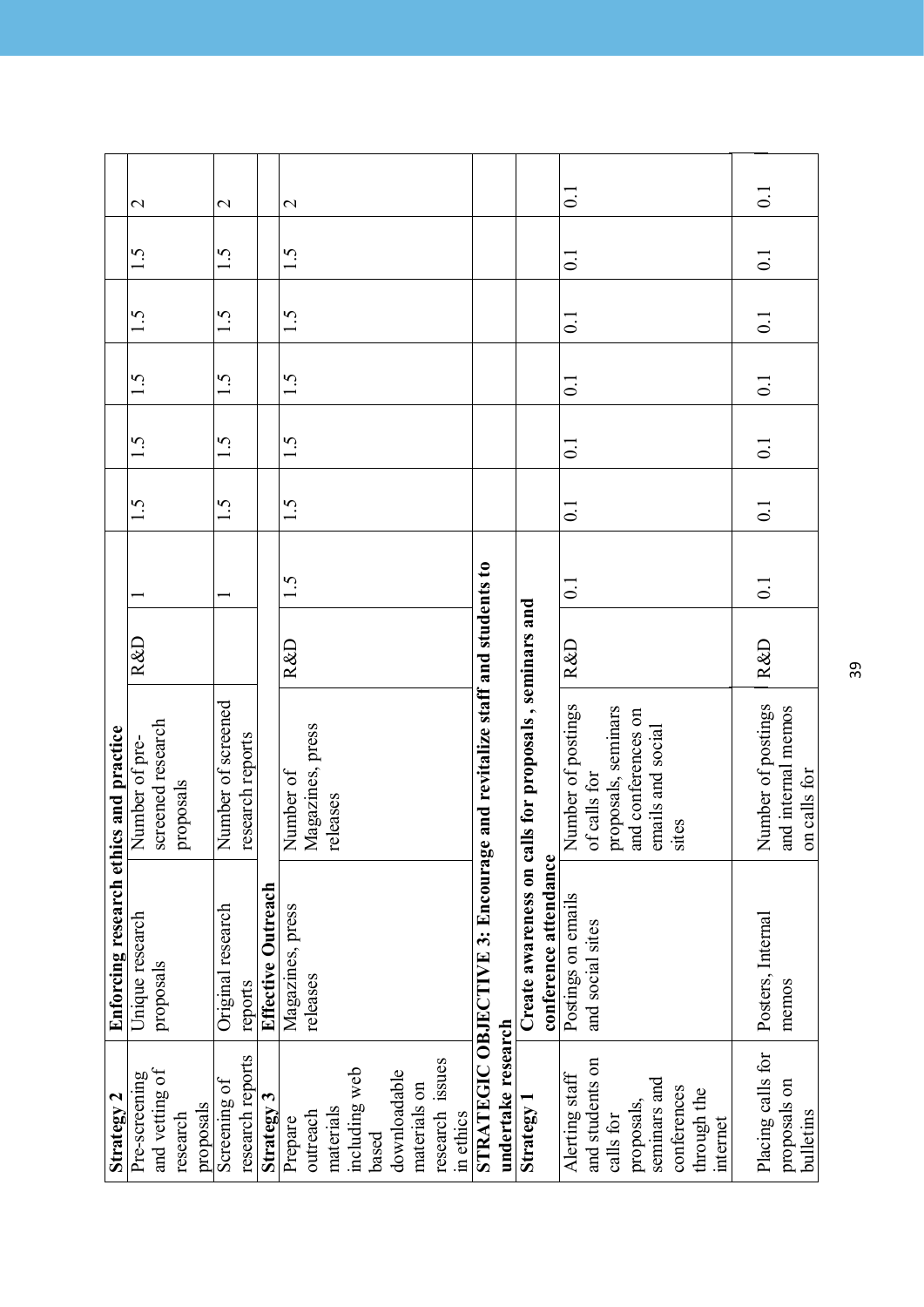| Strategy 2          |                        | Motivating staff and students to undertake research    |                |      |          |                  |                  |                  |                  |                |
|---------------------|------------------------|--------------------------------------------------------|----------------|------|----------|------------------|------------------|------------------|------------------|----------------|
| Providing           | Funding for research   | Amount of funds                                        | R&D            | 4    | 4.5      | 5                | 5                | 5.5              | 5.5              | 6.5            |
| funding to staff    |                        | released                                               | and            |      |          |                  |                  |                  |                  |                |
| and students to     |                        |                                                        | <b>MGT</b>     |      |          |                  |                  |                  |                  |                |
| undertake           |                        |                                                        |                |      |          |                  |                  |                  |                  |                |
| research            |                        |                                                        |                |      |          |                  |                  |                  |                  |                |
| Facilitating        | Facilitation for       | Amount of                                              | 2012-          | 5    | $\sigma$ | 5.5              | $\circ$          | $\circ$          | $\circ$          | $\overline{ }$ |
| attendance of       | conferences.           | facilitation                                           | R&D            |      |          |                  |                  |                  |                  |                |
| conferences.        | seminars and           |                                                        | and            |      |          |                  |                  |                  |                  |                |
| seminars and        | workshops              |                                                        | <b>MGT</b>     |      |          |                  |                  |                  |                  |                |
| workshops           |                        |                                                        |                |      |          |                  |                  |                  |                  |                |
| Recognize           | Certificates and other | Number of                                              | <b>R&amp;D</b> |      |          |                  |                  |                  | 1.5              | 1.5            |
| outstanding         | awards                 | certificates and                                       | and            |      |          |                  |                  |                  |                  |                |
| research            |                        | awards given                                           | <b>MGT</b>     |      |          |                  |                  |                  |                  |                |
| findings            |                        |                                                        |                |      |          |                  |                  |                  |                  |                |
| Facilitating        | Funding for            | Number of                                              | <b>R&amp;D</b> | 3.5  | 3.5      | $4.\overline{3}$ | $4.\overline{3}$ | $4.\overline{3}$ | $4.\overline{8}$ | 5.8            |
| publications        | publications           | publications                                           | and            |      |          |                  |                  |                  |                  |                |
|                     |                        |                                                        | <b>MGT</b>     |      |          |                  |                  |                  |                  |                |
|                     |                        |                                                        |                |      |          |                  |                  |                  |                  |                |
| STRATEGIC OBJECTIVE | $\ddot{ }$             | Enhance the research capacity of staff and             |                |      |          |                  |                  |                  |                  |                |
| students            |                        |                                                        |                |      |          |                  |                  |                  |                  |                |
|                     |                        |                                                        |                |      |          |                  |                  |                  |                  |                |
| Strategy 1          |                        | Attracting and retaining qualified staff in research   |                |      |          |                  |                  |                  |                  |                |
| <b>Strategy 2</b>   |                        | Provide quality research based programmes for students |                |      |          |                  |                  |                  |                  |                |
| Develop quality     | Curriculum and         | Number of Curricula                                    | R&D            | 1.5  | 1.5      | 1.5              | 1.5              | 1.5              | $\mathbf{C}$     | $\mathbf 2$    |
| training            | modules                | and modules                                            |                |      |          |                  |                  |                  |                  |                |
| materials on        |                        |                                                        |                |      |          |                  |                  |                  |                  |                |
| research            |                        |                                                        |                |      |          |                  |                  |                  |                  |                |
| Strategy 3          | Provide quality resear | ch based programmes for staff                          |                |      |          |                  |                  |                  |                  |                |
| Organize training   | Seminars and           | Number of seminars                                     | R&D            | 1.25 | 1.25     | 1.25             | 1.25             | 1.25             | 1.75             | 2.75           |
| workshops for       | workshops              | and workshops                                          |                |      |          |                  |                  |                  |                  |                |
| staff on scientific |                        |                                                        |                |      |          |                  |                  |                  |                  |                |
| writing             |                        |                                                        |                |      |          |                  |                  |                  |                  |                |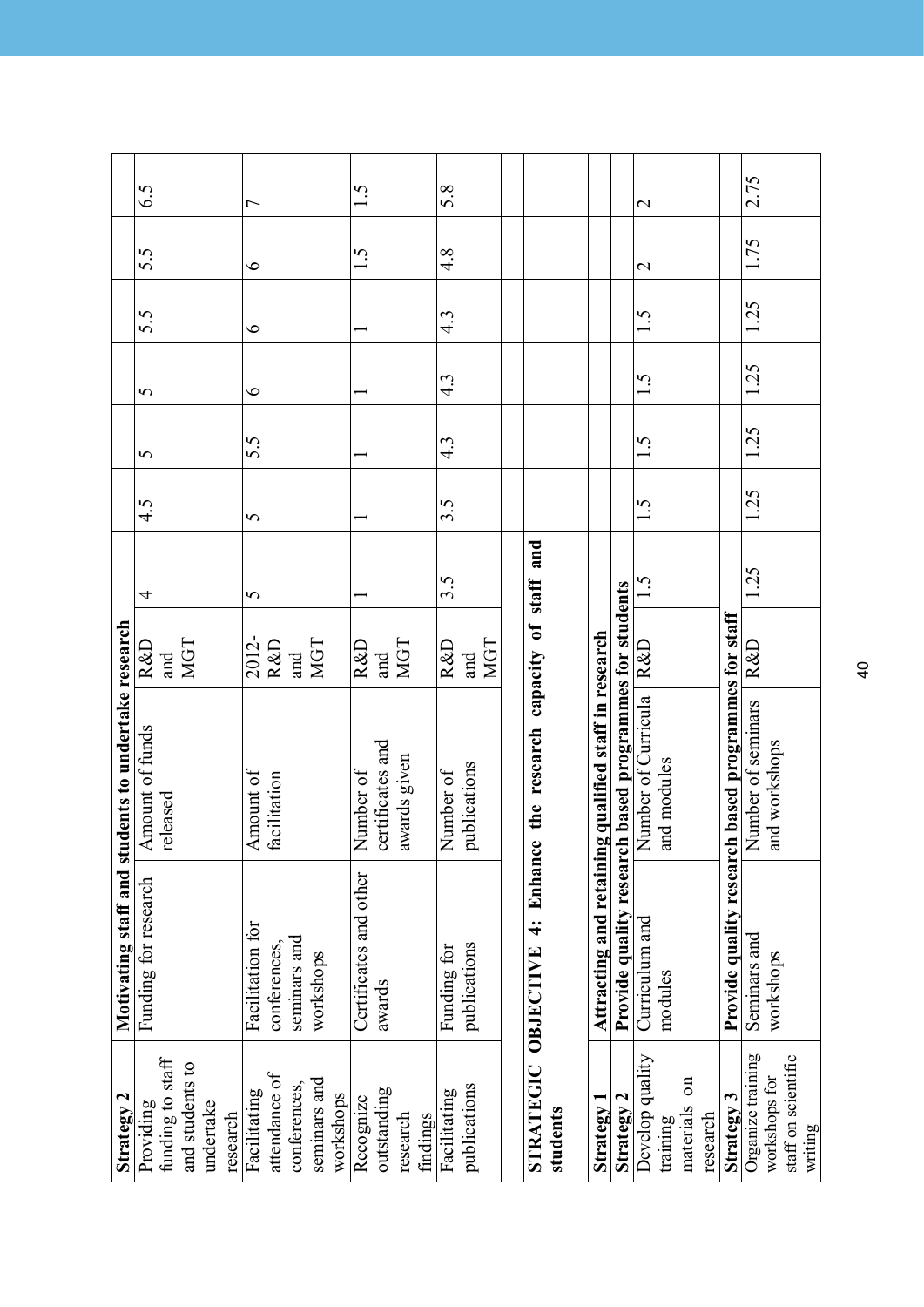| Training staff    | Workshops                                                           | Number of staff                                                                                                                                   | R&D            | 1.75               | 1.75               | 1.75               | 1.75            | 1.75 | 1.75               | 2.75                     |
|-------------------|---------------------------------------------------------------------|---------------------------------------------------------------------------------------------------------------------------------------------------|----------------|--------------------|--------------------|--------------------|-----------------|------|--------------------|--------------------------|
| on the use of     |                                                                     | trained                                                                                                                                           |                |                    |                    |                    |                 |      |                    |                          |
| software for      |                                                                     |                                                                                                                                                   |                |                    |                    |                    |                 |      |                    |                          |
| research          |                                                                     |                                                                                                                                                   |                |                    |                    |                    |                 |      |                    |                          |
|                   | <b>STARTEGIC ISSUE 2: COMMUNITY</b>                                 | <b>OUTREACH</b>                                                                                                                                   |                |                    |                    |                    |                 |      |                    |                          |
|                   | STARTEGIC OBJECTIVE 1: Enhance the University's capacity to provide |                                                                                                                                                   |                |                    |                    |                    |                 |      |                    |                          |
| community service |                                                                     |                                                                                                                                                   |                |                    |                    |                    |                 |      |                    |                          |
| Strategy 1        |                                                                     |                                                                                                                                                   |                |                    |                    |                    |                 |      |                    |                          |
| -Organize $a$     | Outreach policy                                                     | <b>Formulate a community services and outreach policy</b><br>Outreach policy $\begin{array}{c c} \text{Policy document} & \text{R&D} \end{array}$ |                | 0.5                | $\widetilde{0}$ .5 | $\widetilde{0}$ .5 | 0.5             | 0.5  | $\widetilde{0}$ .5 |                          |
| workshop to       |                                                                     |                                                                                                                                                   |                |                    |                    |                    |                 |      |                    |                          |
| develop           |                                                                     |                                                                                                                                                   |                |                    |                    |                    |                 |      |                    |                          |
| outreach policy   |                                                                     |                                                                                                                                                   |                |                    |                    |                    |                 |      |                    |                          |
| -Implementation   |                                                                     |                                                                                                                                                   |                |                    |                    |                    |                 |      |                    |                          |
| of outreach       |                                                                     |                                                                                                                                                   |                |                    |                    |                    |                 |      |                    |                          |
| policy that       |                                                                     |                                                                                                                                                   |                |                    |                    |                    |                 |      |                    |                          |
| involves all      |                                                                     |                                                                                                                                                   |                |                    |                    |                    |                 |      |                    |                          |
| stakeholders      |                                                                     |                                                                                                                                                   |                |                    |                    |                    |                 |      |                    |                          |
|                   |                                                                     |                                                                                                                                                   |                |                    |                    |                    |                 |      |                    |                          |
| Strategy 2        | Community participati                                               | ion in research activities                                                                                                                        |                |                    |                    |                    |                 |      |                    |                          |
| Involve the       | Community driven                                                    | Number of                                                                                                                                         | R&D            | 0.5                | 0.5                | 0.5                |                 |      | 1.5                | $\mathbf{C}$             |
| community in      | demo-trials                                                         | Community driven                                                                                                                                  |                |                    |                    |                    |                 |      |                    |                          |
| demo-trials       |                                                                     | demo-trials                                                                                                                                       |                |                    |                    |                    |                 |      |                    |                          |
| Design and        | Extension activities                                                | Number of                                                                                                                                         | <b>R&amp;D</b> | 0.5                | 0.5                | 0.5                |                 |      | 1.5                | $\overline{\mathcal{C}}$ |
| carry out         |                                                                     | extension activities                                                                                                                              |                |                    |                    |                    |                 |      |                    |                          |
| extension         |                                                                     |                                                                                                                                                   |                |                    |                    |                    |                 |      |                    |                          |
| activities        |                                                                     |                                                                                                                                                   |                |                    |                    |                    |                 |      |                    |                          |
| Design and        | Focused outreach                                                    | Number of designed                                                                                                                                | R&D            | $\widetilde{S}$ :0 | 0.5                | 0.5                | $\widetilde{C}$ | 0.5  | $\widetilde{C}$    |                          |
| carry out         | undertaken                                                          | research activities                                                                                                                               |                |                    |                    |                    |                 |      |                    |                          |
| focused           |                                                                     |                                                                                                                                                   |                |                    |                    |                    |                 |      |                    |                          |
| outreach          |                                                                     |                                                                                                                                                   |                |                    |                    |                    |                 |      |                    |                          |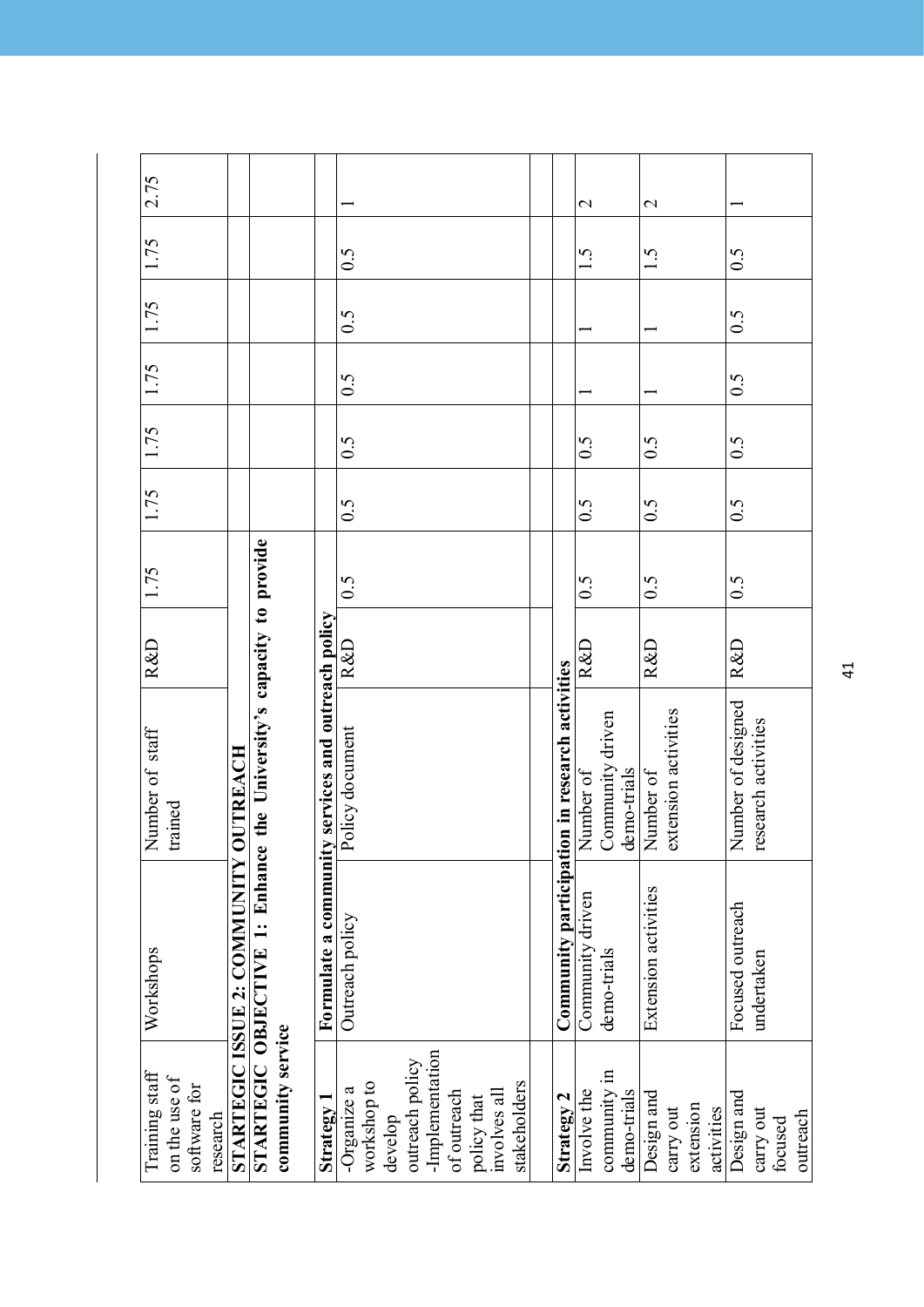|                                                             |                                                                        |                                           | 1.5               |               |               |               | $\overline{\mathcal{C}}$ |                 |                |          |          |                              | $\overline{\mathcal{C}}$ |                 |                 |        |            |                  |                 |          | 1.5                 |                    |               |          |
|-------------------------------------------------------------|------------------------------------------------------------------------|-------------------------------------------|-------------------|---------------|---------------|---------------|--------------------------|-----------------|----------------|----------|----------|------------------------------|--------------------------|-----------------|-----------------|--------|------------|------------------|-----------------|----------|---------------------|--------------------|---------------|----------|
|                                                             |                                                                        |                                           | 1.5               |               |               |               | $\overline{\mathcal{C}}$ |                 |                |          |          |                              | $\mathcal{C}$            |                 |                 |        |            |                  |                 |          | 1.5                 |                    |               |          |
|                                                             |                                                                        |                                           |                   |               |               |               | 1.5                      |                 |                |          |          |                              | 1.5                      |                 |                 |        |            |                  |                 |          |                     |                    |               |          |
|                                                             |                                                                        |                                           |                   |               |               |               | 1.5                      |                 |                |          |          |                              | 1.5                      |                 |                 |        |            |                  |                 |          | 0.5                 |                    |               |          |
|                                                             |                                                                        |                                           | 0.5               |               |               |               |                          |                 |                |          |          |                              |                          |                 |                 |        |            |                  |                 |          | 0.5                 |                    |               |          |
|                                                             |                                                                        |                                           | 0.5               |               |               |               |                          |                 |                |          |          |                              |                          |                 |                 |        |            |                  |                 |          | 0.5                 |                    |               |          |
|                                                             |                                                                        |                                           | 0.5               |               |               |               |                          |                 |                |          |          |                              |                          |                 |                 |        |            |                  |                 |          | 0.5                 |                    |               |          |
|                                                             |                                                                        |                                           | <b>R&amp;D</b>    |               |               |               | R&D                      |                 |                |          |          |                              | R&D                      |                 |                 |        |            |                  |                 |          | R&D                 |                    |               |          |
|                                                             |                                                                        |                                           | Types of benefits | from research |               |               | Number of                | demonstrations, | seminars       |          |          |                              | Number of seminars       | and workshops   |                 |        |            |                  |                 |          | Number of visits to | community projects |               |          |
| STARTEGIC OBJECTIVE 2: Address development problems through | research in line with the millennium development goals and Vision 2030 | Utilize research findings and innovations | Benefits from     | research      |               |               | Demonstrations,          | seminars        |                |          |          | Empowerment of the community | Seminars and             | workshops       |                 |        |            |                  |                 |          | Visits to community | projects           |               |          |
|                                                             |                                                                        | Strategy 1                                | Sharing the       | benefits of   | research with | the community | Training the             | community on    | utilization of | research | findings | Strategy 2                   | Providing                | entrepreneurial | skills to start | income | generating | activities based | on the research | findings | Monitoring the      | community          | projects from | research |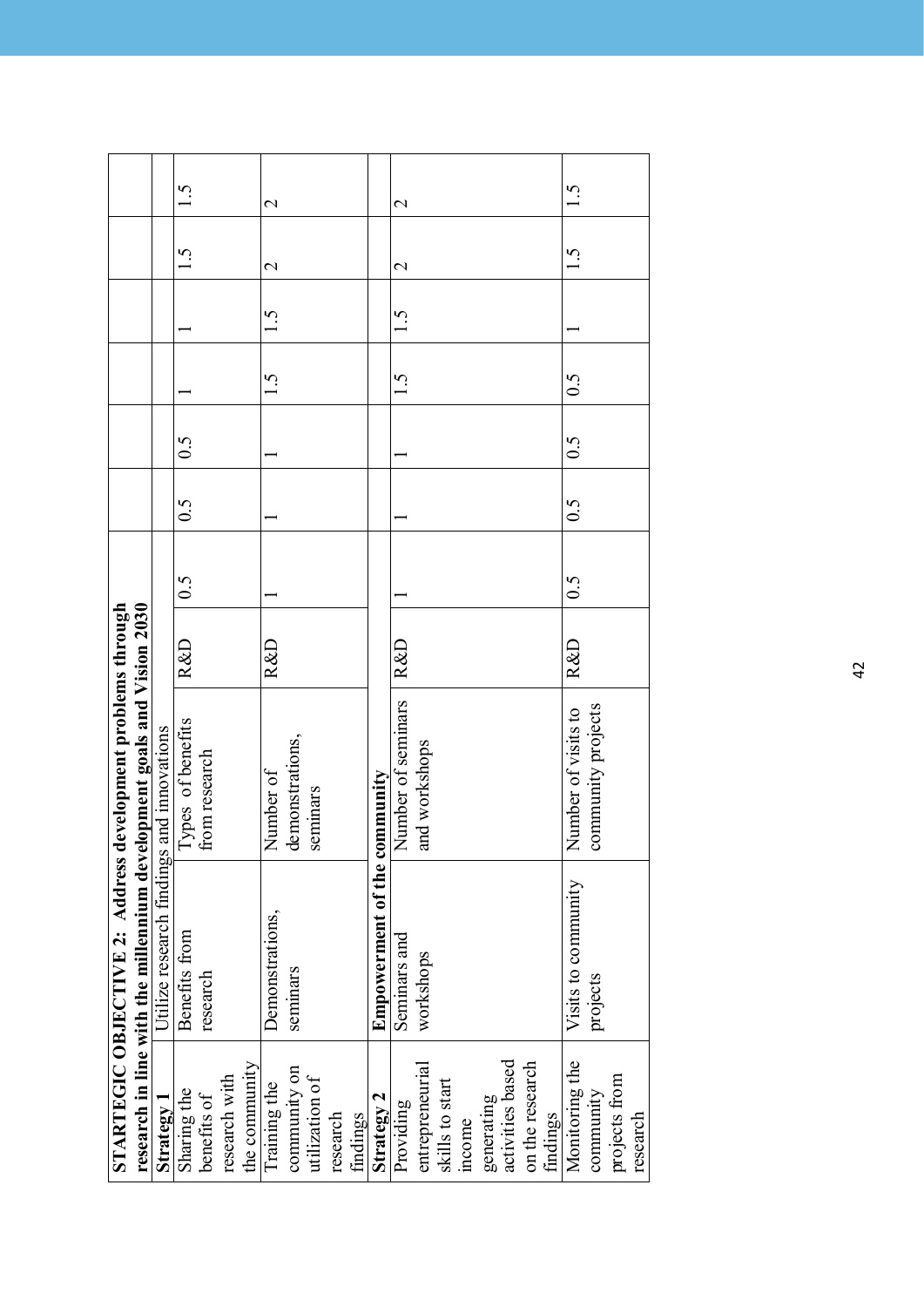|                   | STARTEGIC ISSUE 3: ENTERPRISE  | <b>AND INNOVATION</b>                                       |                |                |               |               |                   |                   |    |                |
|-------------------|--------------------------------|-------------------------------------------------------------|----------------|----------------|---------------|---------------|-------------------|-------------------|----|----------------|
|                   | STARTEGIC OBJECTIVE 1: Promote | exploitation of innovations and                             |                |                |               |               |                   |                   |    |                |
| research findings |                                |                                                             |                |                |               |               |                   |                   |    |                |
| Strategy 1        | Establish science and in       | ndustrial parks at which research                           |                |                |               |               |                   |                   |    |                |
|                   | findings can be transla        | ted into products                                           |                |                |               |               |                   |                   |    |                |
| Source for        | Funds for                      | Science and                                                 | <b>MGT</b>     | 50             | $50\,$        | $50\,$        | $30\,$            | 23                | 18 | 5              |
| funding for the   | establishment of               | industrial park                                             |                |                |               |               |                   |                   |    |                |
| establishment of  | science and industrial         |                                                             |                |                |               |               |                   |                   |    |                |
| the science and   | park                           |                                                             |                |                |               |               |                   |                   |    |                |
| industrial park   |                                |                                                             |                |                |               |               |                   |                   |    |                |
| Equipping the     | Equipment procured             | Equipped science                                            | <b>NGT</b>     | $\overline{ }$ | $\infty$      | $\equiv$      | 15                | $\Omega$          | 25 | $\frac{8}{18}$ |
| science and       | for science and                | and industrial park                                         |                |                |               |               |                   |                   |    |                |
| industrial park   | industrial park                |                                                             |                |                |               |               |                   |                   |    |                |
| Produce the       | Products from                  | Number of products                                          | <b>R&amp;D</b> | $\circ$        | 7             | $\sigma$      | $\overline{10}$   | 15                | 22 | 27             |
| products from     | research findings              | from research                                               |                |                |               |               |                   |                   |    |                |
| research          |                                | findings                                                    |                |                |               |               |                   |                   |    |                |
| findings          |                                |                                                             |                |                |               |               |                   |                   |    |                |
| Strategy 2        |                                | Establish publicity committees which will promote or market |                |                |               |               |                   |                   |    |                |
|                   | the research and its findings  |                                                             |                |                |               |               |                   |                   |    |                |
|                   |                                |                                                             |                |                |               |               |                   |                   |    |                |
| Marketing the     | Sales and profits              | Number of sales and                                         | R&D            |                |               | $\mathbf 2$   | $\mathcal{C}$     | 3                 | 5  | $\bullet$      |
| products from     |                                | profits generated                                           |                |                |               |               |                   |                   |    |                |
| research          |                                |                                                             |                |                |               |               |                   |                   |    |                |
| Strategy 3        | <b>Supporting the Innova</b>   | tors                                                        |                |                |               |               |                   |                   |    |                |
| Providing         | Funds for innovations          | Number of funded                                            | R&D            |                | $\mathcal{C}$ | 3             | 3                 | 4                 | 5  | $\bullet$      |
| funding for       |                                | inno vations                                                | and            |                |               |               |                   |                   |    |                |
| innovative        |                                |                                                             | <b>MGT</b>     |                |               |               |                   |                   |    |                |
| activities        |                                |                                                             |                |                |               |               |                   |                   |    |                |
| Rewarding         | Certificates and other         | Number of                                                   | R&D            |                |               | $\mathcal{L}$ | $\mathbf{\Omega}$ | $\mathbf{\Omega}$ | 3  | 4              |
| innovators        | awards                         | Certificates and                                            | and            |                |               |               |                   |                   |    |                |
|                   |                                | other awards                                                | <b>NGT</b>     |                |               |               |                   |                   |    |                |

43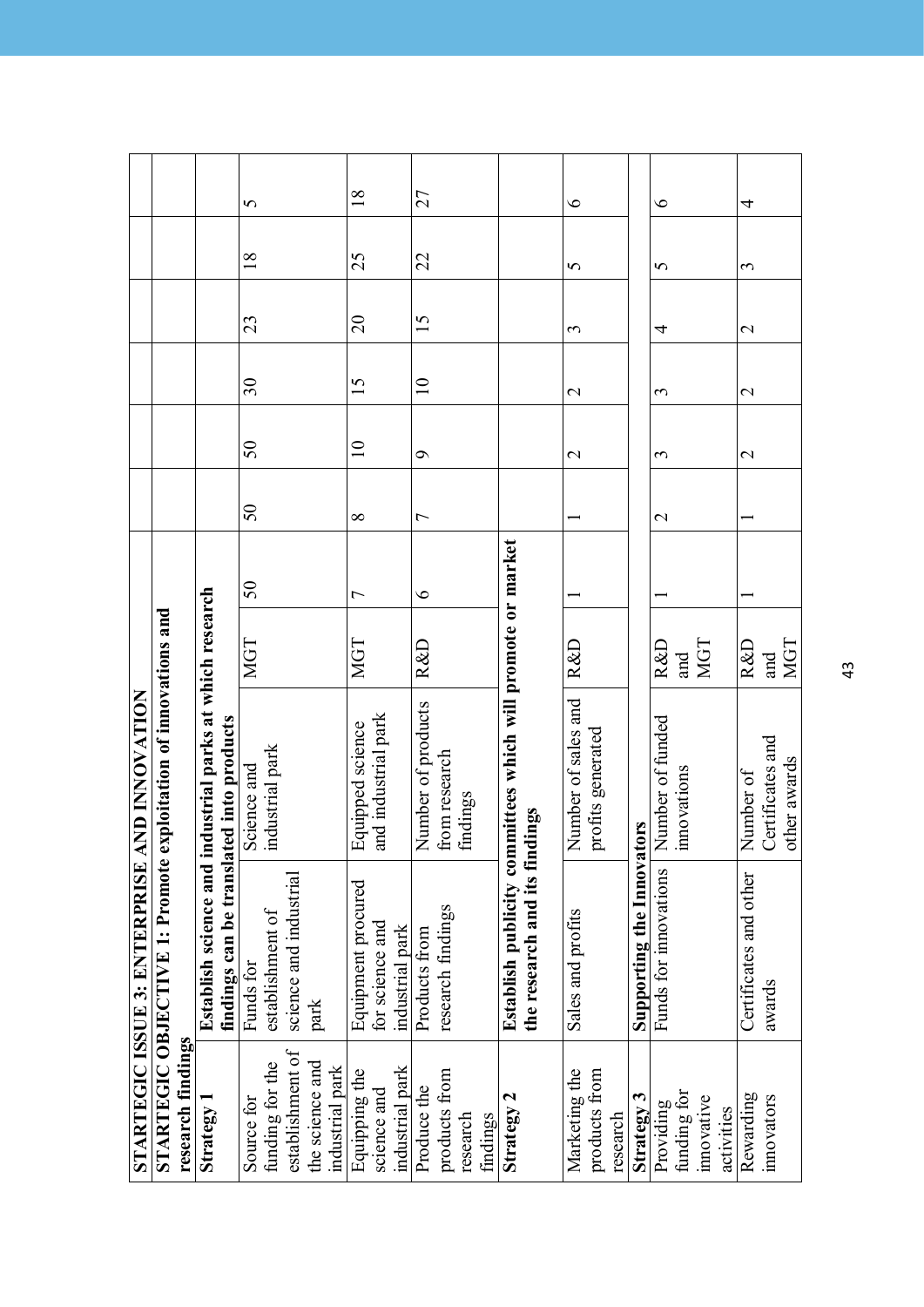| Recognizing       | Acknowledgements                                                      | Number of                                               | R&D            |                    |                    | $\mathcal{C}$      | $\mathcal{C}$         | $\mathcal{L}$      | 3              | 4             |
|-------------------|-----------------------------------------------------------------------|---------------------------------------------------------|----------------|--------------------|--------------------|--------------------|-----------------------|--------------------|----------------|---------------|
| innovators        |                                                                       | acknowledgement                                         | and            |                    |                    |                    |                       |                    |                |               |
|                   |                                                                       |                                                         | <b>MGT</b>     |                    |                    |                    |                       |                    |                |               |
|                   | <b>STARTEGIC OBJECTIVE 2: Protecting Intellectual property rights</b> |                                                         |                |                    |                    |                    |                       |                    |                |               |
| Strategy          |                                                                       | Implementing the policy on intellectual property rights |                |                    |                    |                    |                       |                    |                |               |
| Organize a        | Developing the                                                        | Policy document                                         | <b>R&amp;D</b> | $0.\overline{3}$   |                    |                    |                       |                    |                |               |
| workshop to       | policy                                                                |                                                         |                |                    |                    |                    |                       |                    |                |               |
| develop the       |                                                                       |                                                         |                |                    |                    |                    |                       |                    |                |               |
| policy            |                                                                       |                                                         |                |                    |                    |                    |                       |                    |                |               |
| Implementing      | Intellectual property                                                 | Intellectual property                                   | R&D            | $\overline{\circ}$ | $\overline{\circ}$ | $\overline{\circ}$ | $\overline{\text{C}}$ | $\overline{\circ}$ | 0.2            | 0.2           |
| the intellectual  | rights Regulations                                                    | rights Regulations                                      |                |                    |                    |                    |                       |                    |                |               |
| property rights   | and policies put in                                                   |                                                         |                |                    |                    |                    |                       |                    |                |               |
| policy            | place                                                                 |                                                         |                |                    |                    |                    |                       |                    |                |               |
|                   | STARTEGIC ISSUE 4: LINKAGES                                           |                                                         |                |                    |                    |                    |                       |                    |                |               |
|                   | STARTEGIC OBJECTIVE 1: Develop and implement a structured system for  |                                                         |                |                    |                    |                    |                       |                    |                |               |
|                   | stakeholders networking, collaborations                               | and partnerships                                        |                |                    |                    |                    |                       |                    |                |               |
| Strategy 1        | Promote networking,                                                   | protocols/frameworks for partnership                    |                |                    |                    |                    |                       |                    |                |               |
|                   | and collaboration                                                     |                                                         |                |                    |                    |                    |                       |                    |                |               |
| Undertake an      | Assessed potential                                                    | Number of                                               | <b>R&amp;D</b> | 0.5                | 1.25               | 1.25               | 1.25                  | 1.25               | 1.25           | $\mathbf{C}$  |
| assessment of     | areas for                                                             | assessments and                                         |                |                    |                    |                    |                       |                    |                |               |
| potential areas   | collaboration                                                         | areas assed                                             |                |                    |                    |                    |                       |                    |                |               |
| for               |                                                                       |                                                         |                |                    |                    |                    |                       |                    |                |               |
| collaboration     |                                                                       |                                                         |                |                    |                    |                    |                       |                    |                |               |
| Develop           | Partnerships and                                                      | Number of                                               | <b>R&amp;D</b> |                    | 1                  | 1                  | 1                     | I.                 | 1              | 1             |
| frameworks for    | collaboration                                                         | protocols/framework                                     |                |                    |                    |                    |                       |                    |                |               |
| partnership and   | protocols/frameworks                                                  | developed                                               |                |                    |                    |                    |                       |                    |                |               |
| collaboration     | developed                                                             |                                                         |                |                    |                    |                    |                       |                    |                |               |
| Formulate         | Partnerships and                                                      | Number of tools                                         | <b>R&amp;D</b> |                    | I                  | ı                  | I                     | ı                  | $\blacksquare$ | ı             |
| partnerships and  | collaborations tools                                                  | formulated                                              |                |                    |                    |                    |                       |                    |                |               |
| collaboration     | formulated                                                            |                                                         |                |                    |                    |                    |                       |                    |                |               |
| $\frac{1}{2}$     |                                                                       |                                                         |                |                    |                    |                    |                       |                    |                |               |
| Facilitate        | Interdisciplinary and                                                 | Number of inter-                                        | R&D            |                    | 1.25               | 1.25               | 1.25                  | 1.25               | 1.25           | $\mathcal{C}$ |
| Multidisciplinary | trans-national                                                        | disciplinary and                                        |                |                    |                    |                    |                       |                    |                |               |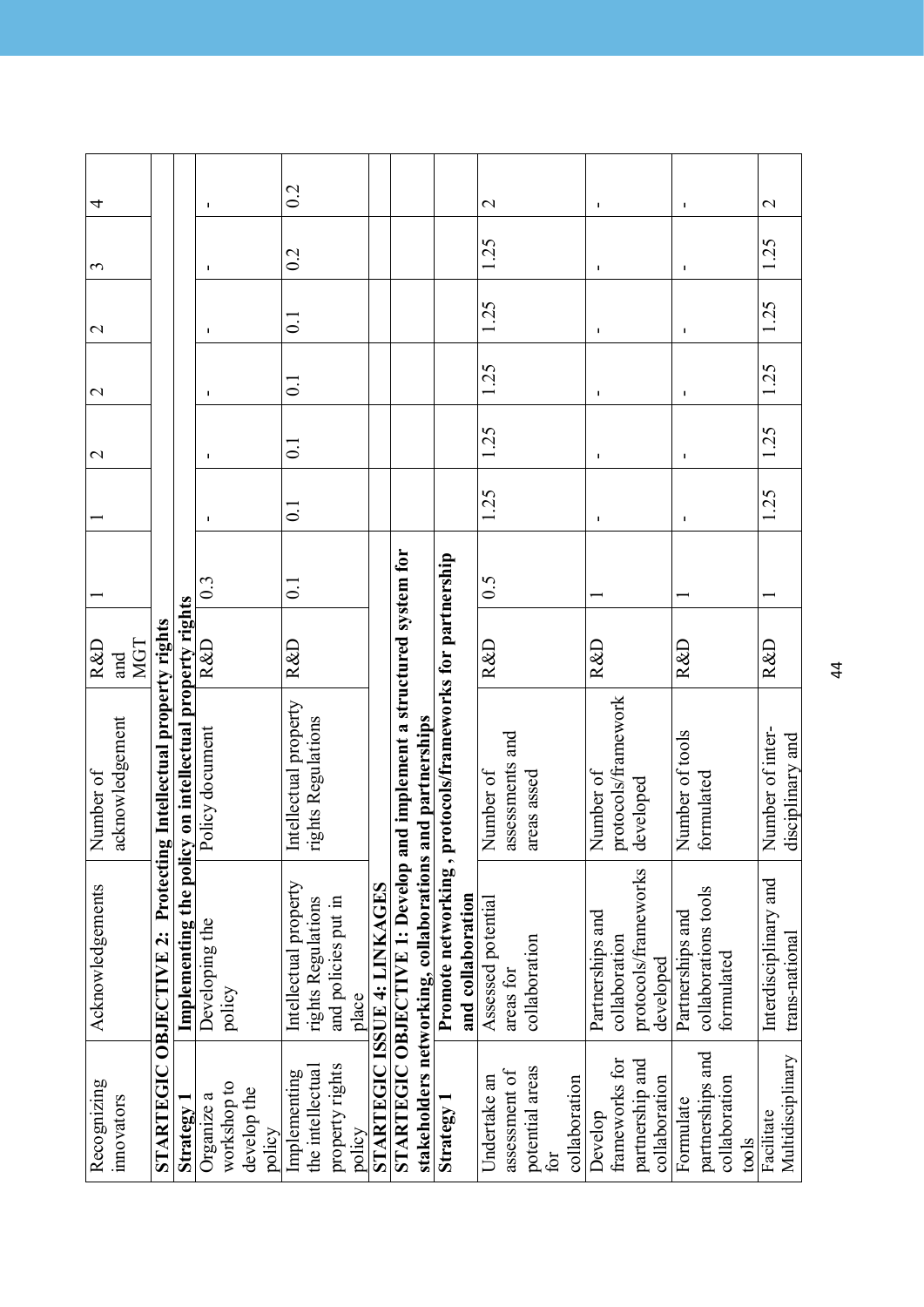| and transnational                  | linkages facilitated         | trans-national              |     |                   |      |      |      |      |      |                          |
|------------------------------------|------------------------------|-----------------------------|-----|-------------------|------|------|------|------|------|--------------------------|
| linkages among<br>institutions and |                              | linkages                    |     |                   |      |      |      |      |      |                          |
| organizations                      |                              |                             |     |                   |      |      |      |      |      |                          |
|                                    |                              |                             |     |                   |      |      |      |      |      |                          |
| Strategy 2                         | Promote collaborative        | relationships and strategic |     |                   |      |      |      |      |      |                          |
|                                    | partnerships for R&D         |                             |     |                   |      |      |      |      |      |                          |
| Identify                           | Potential                    | Number of potential   R&D   |     | $\widetilde{0}$ . | 1.25 | 125  | 1.25 | 1.25 | 1.25 | $\overline{\mathcal{C}}$ |
| potential                          | collaborators and            | partners and                |     |                   |      |      |      |      |      |                          |
| partners and                       | partners in research         | collaborators               |     |                   |      |      |      |      |      |                          |
| collaborators for                  |                              | identified                  |     |                   |      |      |      |      |      |                          |
| Research                           | programmes<br>implementation |                             |     |                   |      |      |      |      |      |                          |
| programme                          | dentified                    |                             |     |                   |      |      |      |      |      |                          |
| implementation                     |                              |                             |     |                   |      |      |      |      |      |                          |
| Negotiate and                      | Agreements,                  | Number of                   | R&D |                   | 1.25 | 1.25 | 1.25 | 1.25 | 1.25 | $\mathcal{C}$            |
| enter into                         | contracts and                | agreements,                 |     |                   |      |      |      |      |      |                          |
| agreements,                        | partnerships                 | contracts and               |     |                   |      |      |      |      |      |                          |
| contracts and                      | negotiated                   | partnerships                |     |                   |      |      |      |      |      |                          |
| partnerships for                   |                              | negotiated                  |     |                   |      |      |      |      |      |                          |
| research                           |                              |                             |     |                   |      |      |      |      |      |                          |
| programme                          |                              |                             |     |                   |      |      |      |      |      |                          |
| support                            |                              |                             |     |                   |      |      |      |      |      |                          |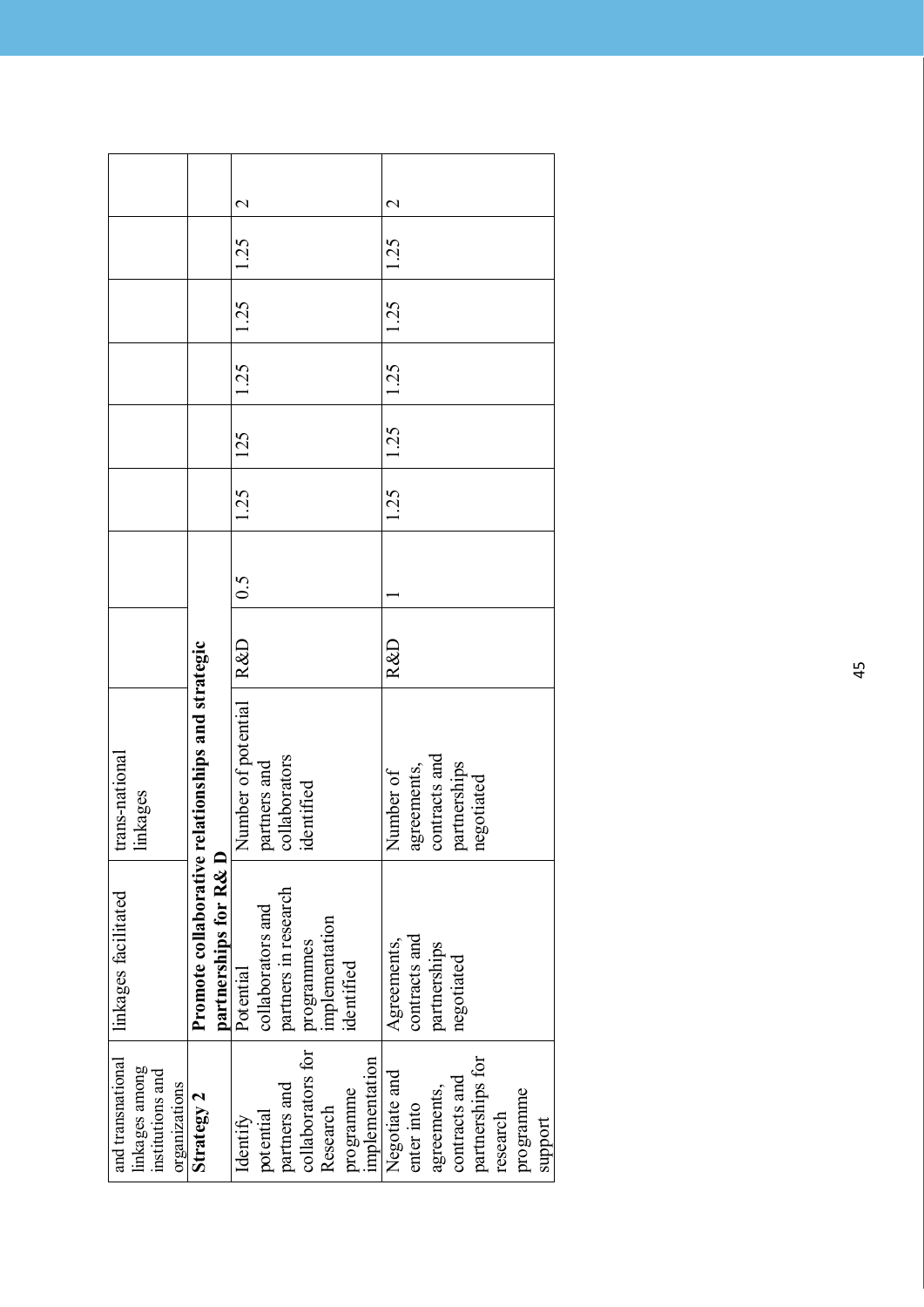#### **aPPenDiX B: MKu tasKForCe MeMBers**

| Prof. John H. Nderitu | DVC, Research and Development                  |
|-----------------------|------------------------------------------------|
| Dr. Francis W. Muregi | Director, Research and Development             |
| Samuel K. Mathenge    | <b>Research Assistant</b>                      |
| Ann Kariuki           | <b>Taskforce Chairperson</b>                   |
| Serah Ndambiri        | School of Business and Public Management       |
| Emma Anyika           | School of Business and Public Management       |
| Kennedy Waweru        | Dean, School of Business and Public Management |
|                       |                                                |

#### **aPPenDiX C: university researCH CoMMittee MeMBers**

| Dean, School of Education           |
|-------------------------------------|
| Dean, School of Social Sciences     |
| School of Health Sciences           |
| School of Pharmacy                  |
| School of Pharmacy                  |
| School of Pure and Applied Sciences |
| School of Health Sciences           |
|                                     |

#### **aPPenDiX D: staKeHoLDers**

| Prof. Jasper Imungi   | University of Nairobi                                  |
|-----------------------|--------------------------------------------------------|
| Dr. Benson Kinyagia   | National Council of Science and Technology             |
| Dr. Kasina Muo        | Kenya Agricultural Research Institute                  |
| Dr. Francis Njonge    | Jomo Kenyatta University of Agriculture and Technology |
| Dr. Francis Kimani    | Kenya Medical Research Institute                       |
| Dr. Patrick N Muthoka | National Museums of Kenya                              |
| Mr. Fredrick Musieba  | Kenya Industrial Research Institute                    |
|                       |                                                        |

#### **aPPenDiX e: List oF resourCe DoCuMents**

African Biotechnology Stakeholders Forum Strategic Plan 2012-2016 Kenya Vision 2030; Sector Plan for Education and Training 2008-2012 Kenya Vision 2030; Republic of Kenya Mount Kenya University Linkages Policy 2010 Mount Kenya University Strategic Plan 2008-2018 Mount Kenya University Research Policy 2010